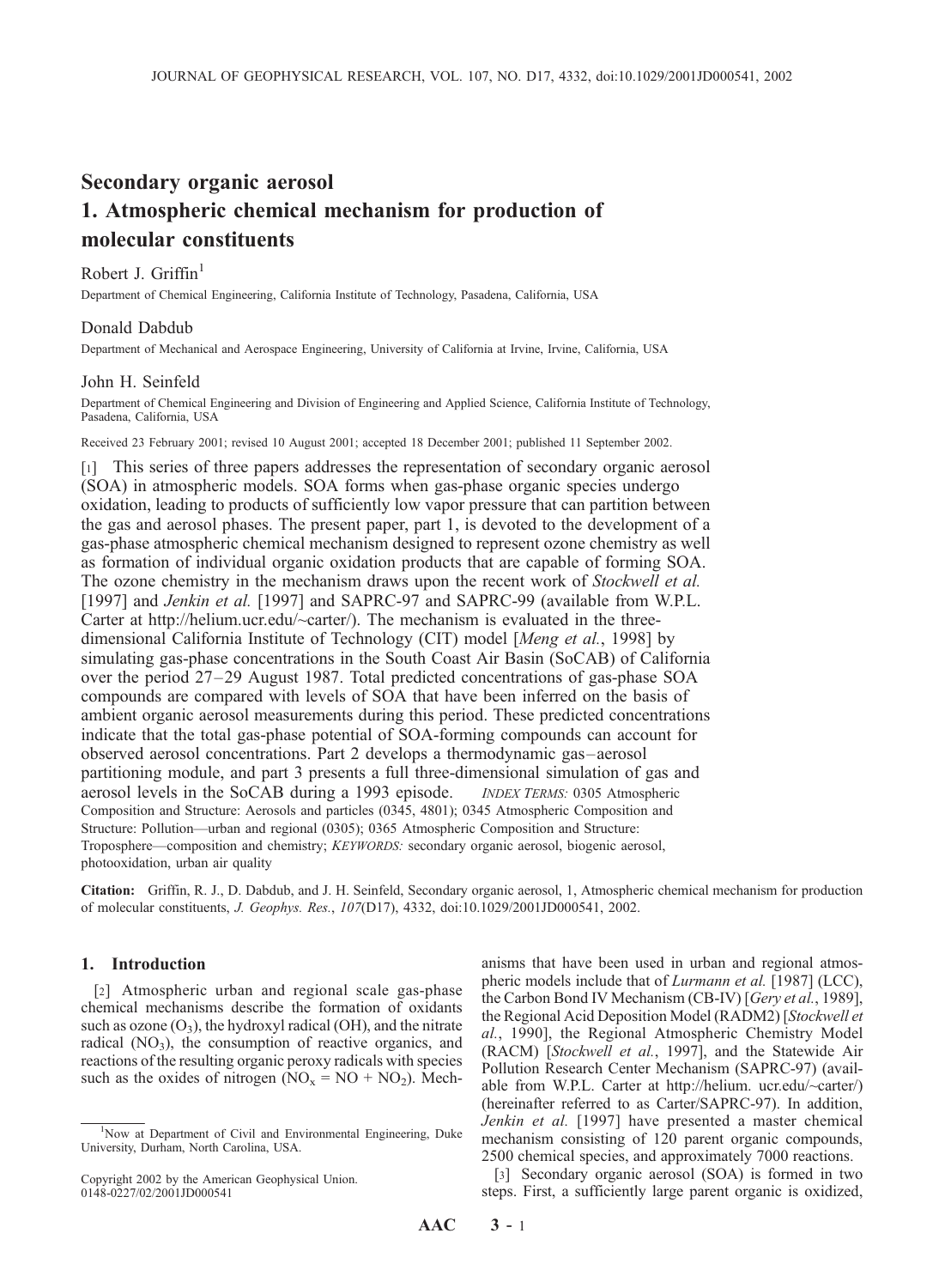resulting in products that have vapor pressures significantly lower than that of the parent. If their vapor pressures are low enough, these products can partition to the aerosol phase via condensation (adsorptive or absorptive) or homogeneous nucleation. Because low vapor pressure products are needed to form SOA, in general, only those parent organics with six or more carbon atoms are capable of producing oxidized products that form SOA [Odum et al., 1996]. Existing gasphase atmospheric chemical mechanisms do not include the detailed organic chemistry necessary for prediction of SOA formation. One reason for this is that much of the chemistry of the larger organics that leads to semivolatile products is not known.

[4] This paper describes a new chemical mechanism, termed the Caltech Atmospheric Chemistry Mechanism (CACM), that has two goals: (1) to include state-of-the-art treatment of ozone formation chemistry; and (2) to explicitly predict the concentrations of secondary and tertiary semivolatile oxidation products that have the potential to act as constituents of SOA. In the treatment of  $O_3$  formation chemistry, CACM relies on the recent work of Stockwell et al. [1997], Jenkin et al. [1997], and Carter/SAPRC-97 (see also SAPRC-99 available from W.P.L. Carter at http:// helium.ucr.edu/~carter/) (hereinafter referred to as Carter/ SAPRC-99). The mechanism contains a significant expansion of organic product chemistry in order to predict the formation of multifunctional, low vapor pressure products. In addition to the extension of the mechanism to include more detailed organic chemistry, relevant experimental and empirical information on rate constants and product yields (e.g., alkyl nitrate formation versus  $NO$  to  $NO<sub>2</sub>$  conversion) have been implemented in CACM [Carter and Atkinson, 1989; Atkinson, 1990, 1994, 1997; Goumri et al., 1992; Lay et al., 1996; Alvarado et al., 1998]. While specific organic chemical mechanisms have been developed to model smog chamber SOA data [see, e.g., Barthelmie and Pryor, 1999], we present here the first detailed atmospheric chemical mechanism that is directed toward explicit prediction of formation of the semivolatile products that could constitute observed SOA. The product distributions in the mechanism to be presented are based either on limited observed product data or on extrapolation of the behavior of smaller organics. We recognize, of course, that precise product specifications are likely to change as more is learned about the mechanisms of SOA formation.

[5] CACM includes a total of 191 species: (1) 120 fully integrated species (fully integrated species have concentrations that are solved for numerically based on kinetics, emission, and deposition) (15 inorganic, 71 reactive organic, and 34 unreactive organic); (2) 67 pseudo-steadystate species (2 inorganic and 65 organic); and (3) 4 species that have fixed concentrations. Table 1 shows a complete list of the species that are included in CACM. Table 2 gives the reactions included in CACM with appropriate Arrhenius rate constant expressions. The goals of the present paper (part 1) are twofold: (1) to describe the inorganic and organic chemistry in the mechanism and (2) to evaluate the performance of the mechanism in simulating gas-phase chemistry during a well-studied episode in the South Coast Air Basin (SoCAB) of California, 27–29 August 1987. Parts 2 and 3, respectively, will derive a module to predict SOA formation based on thermodynamic equilibrium and present complete gas- and aerosol-phase simulations in the SoCAB for a 1993 episode.

## 2. Inorganic Chemistry

[6] Inorganic chemistry within CACM (Reactions 1-42 in Table 2) is derived primarily from the SAPRC-99 mechanism of Carter/SAPRC-99. Only a brief overview of the inorganic chemistry need be given here. Photolysis rate constants are given in Table 3, and rate constants determined by three-body kinetics are listed in Table 4. Additional rate constants not falling into one of these categories are shown in Table 5.

[7] Tropospheric inorganic chemistry is driven by a few relatively well understood reactions. NO is converted to  $NO<sub>2</sub>$  primarily via the reaction of NO with  $O<sub>3</sub>$  or the peroxy radicals ( $RO<sub>2</sub>$  or  $HO<sub>2</sub>$ ) that are formed by the reaction of OH with a number of species. (Reactions of organic species with  $O_3$  or NO<sub>3</sub> also lead to RO<sub>2</sub> formation.) Photolysis of NO<sub>2</sub> results in the formation of  $\tilde{O}(^{3}P)$ , which combines with  $O_{2}$ to form  $O_3$ . Photolysis of  $O_3$  leads to formation of both  $O(^3P)$  and  $O(^1D)$ , the latter of which reacts with water to form OH.  $O(^{1}D)$  can also be collisionally stabilized to form O(<sup>3</sup>P). Other reactions that produce OH are the photolysis of HONO, the reaction between  $O_3$  and HO<sub>2</sub>, and the photolysis of  $H_2O_2$ . HONO is formed by the reactions of OH with NO and  $NO<sub>2</sub>$  with  $H<sub>2</sub>O<sub>2</sub>$ , and  $H<sub>2</sub>O<sub>2</sub>$  is formed by the selfcombination of  $HO<sub>2</sub>$ .

[8] The nitrate radical,  $NO<sub>3</sub>$ , is formed primarily by the combination of  $NO<sub>2</sub>$  and  $O<sub>3</sub>$  but is relatively unimportant during the day because of its high rate of photolysis. Other sources of NO<sub>3</sub> include the reaction of NO<sub>2</sub> with O(<sup>3</sup>P) and the oxidation of  $HNO<sub>3</sub>$  by OH.  $HNO<sub>3</sub>$  is formed in the reaction of  $NO<sub>2</sub>$  with OH, by the combination of  $HO<sub>2</sub>$  and  $NO<sub>3</sub>$ , or by the hydrolysis of  $N<sub>2</sub>O<sub>5</sub>$ . (The kinetics of the NO<sub>2</sub>-OH reaction [*Dransfield et al.*, 1999] have been significantly updated as compared with those in the extended LCC mechanism used by *Harley et al.* [1993].)  $HNO<sub>4</sub>$  is formed by the reaction of  $NO<sub>2</sub>$  with  $HO<sub>2</sub>$ . Sinks for HNO4 include decomposition and reaction with OH. Oxidation of  $SO_2$  by OH forms  $SO_3$ , which is rapidly hydrolyzed to form sulfuric acid  $(H_2SO_4)$ .

## 3. Organic Chemistry

[9] In existing gas-phase urban and regional atmospheric mechanisms, organic chemistry has been focused primarily on predicting the concentrations of peroxy radicals that are generated as a result of hydrocarbon oxidation. In an effort to address the computational demands of gas-phase mechanisms to be used in three-dimensional atmospheric models, parent organics are often lumped into surrogate groups. In CACM, primary organic compounds are lumped in a manner similar to that described by Stockwell et al. [1997]. The result is a set of surrogate compounds designed to represent the entire array of gas-phase organic species emitted to the atmosphere. Oxidation reactions of the surrogate parents are tracked individually, with multiple pathways being represented by the dominant reaction [Kwok and Atkinson, 1995; Atkinson, 1997]. Reactions of the resulting alkyl peroxy radicals are also included. From the reactions of these alkyl peroxy radicals, it is possible to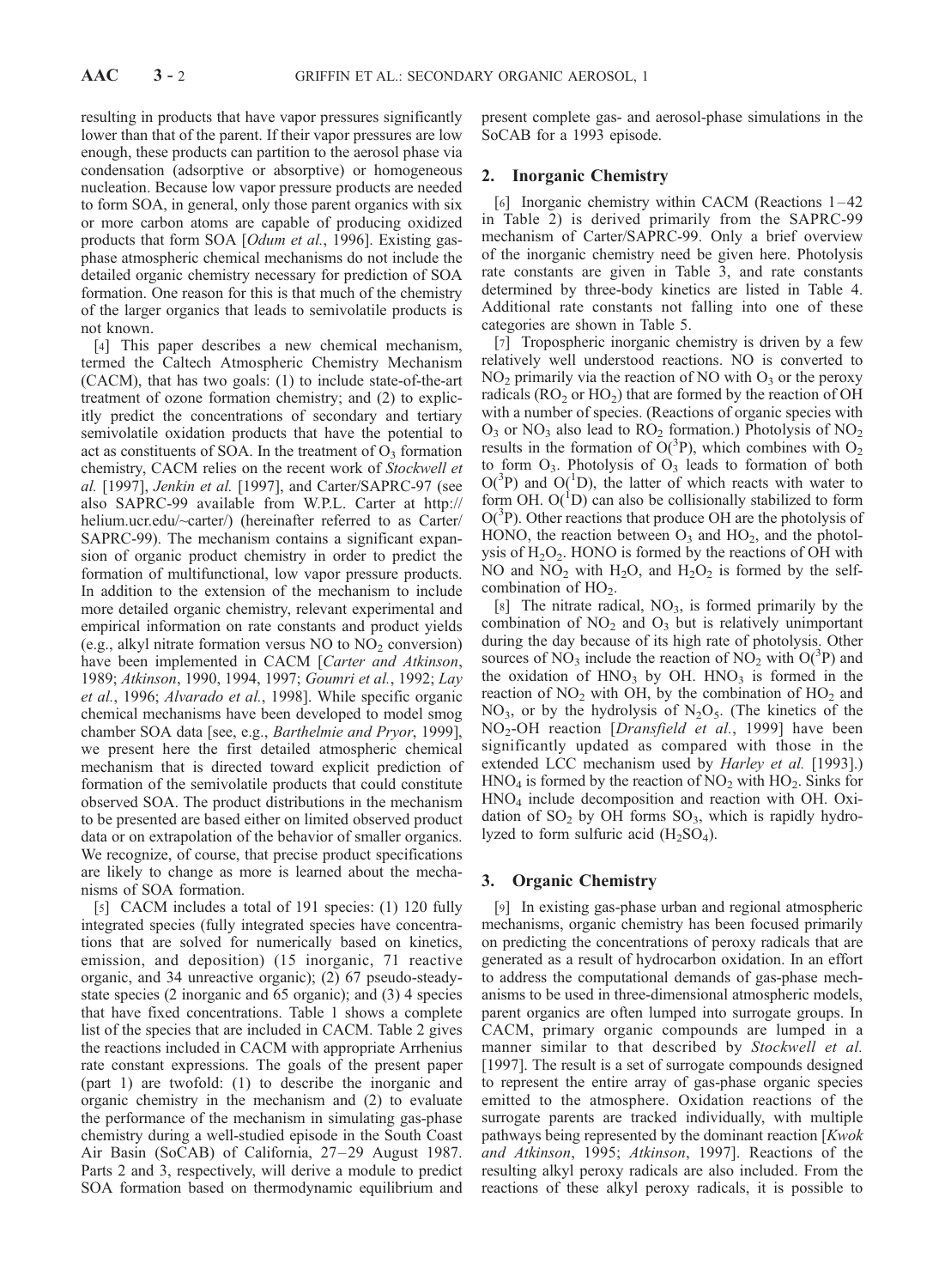| enemient opeeres reepresented in erremi<br>Term | Description                                                                                                    |
|-------------------------------------------------|----------------------------------------------------------------------------------------------------------------|
|                                                 | Inorganic, Fully Integrated Species                                                                            |
| NΟ                                              | nitric oxide                                                                                                   |
| NO <sub>2</sub>                                 | nitrogen dioxide                                                                                               |
| $O_3$                                           | ozone                                                                                                          |
| HONO                                            | nitrous acid                                                                                                   |
| HNO <sub>3</sub>                                | nitric acid                                                                                                    |
| $\rm HNO_4$                                     | pernitric acid                                                                                                 |
| $\rm N_2O_5$                                    | nitrogen pentoxide                                                                                             |
| NO <sub>3</sub><br>HO <sub>2</sub>              | nitrate radical<br>hydroperoxy radical                                                                         |
| CO                                              | carbon monoxide                                                                                                |
| CO <sub>2</sub>                                 | carbon dioxide                                                                                                 |
| $H_2O_2$                                        | hydrogen peroxide                                                                                              |
| SO <sub>2</sub>                                 | sulfur dioxide                                                                                                 |
| SO <sub>3</sub>                                 | sulfur trioxide                                                                                                |
| OН                                              | hydroxyl radical                                                                                               |
|                                                 | Reactive, Fully Integrated Parent Organic Species                                                              |
| ETHE                                            | ethene                                                                                                         |
| OLEL                                            | lumped alkenes $C_3-C_6^a$ (1-pentene)                                                                         |
| OLEH                                            | lumped alkenes $>C_6$ (4-methyl-1-octene)                                                                      |
| ALKL                                            | lumped alkanes $C_2-C_6^a$ (2-methyl-butane)                                                                   |
| ALKM                                            | lumped alkanes $C_7-C_{12}^a$ (3,5-dimethyl-heptane)                                                           |
| ALKH<br>AROH                                    | lumped alkanes $>C_1$ , ( <i>n</i> -hexadecane)<br>lumped high SOA yield aromatic species (3-n-propyl-toluene) |
| AROL                                            | lumped low SOA yield aromatic species (1,2,3-trimethyl-benzene)                                                |
| AROO                                            | lumped phenolic species <sup>a</sup> (2,6-dimethyl-phenol)                                                     |
| ARAL                                            | lumped aromatic monoaldehydes <sup>a</sup> (p-tolualdehyde)                                                    |
| $\mathsf{ARAC}^+$                               | lumped aromatic monoacids <sup>a</sup> ( $p$ -toluic acid)                                                     |
| PAH                                             | lumped gas-phase polycyclic aromatic hydrocarbons                                                              |
|                                                 | (1,2-dimethyl-naphthalene)                                                                                     |
| НСНО                                            | formaldehyde <sup>a</sup><br>lumped higher aldehydes <sup>a</sup> (n-pentanal)                                 |
| ALD2<br>KETL                                    | lumped ketones $C_3-C_6^a$ (2-pentanone)                                                                       |
| KETH                                            | lumped ketones > $C_6$ (2-heptanone)                                                                           |
| MEOH                                            | methanol                                                                                                       |
| ЕТОН                                            | ethanol                                                                                                        |
| ALCH                                            | lumped higher alcohols (2-hexanol)                                                                             |
| ISOP                                            | isoprene                                                                                                       |
| BIOL                                            | lumped low SOA yield monoterpene species ( $\alpha$ -terpineol)                                                |
| BIOH<br><b>MTBE</b>                             | lumped high SOA yield monoterpene species $(\gamma$ -terpinene)<br>methyl-tert-butyl ether                     |
|                                                 |                                                                                                                |
|                                                 | Nonreacting, Fully Integrated Organic Species                                                                  |
| $\mathrm{ADAC}^+$                               | lumped aromatic diacids (terephthalic acid)                                                                    |
| ACID                                            | lumped organic acids $\lt C_6$                                                                                 |
| UR1<br>$\mathrm{UR2}^+$                         | 3-methyl-heptanoic acid                                                                                        |
| $UR3^+$                                         | 3-hydroxy-4-methyl-benzoic acid<br>2-hydroxy-3-isopropyl-6-keto-heptanoic acid                                 |
| UR4                                             | 2-isopropyl-5-keto-hexanal                                                                                     |
| $UR5^+$                                         | 1-methyl-3-hydroxy-4-isopropyl-1, 2-cyclohexane epoxide                                                        |
| $UR6^+$                                         | 2-hydroxy-3-isopropyl-6-methyl-cyclohexanone                                                                   |
| $\mathrm{UR}7^*$                                | 3, 7-dimethyl-6-keto-3-octenal                                                                                 |
| $UR8^+$                                         | 3-isopropyl-6-keto-3-heptenoic acid                                                                            |
| UR9                                             | 1-methyl-4-isopropyl-1, 2-cyclo-4-hexene epoxide<br>3-isopropyl-6-methyl-3-cyclohexenone                       |
| UR10<br>$\mathrm{URI1}^+$                       | 1, 2-dimethyl-3-hydroxy-naphthalene                                                                            |
| UR12                                            | 1, 2, 3-trimethyl-5-nitro-benzene                                                                              |
| UR13                                            | $3-n$ -propyl-4-nitro-toluene                                                                                  |
| $UR14^+$                                        | 2-nitro-4-methyl-benzoic acid                                                                                  |
| $UR15^+$                                        | 1, 2-dimethyl-3-nitro-naphthalene                                                                              |
| UR16                                            | 2-methyl-2-hydroxy-5-heptanone                                                                                 |
| $UR17^+$                                        | 2-hydroxy-3-isopropyl-hexadial                                                                                 |
| UR18                                            | 3-isopropyl-2-pentendial                                                                                       |
| $UR19^+$<br>$UR20^+$                            | 1-methyl-2-formyl-naphthalene<br>11-hydroxy-8-hexadecanone                                                     |
| $UR21^+$                                        | keto-propanoic acid                                                                                            |
| $UR22^+$                                        | 2,6-dimethyl-3,4-dinitro-phenol                                                                                |
| $UR23^+$                                        | 3-isopropyl-4-hydroxy-2-butenoic acid                                                                          |
| UR24                                            | maleic anhydride                                                                                               |
| UR25                                            | 3H-furan-2-one                                                                                                 |
| $UR26+$                                         | 4, 5-dimethyl-6-keto-2, 4-heptadienoic acid                                                                    |
| $UR27$ <sup>+</sup>                             | 2-carboxy-acetophenone                                                                                         |

Table 1. Chemical Species Represented in CACM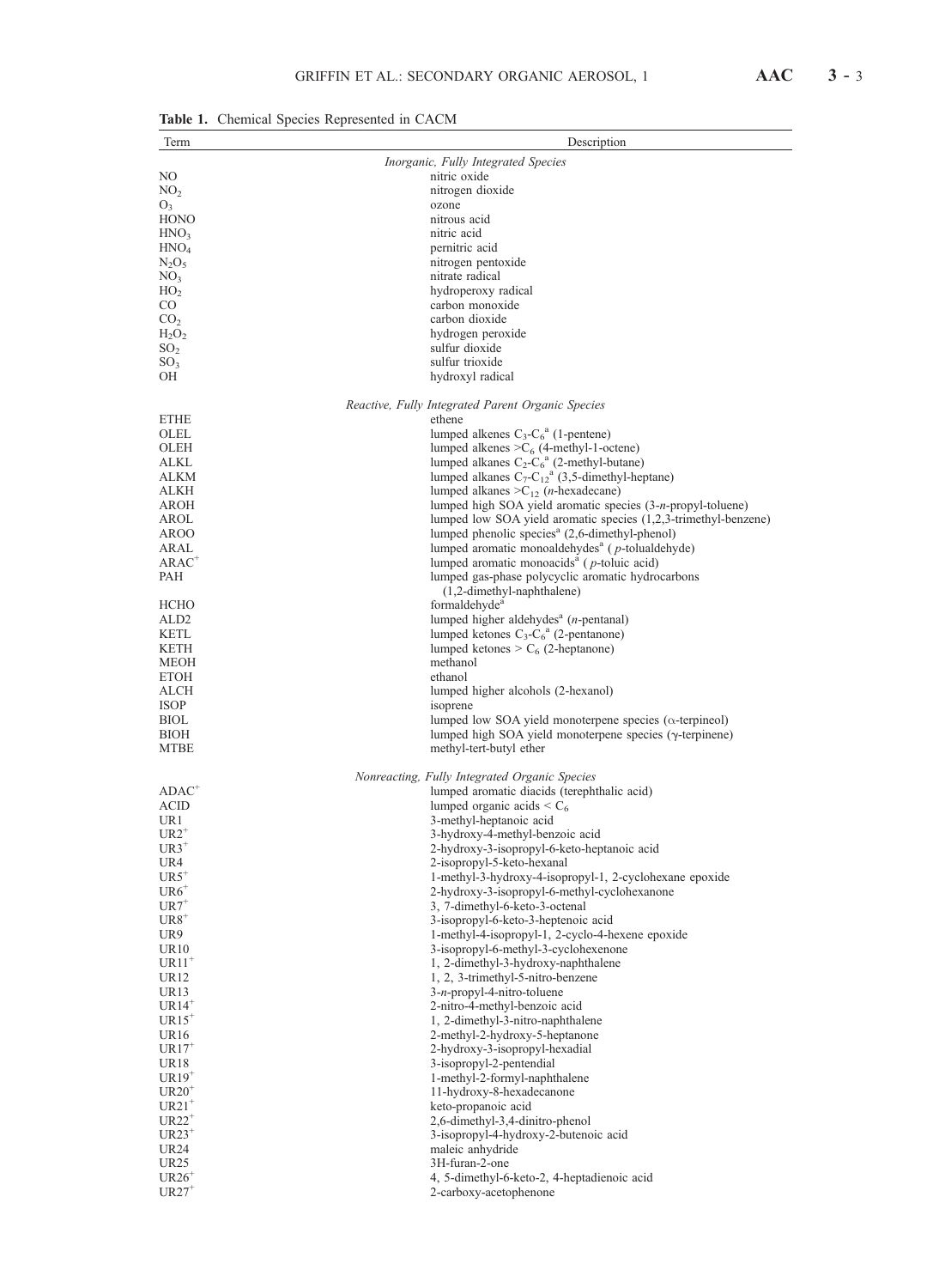| <b>Table 1.</b> (continued) |  |
|-----------------------------|--|
|-----------------------------|--|

| Term                                    | Description                                                                                                                                   |
|-----------------------------------------|-----------------------------------------------------------------------------------------------------------------------------------------------|
| $UR28$ <sup>+</sup>                     | oxalic acid                                                                                                                                   |
| $UR29+$                                 | 4-hydroxy-3, 5-dimethyl-2, 4-hexadiendioic acid                                                                                               |
| $UR30^+$                                | 2-methyl-5-carboxy-2, 4-hexadiendioic acid                                                                                                    |
| $UR31^+$                                | 2-(dimethyl-propenoic acid)-benzoic acid                                                                                                      |
| <b>UR32</b>                             | 3-methyl-4-heptanone                                                                                                                          |
| UR33                                    | 2-isopropyl-5-keto-2-hexenal                                                                                                                  |
| $UR34$ <sup>+</sup>                     | 8-hexadecanone                                                                                                                                |
|                                         | Reactive, Fully Integrated Secondary Organic Species                                                                                          |
| PAN1                                    | peroxy pentionyl nitrate                                                                                                                      |
| PAN <sub>2</sub>                        | peroxy acetyl nitrate (PAN)                                                                                                                   |
| PAN3                                    | unsaturated peroxy propionyl nitrate (PPN)                                                                                                    |
| PAN4                                    | keto-PPN                                                                                                                                      |
| PAN <sub>5</sub>                        | methylene-PPN                                                                                                                                 |
| PAN <sub>6</sub>                        | peroxy nitrate derived from glyoxal                                                                                                           |
| PAN7                                    | peroxy 3-methyl-heptionyl nitrate                                                                                                             |
| $PAN8$ <sup>+</sup><br>PAN9             | peroxy 2-hydroxy-3-isopropyl-6-keto-heptionyl nitrate<br>peroxy 3-isopropyl-4-hydroxy-2-butenionyl nitrate                                    |
| PN <sub>10</sub>                        | peroxy nitrate derived from glyoxalic acid                                                                                                    |
| MGLY                                    | methyl glyoxal                                                                                                                                |
| <b>MVK</b>                              | methyl-vinyl-ketone                                                                                                                           |
| <b>MCR</b>                              | methacrolein                                                                                                                                  |
| RPR1                                    | 3-methyl-heptanal                                                                                                                             |
| RPR <sub>2</sub>                        | 3-hydroxy-4-methyl-benzaldehyde                                                                                                               |
| $RPR3^+$                                | 2-hydroxy-3-isopropyl-6-keto-heptanal                                                                                                         |
| $RPR4$ <sup>+</sup>                     | 2,6-dimethyl-4-nitro-phenol                                                                                                                   |
| RPR <sub>5</sub>                        | 2-nitro-4-methyl-benzaldehyde                                                                                                                 |
| RPR <sub>6</sub><br>$RPR7$ <sup>+</sup> | benzene-1, 4-dialdehyde<br>4-formyl-benzoic acid                                                                                              |
| RPR8                                    | 3-isopropyl-4-hydroxy-2-butenal                                                                                                               |
| $RPR9$ <sup>+</sup>                     | 4-hydroxy-3, 5-dimethyl-2, 4-hexadiendial                                                                                                     |
| RP10                                    | 2-methyl-butenalic acid                                                                                                                       |
| RP <sub>11</sub>                        | 4, 5-dimethyl-6-keto-2, 4-heptadienal                                                                                                         |
| $RP12^+$                                | 2-methyl-5-formyl-2, 4-hexadiendial                                                                                                           |
| $RP13$ <sup>+</sup>                     | 2-carboxyl-5-methyl-2, 4-hexadiendial                                                                                                         |
| $RP14^+$                                | 2-(dimethyl-propenal)-benzaldehyde                                                                                                            |
| <b>RP15</b><br>RP16                     | 2-formyl-acetophenone<br>glyoxalic acid                                                                                                       |
| $RP17$ <sup>+</sup>                     | 4-hydroxy-3, 5-dimethyl-2, 4-hexadienalic acid                                                                                                |
| $RP18$ <sup>+</sup>                     | 2-methyl-5-formyl-2, 4-hexadiendioic acid                                                                                                     |
| $RP19$ <sup>+</sup>                     | 2-(dimethyl-propenal)-benzoic acid                                                                                                            |
| $AP1^+$                                 | 2-nitrooxymethyl-6-methyl-phenol                                                                                                              |
| AP <sub>2</sub>                         | 2-methyl-2-hydroxy-5-heptylnitrate                                                                                                            |
| AP3                                     | 3-methyl-4-heptylnitrate                                                                                                                      |
| AP4                                     | 1, 2-dimethyl-3-nitrooxymethyl-benzene                                                                                                        |
| AP5<br>$AP6^+$                          | 4-nitrooxymethyl-benzaldehyde<br>4-nitrooxymethyl-benzoic acid                                                                                |
| $AP7$ <sup>+</sup>                      | 1-methyl-1-nitrato-2, 3-dihydroxy-4-isopropyl-cyclohexane                                                                                     |
| $AP8^+$                                 | 1-methyl-4-nitrato-4-isopropyl-5-hydroxy-cyclohexene                                                                                          |
| AP9                                     | 5-isopropyl-6-nitrato-4-hexen-2-one                                                                                                           |
| $AP10^+$                                | 1-methyl-2-nitrooxymethyl-naphthalene                                                                                                         |
| $AP11$ <sup>+</sup>                     | 8-hexadecylnitrate                                                                                                                            |
| $AP12^+$                                | 8-hydroxy-11-hexadecylnitrate                                                                                                                 |
| RO <sub>2</sub> T                       | total organic peroxy radical                                                                                                                  |
| RO <sub>2</sub> 8                       | acetyl peroxy radical                                                                                                                         |
|                                         | Reactive, Inorganic Pseudo-Steady State Species                                                                                               |
| <b>OSD</b>                              | $O(^1D)$                                                                                                                                      |
| 0                                       | $O(^{3}P)$                                                                                                                                    |
|                                         | Reactive, Organic Pseudo-Steady State Species                                                                                                 |
| RO <sub>2</sub> 1                       | methyl peroxy radical from oxidation of $CH4$                                                                                                 |
| RO <sub>2</sub> 2                       | hydroxy alkyl peroxy radical $\leq C_6$ from oxidation of ETHE, ETOH,                                                                         |
|                                         | OLEL, and ALCH $(C_4, 1$ -peroxy, 2-hydroxy)                                                                                                  |
| RO <sub>2</sub> 3                       | nitrato alkyl peroxy radical $\leq C_6$ from oxidation of ETHE and                                                                            |
|                                         | OLEL $(C_4, 1$ -nitrato, 2-peroxy)                                                                                                            |
| RO <sub>2</sub> 4                       | aldehydic alkyl peroxy radical from oxidation of ISOP and ETHE $(C_2)$<br>alkyl peroxy radical $\leq C_6$ from oxidation of KETL, ISOP, ALKL, |
| RO <sub>2</sub> 5                       | BIOH, and OLEL $(C_3, 1$ -peroxy)                                                                                                             |
| RO <sub>2</sub> 6                       | acyl radical from aldehydic H abstraction of ALD2                                                                                             |
| RO <sub>2</sub> 7                       | keto alkyl peroxy radical $\leq C_6$ from oxidation of ISOP and KETL                                                                          |
|                                         | $(C_4, 2-keto, 3-peroxy)$                                                                                                                     |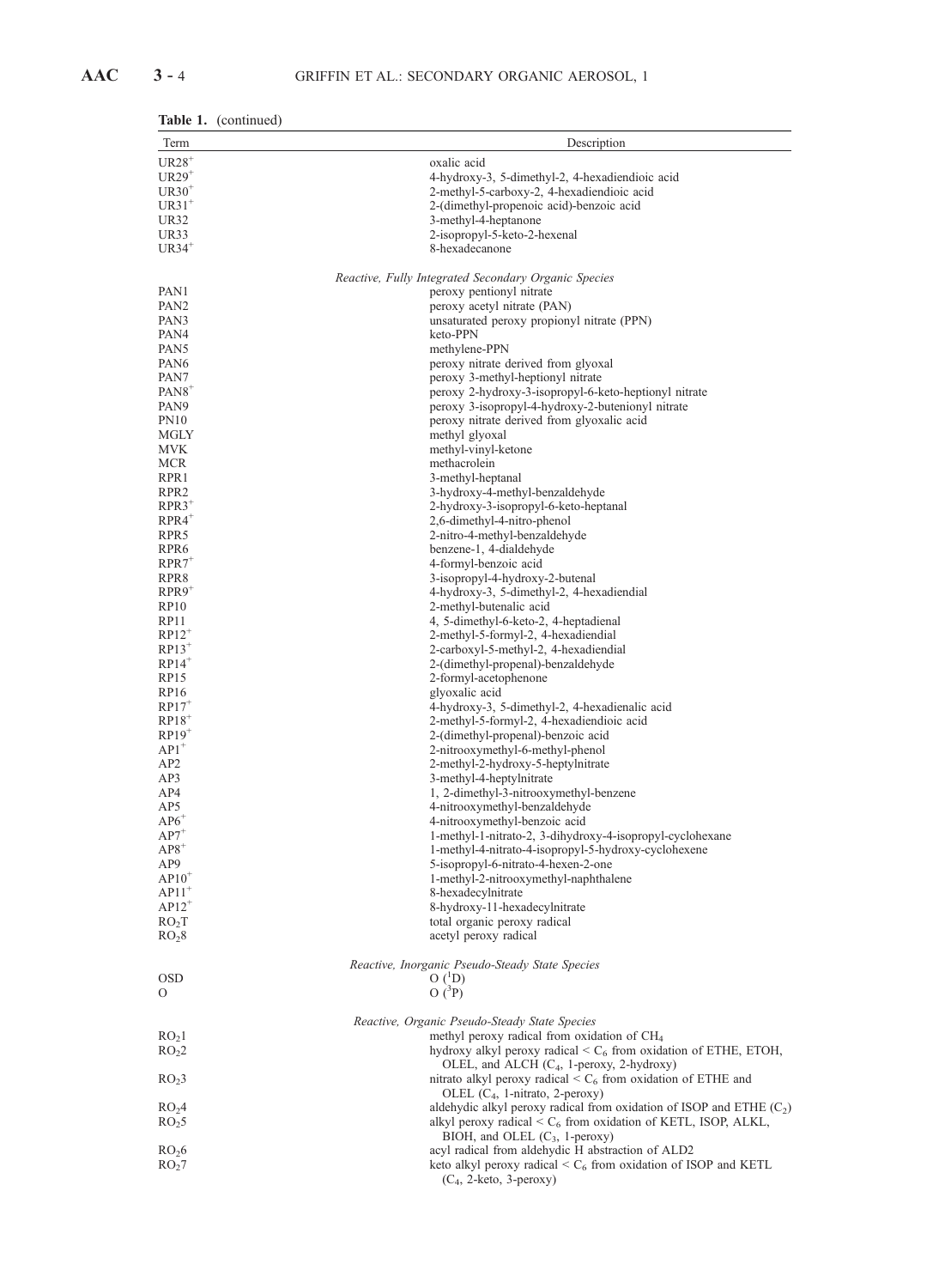| AAC |  | - 5 |
|-----|--|-----|
|-----|--|-----|

| Table 1. | (continued) |
|----------|-------------|
|----------|-------------|

| Term                                     | Description                                                                                                                                                                 |  |  |
|------------------------------------------|-----------------------------------------------------------------------------------------------------------------------------------------------------------------------------|--|--|
| RO <sub>2</sub> 9                        | branched hydroxy alkenyl peroxy radical from oxidation of ISOP                                                                                                              |  |  |
|                                          | $(C_4 \text{ chain}, 1\text{-hydroxy}, 2\text{-methyl}, 2\text{-peroxy})$                                                                                                   |  |  |
| RO <sub>2</sub> 10                       | branched hydroxy alkenyl peroxy radical from oxidation of ISOP                                                                                                              |  |  |
|                                          | $(C_4 \text{ chain}, 2\text{-methyl}, 3\text{-peroxy}, 4\text{-hydroxy})$                                                                                                   |  |  |
| RO <sub>2</sub> 11                       | branched nitrato alkenyl peroxy radical from oxidation of ISOP                                                                                                              |  |  |
|                                          | (C <sub>4</sub> chain, 1-nitrato, 2-methyl, 2-peroxy)                                                                                                                       |  |  |
| RO <sub>2</sub> 12                       | branched nitrato alkenyl peroxy radical from oxidation of ISOP<br>(C <sub>4</sub> chain, 2-methyl, 3-peroxy, 4-nitrato)                                                     |  |  |
| RO <sub>2</sub> 13                       | keto alkenyl peroxy radical from oxidation of ISOP                                                                                                                          |  |  |
|                                          | $(C_4, 3$ -keto, 4-peroxy)                                                                                                                                                  |  |  |
| RO <sub>2</sub> 14                       | alkenyl peroxy radical from oxidation of ISOP $(C_2)$                                                                                                                       |  |  |
| RO <sub>2</sub> 15                       | ether alkyl peroxy radical from oxidation of MTBE $(C_5,$ accounts for                                                                                                      |  |  |
|                                          | attack on both sides of the ether bond)                                                                                                                                     |  |  |
| RO <sub>2</sub> 16                       | keto alkyl peroxy radical from oxidation of KETH $(C_7, 2\text{-keto},$                                                                                                     |  |  |
| RO <sub>2</sub> 17                       | 3-peroxy)<br>aromatic peroxy radical from side chain oxidation of AROO                                                                                                      |  |  |
| RO <sub>2</sub> 18                       | branched hydroxy alkyl peroxy radical $>C_6$ from oxidation of OLEH                                                                                                         |  |  |
|                                          | and ALKM $(C_7$ chain, 2-methyl, 2-hydroxy, 5-peroxy)                                                                                                                       |  |  |
| RO <sub>2</sub> 19                       | branched nitrato alkyl peroxy radical from oxidation of OLEH                                                                                                                |  |  |
|                                          | (C <sub>8</sub> chain, 4-methyl, 1-nitrato, 2-peroxy)                                                                                                                       |  |  |
| RO <sub>2</sub> 20                       | branched alkyl peroxy radical $>C_6$ from oxidation of OLEH and                                                                                                             |  |  |
|                                          | ALKM $(C_7 \text{ chain}, 3\text{-methyl}, 4\text{-peroxy})$                                                                                                                |  |  |
| RO <sub>21</sub><br>RO <sub>2</sub> 22   | aromatic peroxy radical from side chain oxidation of AROL                                                                                                                   |  |  |
| RO <sub>2</sub> 23                       | aromatic peroxy radical from side chain oxidation of ARAL<br>aromatic peroxy radical from side chain oxidation of ARAC                                                      |  |  |
| RO <sub>2</sub> 24                       | cyclic dihydroxy alkyl peroxy radical from OH oxidation of BIOL                                                                                                             |  |  |
|                                          | $(C_6 \text{ cycle}, 1\text{-methyl}, 1\text{-peroxy}, 2, 3\text{-dihydroxy}, 4\text{-isopropyl})$                                                                          |  |  |
| RO <sub>2</sub> 25                       | cyclic hydroxy nitrato alkyl peroxy radical from $NO3$ oxidation of BIOL                                                                                                    |  |  |
|                                          | $(C_6 \text{ cycle}, 1\text{-methyl}, 1\text{-peroxy}, 2\text{-nitrato}, 3\text{-hydroxy}, 4\text{-isopropyl})$                                                             |  |  |
| RO <sub>2</sub> 26                       | branched keto hydroxy aldehydic peroxy radical from oxidation of                                                                                                            |  |  |
|                                          | BIOL $(C_7$ chain, 2-hydroxy, 3-isopropyl, 5-peroxy, 6-keto)                                                                                                                |  |  |
| RO <sub>2</sub> 27                       | cyclic hydroxy alkenyl peroxy radical from oxidation of BIOH<br>$(C_6 \text{ cycle}, 1\text{-methyl}, 1\text{-ene}, 4\text{-peroxy}, 4\text{-isopropyl}, 5\text{-hydroxy})$ |  |  |
| RO <sub>2</sub> 28                       | cyclic nitrato alkenyl peroxy radical from oxidation of BIOH                                                                                                                |  |  |
|                                          | $(C_6 \text{ cycle}, 1\text{-methyl}, 1\text{-ene}, 4\text{-peroxy}, 4\text{-isopropyl}, 5\text{-nitrato})$                                                                 |  |  |
| RO <sub>2</sub> 29                       | branched keto alkenyl peroxy radical from oxidation of BIOH                                                                                                                 |  |  |
|                                          | $(C_6 \text{ chain}, 1\text{-peroxy}, 2\text{-isopropyl}, 2\text{-ene}, 5\text{-keto})$                                                                                     |  |  |
| RO <sub>2</sub> 30                       | branched keto aldehydic peroxy radical from oxidation of BIOH                                                                                                               |  |  |
|                                          | $(C_7 \text{ chain}, 3\text{-isopropyl}, 3\text{-ene}, 5\text{-peroxy}, 6\text{-keto})$                                                                                     |  |  |
| RO <sub>2</sub> 31<br>RO <sub>2</sub> 32 | aromatic peroxy radical from side chain oxidation of PAH<br>alkyl peroxy radical from oxidation of ALKH (8-peroxy)                                                          |  |  |
| RO <sub>2</sub> 33                       | peroxy radical from addition of $O_2$ to RAD2                                                                                                                               |  |  |
| RO <sub>2</sub> 34                       | peroxy radical from addition of $O_2$ to RAD3                                                                                                                               |  |  |
| RO <sub>2</sub> 35                       | peroxy radical from addition of $O_2$ to RAD4                                                                                                                               |  |  |
| RO <sub>2</sub> 36                       | peroxy radical from addition of $O_2$ to RAD5                                                                                                                               |  |  |
| RO <sub>2</sub> 37                       | peroxy radical from addition of $O_2$ to RAD6                                                                                                                               |  |  |
| RO <sub>2</sub> 38                       | peroxy radical from addition of $O_2$ to RAD7                                                                                                                               |  |  |
| RO <sub>2</sub> 39<br>RO <sub>2</sub> 40 | unsaturated acyl peroxy radical from oxidation of ISOP $(C_3)$<br>branched hydroxy keto alkenyl peroxy radical from oxidation of BIOH                                       |  |  |
|                                          | (C <sub>6</sub> chain, 1-hydroxy, 2-isopropyl, 2-ene, 4-peroxy, 5-keto)                                                                                                     |  |  |
| RO <sub>2</sub> 41                       | hydroxy alkyl peroxy radical from oxidation of ALKH (8-hydroxy,                                                                                                             |  |  |
|                                          | 11-peroxy)                                                                                                                                                                  |  |  |
| RO <sub>2</sub> 42                       | bicyclic peroxy radical from the $O_2$ bridging in $RO233$                                                                                                                  |  |  |
| RO <sub>2</sub> 43                       | bicyclic peroxy radical from the $O_2$ bridging in $RO234$                                                                                                                  |  |  |
| RO <sub>2</sub> 44                       | bicyclic peroxy radical from the $O_2$ bridging in $RO_235$<br>bicyclic peroxy radical from the $O_2$ bridging in $RO_236$                                                  |  |  |
| RO <sub>2</sub> 45<br>RO <sub>2</sub> 46 | bicyclic peroxy radical from the $O_2$ bridging in $RO237$                                                                                                                  |  |  |
| RO <sub>2</sub> 47                       | bicyclic peroxy radical from the $O_2$ bridging in $RO_238$                                                                                                                 |  |  |
| RO <sub>2</sub> 48                       | acyl radical from aldehydic H abstraction of MGLY                                                                                                                           |  |  |
| RO <sub>2</sub> 49                       | peroxy radical formed from OH oxidation of MVK                                                                                                                              |  |  |
| RO <sub>2</sub> 50                       | acyl radical from aldehydic H abstraction of MCR                                                                                                                            |  |  |
| RO <sub>2</sub> 51                       | peroxy radical from OH addition to double bond in MCR                                                                                                                       |  |  |
| RO <sub>2</sub> 52                       | peroxy radical from $NO3$ addition to double bond in MCR                                                                                                                    |  |  |
| RO <sub>2</sub> 53                       | dicarbonyl peroxy radical from MCR/O <sub>3</sub> reaction $(C_3$ chain,                                                                                                    |  |  |
| RO <sub>2</sub> 54                       | 1-peroxy, 2-keto, 3-aldehydic)<br>acyl radical from decomposition of RO <sub>2</sub> 53                                                                                     |  |  |
| RO <sub>2</sub> 55                       | acyl radical from aldehydic H abstraction of RPR1                                                                                                                           |  |  |
| RO <sub>2</sub> 56                       | acyl radical from aldehydic H abstraction of RPR3                                                                                                                           |  |  |
| RO <sub>2</sub> 57                       | acyl radical from aldehydic H abstraction of RPR7                                                                                                                           |  |  |
| RO <sub>2</sub> 58                       | acyl acid peroxy radical from aldehydic H abstraction of RP16 $(C_2)$                                                                                                       |  |  |
| RAD1                                     | radical from $NO3$ oxidation of AROO                                                                                                                                        |  |  |
| RAD <sub>2</sub>                         | hexadienyl radical from OH oxidation of AROO                                                                                                                                |  |  |
| RAD3                                     | hexadienyl radical from OH oxidation of AROL                                                                                                                                |  |  |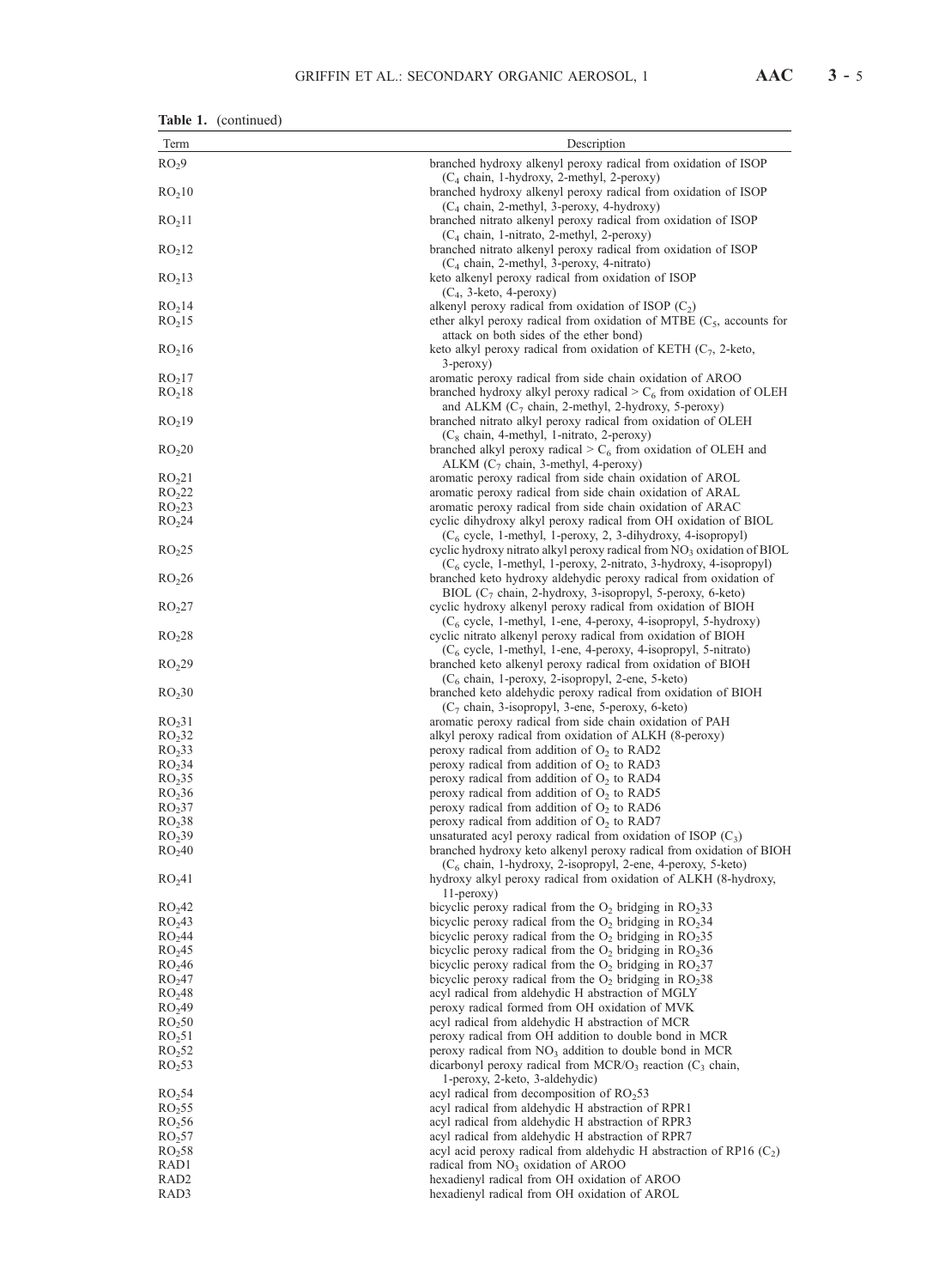| Term             | Description                                          |
|------------------|------------------------------------------------------|
| RAD <sub>4</sub> | hexadienyl radical from OH oxidation of AROH         |
| RAD <sub>5</sub> | hexadienyl radical from OH oxidation of ARAL         |
| RAD <sub>6</sub> | hexadienyl radical from OH oxidation of ARAC         |
| RAD7             | hexadienyl radical from OH oxidation of PAH          |
| RAD <sub>8</sub> | radical from NO <sub>3</sub> oxidation of RPR4       |
|                  | Species With Concentrations Not Affected by Reaction |
| $H_2O$           | water vapor                                          |
| O <sub>2</sub>   | oxygen                                               |
| M                | third body                                           |
| CH <sub>4</sub>  | methane                                              |

Table 1. (continued)

<sup>a</sup> Also formed in CACM.

predict the formation of surrogate oxidation products. If a product is considered reactive, it can go on to form tertiary (and so on) oxidation products. Prediction of specific products is important because gas-particle partitioning, through the link to vapor pressure, is highly dependent on molecular size and degree of functionality [Yu et al., 1999; Pankow et al., 2001]. Concentrations of the secondary, tertiary, etc., oxidation products then allow for prediction of the partitioning of organic molecules between the gasand aerosol phases (part 2).

[10] In CACM, the lumped model compound corresponding to a given individual parent hydrocarbon is determined by considering the size of the molecule, its structural characteristics (e.g., branched versus cyclic versus straight chain), its functionality (both location and type), its reactivity, and its experimentally determined potential for forming SOA, if available. Taking the ''average'' structure of the compounds within a group (a group being appropriately defined) yields the surrogate for each group. Twenty-three individual groups, either surrogates or those described explicitly, are used (see Table 1). Instead of generating an aggregate rate constant for the surrogates as described by Stockwell et al. [1997], the rate constant for the model parent is used (either based on experimental data or calculated using structure – reactivity relationships; see Tables 2 and 6).

## 3.1. Alkanes

[11] Alkanes are found in significant quantity in urban atmospheres [Fraser et al., 1997; Schauer, 1998; Schauer et al., 1999a, 1999b]. Methane chemistry is included explicitly in CACM, but because of its large mixing ratio, the concentration of methane remains fixed. The main tropospheric loss process for methane is the well-documented oxidation by OH (reaction 43) to form the methyl peroxy radical ( $RO<sub>2</sub>1$ ).  $RO<sub>2</sub>1$  can then react with NO (reaction 110) in the presence of  $O_2$  to form  $HO_2$ , formaldehyde (HCHO), and  $NO<sub>2</sub>$ , with other peroxy radicals (represented henceforth as  $RO<sub>2</sub>T$ ) (reaction 111) to yield HCHO and HO<sub>2</sub>, or with HO2 to form HCHO (reaction 112). Throughout CACM, alkyl peroxy radical reactions with  $RO<sub>2</sub>T$  are assumed, for simplicity, to form the same products as the NO reaction that results in the conversion of NO to  $NO<sub>2</sub>$ . In addition, reactions with  $HO<sub>2</sub>$  are assumed to form the degradation products of the corresponding intermediate hydroperoxide

since hydroperoxides are relatively reactive and often form very similar products upon oxidation [Seinfeld and Pandis, 1998]. To account accurately for  $RO<sub>2</sub>T$  (which is formed along with every individual  $RO<sub>2</sub>i$  species) concentrations, its reactions with  $NO$ ,  $HO<sub>2</sub>$ , and itself are also included in CACM (reactions 94–96).

## 3.1.1. Short Chain Alkanes

[12] Short chain alkanes (ALKL) are considered as those with two to six carbon atoms. Based on the structural aggregation, 2-methyl-butane is used to represent these compounds, as shown in Table 1. In general, alkanes with more than one carbon atom are oxidized by OH abstraction of an H-atom with the subsequent addition of  $O_2$  to form the alkyl peroxy radical [Atkinson, 1997]. As discussed above, the alkyl peroxy radical further reacts with NO,  $HO<sub>2</sub>$ , or  $RO<sub>2</sub>T$ . In the case of ALKL, oxidation by OH (reaction 58) results in the formation of  $RO<sub>2</sub>5$ , which is a lumped alkyl peroxy radical formed by other parent hydrocarbons as well.  $RO<sub>2</sub>5$  is treated as a primary peroxy radical with three carbon atoms and upon reaction with NO (reaction 122), can form the corresponding alkyl nitrate or  $NO<sub>2</sub>$ ,  $HO<sub>2</sub>$ , and the corresponding aldehyde. The yield of alkyl nitrate formation versus  $NO$  to  $NO<sub>2</sub>$  conversion is calculated based on Carter and Atkinson [1989]. The  $HO_2$  and  $RO_2T$ reactions also form  $HO<sub>2</sub>$  and an aldehyde (ALD2) (reactions 123 and 124). In this case, the alkyl nitrate formed in the NO reaction is treated as ALKL. When reactive small chain compounds that are not expected to contribute to SOA (either by dissolving in an aqueous phase or by absorption into an organic phase) are formed, they are reclassified within parent groups according to their size and most reactive functional group.

#### 3.1.2. Medium Chain Alkanes

[13] Medium chain alkanes (ALKM) are taken as those with 7 to 12 carbon atoms and are represented by 3,5 dimethyl-heptane. Initial OH oxidation of this species forms  $RO<sub>2</sub>20$  (reaction 78). Like the corresponding  $RO<sub>2</sub>5$ ,  $RO<sub>2</sub>20$ is formed by more than one parent species and is represented by a lumped structure, 3-methyl-4-heptyl-peroxy radical.  $RO<sub>2</sub>20$  reacts similarly to  $RO<sub>2</sub>5$  (reactions 176– 178) including the formation of an alkyl nitrate (AP3). (Alkyl nitrates with the potential to partition to the aerosol phase are labeled as APi.) The alkoxy radical formed in these reactions, however, has sufficient chain length that the dominant mechanism involving this radical proceeds by isomerization through a 1,5-H shift [Atkinson, 1997]. The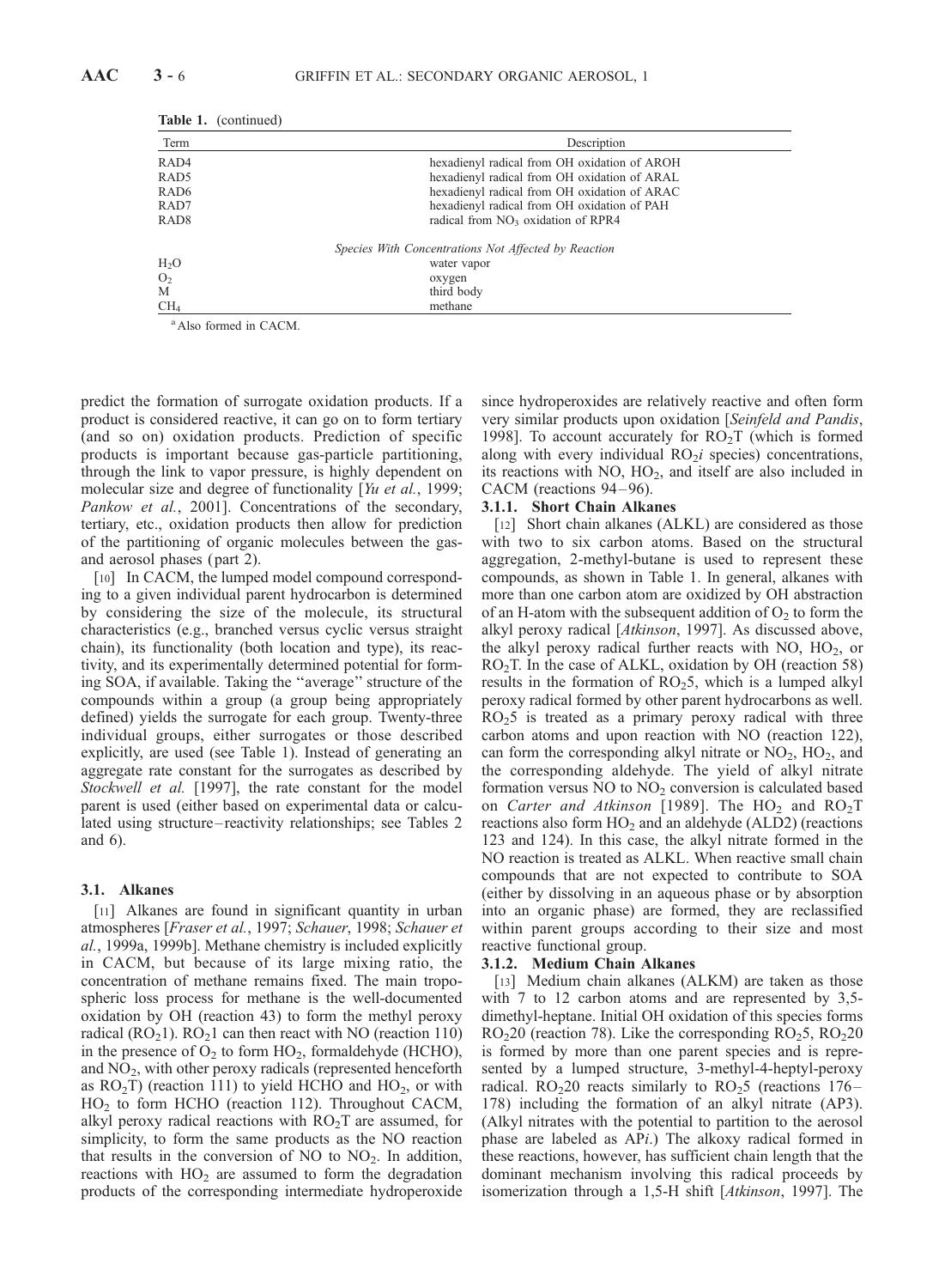Table 2. Reactions Contained in the Caltech Atmospheric Chemistry Mechanism

| Reaction       | Reactants                        | Products                                                                                                                                                                                             | Rate Constants, <sup>a</sup> cm molecule <sup>-1</sup> s <sup>-1</sup> | References,<br>Comments                    |
|----------------|----------------------------------|------------------------------------------------------------------------------------------------------------------------------------------------------------------------------------------------------|------------------------------------------------------------------------|--------------------------------------------|
| $\mathbf{1}$   | $NO2 + hy$                       | $NO + O$                                                                                                                                                                                             | see Table 3                                                            | 1                                          |
| $\overline{c}$ | $O + O_2 + M$                    | $O_3 + M$                                                                                                                                                                                            | $5.53E + 16$ /TEMP^4.8                                                 | $\overline{c}$                             |
| 3              | $O + NO2$                        | $NO + O2$                                                                                                                                                                                            | $6.5E-12 \times EXP(119.8/TEMP)$                                       | $\overline{\mathbf{c}}$                    |
| 4              | $O + NO2 + M$                    | $NO3 + M$                                                                                                                                                                                            | see Table 4                                                            | $\overline{\mathbf{c}}$                    |
| 5              | $NO + O_3$                       | $NO_2 + O_2$                                                                                                                                                                                         | $1.8E-12 \times EXP(-1368.9/TEMP)$                                     | $2222$<br>$222$<br>$22$                    |
| 6              | $NO2 + O3$                       | $NO3 + O2$                                                                                                                                                                                           | $1.4E-13 \times EXP(-2471.1/TEMP)$                                     |                                            |
| 7              | $NO + NO3$                       | $2\text{ NO}_2$                                                                                                                                                                                      | $1.8E-11 \times EXP(110.7/TEMP)$                                       |                                            |
| 8              | $NO + NO + O_2$                  | $2\text{ NO}_2$                                                                                                                                                                                      | $5.09E-18$ /TEMP $\times$ EXP(528.4/TEMP)                              |                                            |
| 9              | $NO_2 + NO_3 + M$                | $N_2O_5 + M$                                                                                                                                                                                         | see Table 4                                                            |                                            |
| 10             | $N_2O_5$                         | $NO2 + NO3$                                                                                                                                                                                          | see Table 4                                                            |                                            |
| 11<br>12       | $N_2O_5 + H_2O$<br>$NO_2 + NO_3$ | 2 HNO <sub>3</sub><br>$NO + NO2 + O2$                                                                                                                                                                | 2.59E-22<br>$4.5E-14 \times EXP(-1258.2/TEMP)$                         | $\overline{c}$                             |
| 13             | $NO_3 + hv$                      | $NO + O2$                                                                                                                                                                                            | see Table 3                                                            | $\mathbf{1}$                               |
| 14             | $NO_3 + hv$                      | $NO2 + O$                                                                                                                                                                                            | see Table 3                                                            | $\mathbf{1}$                               |
| 15             | $O_3 + hv$                       | $O + O_2$                                                                                                                                                                                            | see Table 3                                                            | 1                                          |
| 16             | $O_3 + hv$                       | $OSD + O2$                                                                                                                                                                                           | see Table 3                                                            | $\mathbf{1}$                               |
| 17             | $OSD + H2O$                      | 2 OH                                                                                                                                                                                                 | $2.2E-10$                                                              | $\sqrt{2}$                                 |
| 18             | $OSD + M$                        | $O + M$                                                                                                                                                                                              | $1.53E + 11/TEMP \times EXP(95.6/TEMP)$                                | $\boldsymbol{2}$                           |
| 19             | $NO + OH + M$                    | $HONO + M$                                                                                                                                                                                           | see Table 4                                                            | $\mathfrak{2}$                             |
| 20             | $HONO + hy$                      | $0.9 \text{ NO} + 0.1 \text{ NO}_2 + 0.9 \text{ OH}$<br>$+ 0.1$ HO <sub>2</sub>                                                                                                                      | see Table 3                                                            | $\mathbf{1}$                               |
| 21             | $NO_2 + H_2O$                    | $HONO - NO2 + HNO3$                                                                                                                                                                                  | 4.0E-24                                                                | $\mathbf{1}$                               |
| 22             | $NO2 + OH + M$                   | $HNO3 + M$                                                                                                                                                                                           | see Table 4                                                            | 3                                          |
| 23             | $HNO3 + OH$                      | $NO_3 + H_2O$                                                                                                                                                                                        | see Table 5                                                            | $\sqrt{2}$                                 |
| 24             | $CO + OH$                        | $HO2 + CO2$                                                                                                                                                                                          | see Table 5                                                            | $\sqrt{2}$                                 |
| 25             | $O_3$ + OH                       | $HO_2 + O_2$                                                                                                                                                                                         | $1.9E-12 \times EXP(-1001.5/TEMP)$                                     | $\sqrt{2}$                                 |
| 26             | $NO + HO2$                       | $NO2 + OH$                                                                                                                                                                                           | $3.41E-12 \times EXP(271.8/TEMP)$                                      | $\sqrt{2}$                                 |
| 27             | $NO2 + HO2 + M$                  | $HNO4 + M$                                                                                                                                                                                           | see Table 4                                                            | $\overline{c}$                             |
| 28             | HNO <sub>4</sub>                 | $NO2 + HO2$                                                                                                                                                                                          | see Table 4                                                            | $\sqrt{2}$                                 |
| 29             | $HNO4 + OH$                      | $NO2 + O2 + H2O$                                                                                                                                                                                     | $1.5E-12 \times EXP(362.4/TEMP)$                                       | $\overline{c}$<br>$\sqrt{2}$               |
| 30<br>31       | $O_3 + HO_2$<br>$HO2 + HO2$      | $OH + 2 O2$<br>$H_2O_2$                                                                                                                                                                              | $1.4E-14 \times EXP(-598.9/TEMP)$<br>see Table 5                       | $\sqrt{2}$                                 |
| 32             | $HO_2 + HO_2 + H_2O$             | $H_2O_2 + O_2 + H_2O$                                                                                                                                                                                | see Table 5                                                            | $\sqrt{2}$                                 |
| 33             | $NO_3 + HO_2$                    | $0.8 \text{ NO}_2 + 0.2 \text{ HNO}_3$<br>$+0.8$ OH $+O2$                                                                                                                                            | $4.0E-12$                                                              | $\overline{c}$                             |
| 34             | $O + O_3$                        | 2O <sub>2</sub>                                                                                                                                                                                      | $8.0E-12 \times EXP(-2058.4/TEMP)$                                     | $\overline{\mathbf{c}}$                    |
| 35             | $SO_2 + OH$                      | $H_2SO_4$ (via $SO_3$ ) + $HO_2$                                                                                                                                                                     | see Table 4                                                            | $\mathfrak{2}$                             |
| 36             | $H_2O_2 + hv$                    | 2 OH                                                                                                                                                                                                 | see Table 3                                                            | $\mathbf{1}$                               |
| 37             | $H_2O_2 + OH$                    | $HO_2 + H_2O$                                                                                                                                                                                        | $2.91E-12 \times EXP(-161/TEMP)$                                       | $\mathbf{1}$                               |
| 38             | $O + NO + M$                     | $NO2 + M$                                                                                                                                                                                            | $6.75E-06/TEMP^{2}.6$                                                  | $\overline{\mathbf{c}}$                    |
| 39             | $HONO + OH$                      | $NO2 + H2O$                                                                                                                                                                                          | $2.7E-12 \times EXP(261.7/TEMP)$                                       | $\overline{c}$                             |
| 40             | $NO3 + OH$                       | $NO2 + HO2$                                                                                                                                                                                          | $2.0E-11$                                                              | $\begin{array}{c} 2 \\ 2 \\ 2 \end{array}$ |
| 41<br>42       | $NO3 + NO3$<br>$OH + HO2$        | $2\text{ NO}_2 + \text{O}_2$<br>$H_2O + O_2$                                                                                                                                                         | $8.5E-13 \times EXP(-2450.9/TEMP)$<br>$4.8E-11 \times EXP(251.6/TEMP)$ |                                            |
| 43             | $CH_4 + OH$                      | $RO21 + RO2T + H2O$                                                                                                                                                                                  | $2.66E-12 \times EXP(-1800.2/TEMP)$                                    |                                            |
| 44             | $HCHO + hy$                      | $CO + 2$ HO <sub>2</sub>                                                                                                                                                                             | see Table 3                                                            | $\mathbf{1}$                               |
| 45             | $HCHO + hy$                      | $CO + H2$                                                                                                                                                                                            | see Table 3                                                            | $\mathbf{1}$                               |
| 46             | $HCHO + OH$                      | $CO + HO2 + H2O$                                                                                                                                                                                     | $1.2E-14 \times TEMP \times EXP(286.9/TEMP)$                           | 4                                          |
| 47             | $HCHO + NO3$                     | $HNO3 + CO + HO2$                                                                                                                                                                                    | $2.0E-12 \times EXP(-2430.8/TEMP)$                                     | $\overline{\mathbf{c}}$                    |
| 48             | MEOH + OH                        | $HO2 + HCHO + H2O$                                                                                                                                                                                   | $6.0E-18 \times TEMP^2 \times EXP(170.1/TEMP)$                         | $\overline{4}$                             |
| 49             | $ETHE + OH$                      | $RO2 + RO2T$                                                                                                                                                                                         | $1.96E-12 \times EXP(437.8/TEMP)$                                      | $\mathfrak s$                              |
| 50             | $ETHE + NO3$                     | $RO23 + RO2T$                                                                                                                                                                                        | $4.89E-18 \times TEMP^2 \times EXP(-2282.3/TEMP)$                      | 5                                          |
| 51             | $ETHE + O_3$                     | $0.315$ CO + 0.06 HO <sub>2</sub><br>$+0.06$ OH $+0.185$ ACID<br>$+ 0.5$ HCHO $+ 0.07$ H <sub>2</sub> O                                                                                              | $9.14E-15 \times EXP(-2580.3/TEMP)$                                    | 5                                          |
| 52             | $ETHE + O$                       | $0.6 \text{ CO} + \text{HO}_2 + 0.6 \text{ RO}_2$<br>$+ 0.4 \ RO_24 + RO_2T$                                                                                                                         | 7.3E-13                                                                | 5                                          |
| 53             | $ETOH + OH$                      | $CF(1) HO2 + CF(1) ALD2$<br>+ CF(2) $RO2$ 2 + CF(2) $RO2T$<br>$+ H2O$                                                                                                                                | $6.18E-18 \times TEMP^2 \times EXP(532/TEMP)$                          | 4                                          |
| 54             | $OLEL + OH$                      | $RO2 + RO2T$                                                                                                                                                                                         | $5.86E-12 \times EXP(500.3/TEMP)$                                      | $\overline{4}$                             |
| 55             | $OLEL + NO3$                     | $RO23 + RO2T$                                                                                                                                                                                        | $1.0E-13 \times EXP(-800.2/TEMP)$                                      | 5                                          |
| 56             | $OLEL + O3$                      | $0.56 \text{ CO} + 0.2 \text{ CO}_2 + 0.36 \text{ OH}$<br>$+ 0.28$ HO <sub>2</sub> + 0.5 HCHO<br>$+ 0.5$ ALD2 $+ 0.24$ ACID<br>$+ 0.1$ ALKL $+ 0.28$ RO <sub>2</sub> 5<br>$+ 0.28$ RO <sub>2</sub> T | 1.0E-17                                                                | 5                                          |
| 57             | $OLEL + O$                       | $0.5$ ALKL $+$ 0.4 ALD2<br>$+$ 0.1 RO <sub>2</sub> 4 + 0.1 RO <sub>2</sub> 5<br>$+ 0.2$ RO <sub>2</sub> T                                                                                            | 4.66E-12                                                               | 5                                          |
| 58             | ALKL + OH                        | $RO25 + RO2T + H2O$                                                                                                                                                                                  | 3.91E-12                                                               | 4                                          |
| 59             | $ALD2 + hy$                      | $CO + HO2 + RO25 + RO2T$                                                                                                                                                                             | see Table 3                                                            | $\mathbf{1}$                               |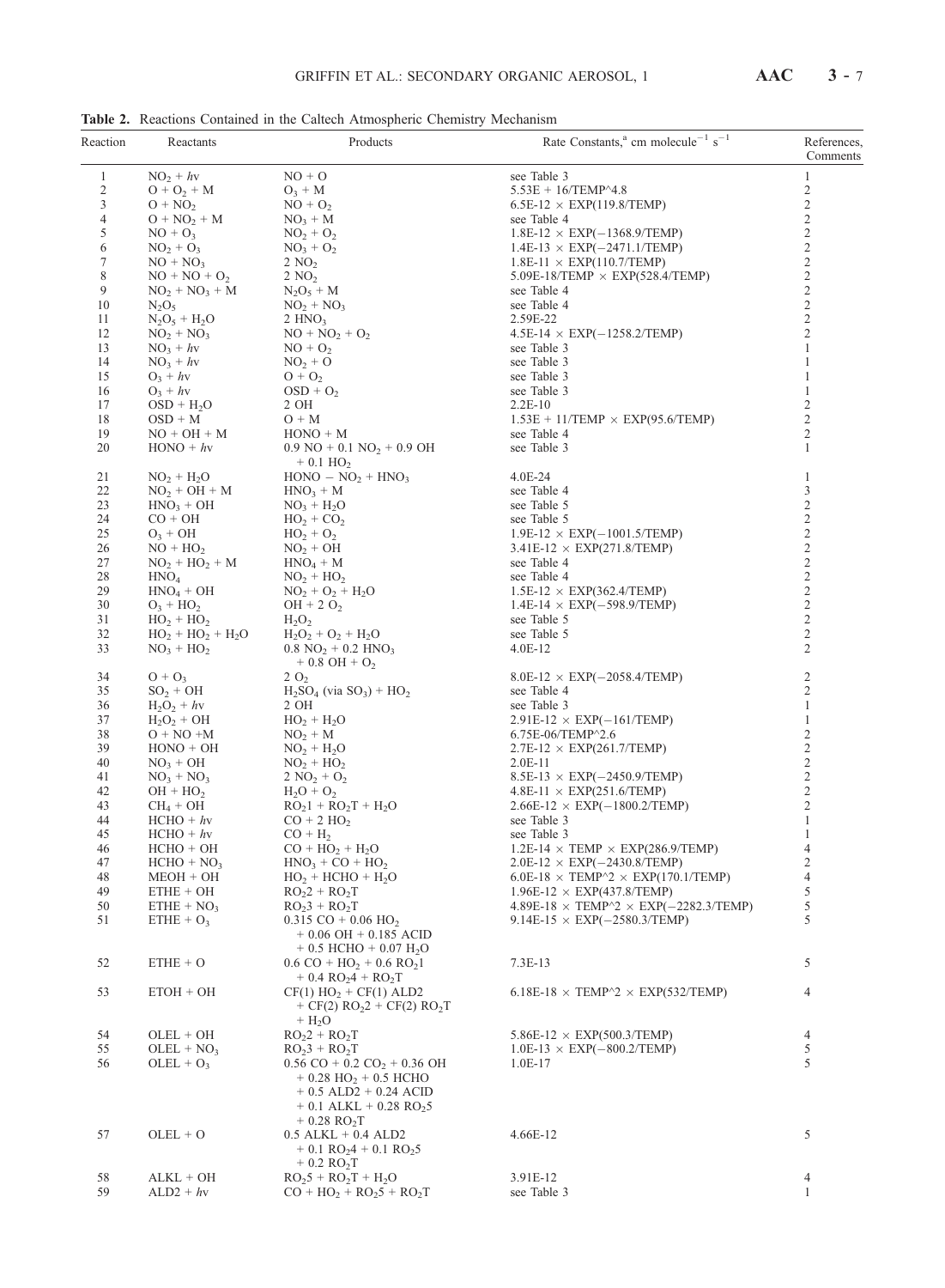## Table 2. (continued)

| Reaction | Reactants                   | Products                                                                                       | Rate Constants, <sup>a</sup> cm molecule <sup>-1</sup> s <sup>-1</sup> | References,<br>Comments        |
|----------|-----------------------------|------------------------------------------------------------------------------------------------|------------------------------------------------------------------------|--------------------------------|
| 60       | $ALD2 + OH$                 | $RO26 + RO2T + H2O$                                                                            | $6.91E-12 \times EXP(250/TEMP)$                                        | $\mathbf{1}$                   |
| 61       | $ALD2 + NO3$                | $HNO_3 + RO_26 + RO_2T$                                                                        | $3.0E-13 \times EXP(-1427/TEMP)$                                       | $\mathbf{1}$                   |
| 62       | KETL + OH                   | $RO27 + RO2T + H2O$                                                                            | 4.91E-12                                                               | 6                              |
| 63       | $KETL + hy$                 | $RO25 + RO28 + 2 RO2T$                                                                         | see Table 3                                                            | $\mathbf{1}$                   |
| 64       | $ISOP + OH$                 | $0.66 \text{ RO}_29 + 0.34 \text{ RO}_210 + \text{RO}_2T$                                      | $2.55E-11 \times EXP(410.2/TEMP)$                                      | 5                              |
| 65       | $ISOP + NO3$                | $0.66$ RO <sub>2</sub> 11 + 0.34 RO <sub>2</sub> 12 + RO <sub>2</sub> T                        | $3.02E-12 \times EXP(-445.9/TEMP)$                                     | 5                              |
| 66       | $ISOP + O3$                 | $0.068 \text{ CO}_2 + 0.461 \text{ CO}$<br>$+ 0.5$ HCHO $+ 0.664$ OH                           | $7.86E-15 \times EXP(-1912.9/TEMP)$                                    | 5                              |
|          |                             | $+$ 0.366 HO <sub>2</sub> + 0.054 OLEL                                                         |                                                                        |                                |
|          |                             | $+ 0.121$ ACID $+ 0.389$ MVK                                                                   |                                                                        |                                |
|          |                             | $+ 0.17$ MCR $+ 0.271$ RO <sub>2</sub> 13                                                      |                                                                        |                                |
|          |                             | $+$ 0.095 RO <sub>2</sub> 14 + 0.366 RO <sub>2</sub> T                                         |                                                                        |                                |
| 67       | $ISOP + O$                  | $0.925$ OLEL + $0.075$ ALD2                                                                    | 3.5E-11                                                                | 5                              |
| 68       | $MTBE + OH$                 | $RO215 + RO2T + H2O$                                                                           | $3.2E-12$                                                              | 7                              |
| 69       | $ALCH + OH$                 | $RO2 + RO2T + H2O$                                                                             | see Table 6                                                            | 8                              |
| 70       | $KETH + OH$                 | $RO216 + RO2T + H2O$                                                                           | see Table 6                                                            | 8                              |
| 71<br>72 | $KETH + hv$                 | $RO25 + RO28 + 2 RO2T$                                                                         | see Table 3                                                            | $\mathbf{1}$<br>$\overline{c}$ |
| 73       | $AROO + NO3$<br>$AROO + OH$ | $HNO3 + RAD1$<br>$0.16$ HO <sub>2</sub> + 0.16 AROO                                            | 3.77E-12<br>see Table 6                                                | 8                              |
|          |                             | $+$ 0.1 RO <sub>2</sub> 17 + 0.1 RO <sub>2</sub> T                                             |                                                                        |                                |
|          |                             | $+ 0.74$ RAD2 $+ 0.1$ H <sub>2</sub> O                                                         |                                                                        |                                |
| 74<br>75 | $OLEH + OH$<br>$OLEH + NO3$ | $RO218 + RO2T$<br>$RO219 + RO2T$                                                               | see Table 6                                                            | 8<br>estimated $k$             |
| 76       | $OLEH + O3$                 | $0.56$ CO + $0.2$ CO <sub>2</sub> + $0.36$ OH                                                  | $k_{74} \times k_{55}/k_{54}$<br>$k_{74} \times k_{56} / k_{54}$       | estimated $k$                  |
|          |                             | $+ 0.28$ HO <sub>2</sub> + 0.5 HCHO                                                            |                                                                        |                                |
|          |                             | $+ 0.5$ RPR1 $+ 0.12$ ACID                                                                     |                                                                        |                                |
|          |                             | $+ 0.12 \text{ UR1} + 0.1 \text{ ALKM}$                                                        |                                                                        |                                |
|          |                             | $+ 0.28$ RO <sub>2</sub> 20 + 0.28 RO <sub>2</sub> T                                           |                                                                        |                                |
| 77       | $OLEH + O$                  | $0.5$ ALKM + 0.4 RPR1 + 0.1 RO <sub>2</sub> 4                                                  | $k_{74}k \times \frac{57}{k_{54}}$                                     | estimated $k$                  |
|          |                             | $+$ 0.1 RO <sub>2</sub> 20 + 0.2 RO <sub>2</sub> T                                             |                                                                        |                                |
| 78       | $ALKM + OH$                 | $RO220 + RO2T + H2O$                                                                           | see Table 6                                                            | 8                              |
| 79       | $AROL + OH$                 | $0.16$ HO <sub>2</sub> + 0.16 AROO                                                             | 3.27E-11                                                               | 4                              |
|          |                             | $+ 0.06$ RO <sub>2</sub> 21 + 0.78 RAD3<br>$+0.06$ RO <sub>2</sub> T $+0.06$ H <sub>2</sub> O  |                                                                        |                                |
| 80       | $AROH + OH$                 | $0.16$ HO <sub>2</sub> + 0.16 AROO                                                             | see Table 6                                                            | 8                              |
|          |                             | $+ 0.84$ RAD4                                                                                  |                                                                        |                                |
| 81       | $ARAL + NO3$                | $HNO3 + O3 - HO2 + ARAC$                                                                       | $1.4E-12 \times EXP(-1872.2/TEMP)$                                     | 2                              |
| 82       | $ARAL + OH$                 | $0.16$ RPR2 + $(0.16$ -CF(39)) HO <sub>2</sub>                                                 | 1.29E-11                                                               | 2                              |
|          |                             | + CF(39) $O_3$                                                                                 |                                                                        |                                |
|          |                             | $+ CF(39) ARAC$                                                                                |                                                                        |                                |
|          |                             | + $CF(45)$ RO <sub>2</sub> 22                                                                  |                                                                        |                                |
|          |                             | $+ CF(40)$ RAD5                                                                                |                                                                        |                                |
|          |                             | + CF(45) $RO_2T + (CF(39))$<br>$+ CF(45)$ H <sub>2</sub> O                                     |                                                                        |                                |
| 83       | $ARAC + OH$                 | $0.16$ HO <sub>2</sub> + 0.16 UR2 + 0.1 RO <sub>2</sub> 23                                     | see Table 6                                                            | 8                              |
|          |                             | $+ 0.74$ RAD6 $+ 0.1$ RO <sub>2</sub> T                                                        |                                                                        |                                |
|          |                             | $+ 0.1 H2O$                                                                                    |                                                                        |                                |
| 84       | $BIOL + OH$                 | $RO224 + RO2T$                                                                                 | 1.7E-10                                                                | 9                              |
| 85       | $BIOL + NO3$                | $RO225 + RO2T$                                                                                 | 1.46E-11                                                               | 9                              |
| 86       | $BIOL + O3$                 | 0.445 CO + 0.055 $H_2O_2$                                                                      | $2.5E-16$                                                              | 9                              |
|          |                             | $+ 0.445$ HO <sub>2</sub> + 0.89 OH                                                            |                                                                        |                                |
|          |                             | $+$ 0.055 UR3 $+$ 0.445 UR4                                                                    |                                                                        |                                |
|          |                             | $+$ 0.055 RPR3 + 0.445 RO <sub>2</sub> 26                                                      |                                                                        |                                |
| 87       | $BIOL + O$                  | $+ 0.445$ RO <sub>2</sub> T<br>$0.75 \text{ UR}5 + 0.25 \text{ UR}6$                           | $k_{84} \times k_{57}/k_{54}$                                          | estimated $k$                  |
| 88       | $BIOH + OH$                 | $RO227 + RO2T$                                                                                 | 1.77E-10                                                               | 5                              |
| 89       | $BIOH + NO3$                | $RO228 + RO2T$                                                                                 | 2.91E-11                                                               | 5                              |
| 90       | $BIOH + O3$                 | $0.445$ CO + 0.055 H <sub>2</sub> O <sub>2</sub> + 0.89 OH                                     | 1.4E-16                                                                | 5                              |
|          |                             | $+$ 0.055 UR7 $+$ 0.055 UR8                                                                    |                                                                        |                                |
|          |                             | $+ 0.445$ RO <sub>2</sub> 29 + 0.445 RO <sub>2</sub> 30                                        |                                                                        |                                |
|          |                             | $+0.89$ RO <sub>2</sub> T                                                                      |                                                                        |                                |
| 91       | $BIOH + O$                  | $0.75 \text{ UR}9 + 0.25 \text{ UR}10$                                                         | 8.59E-11                                                               | 5                              |
| 92       | $PAH + OH$                  | $0.16$ HO <sub>2</sub> + 0.16 UR11                                                             | 7.7E-11                                                                | 6                              |
|          |                             | $+ 0.1 \text{ RO}_2 31 + 0.74 \text{ RAD}$<br>$+$ 0.1 RO <sub>2</sub> T + 0.1 H <sub>2</sub> O |                                                                        |                                |
| 93       | $ALKH + OH$                 | $RO232 + RO2T + H2O$                                                                           | see Table 6                                                            | 8                              |
| 94       | $RO2T + HO2$                | HO <sub>2</sub>                                                                                | $3.41E-13 \times EXP(800.2/TEMP)$                                      | 2                              |
| 95       | $RO_2T + NO$                | NO.                                                                                            | $4.2E-12 \times EXP(181.2/TEMP)$                                       | $\overline{c}$                 |
| 96       | $RO_2T + RO_2T$             | RO <sub>2</sub> T                                                                              | $1.0E-15$                                                              | $\overline{2}$                 |
| 97       | $RAD2 + O2$                 | $RO233 + RO2T$                                                                                 | $7.7E + 5/TEMP$                                                        | 10                             |
| 98       | $RAD3 + O2$                 | $RO234 + RO2T$                                                                                 | $k_{97}$                                                               |                                |
| 99       | $RAD4 + O2$                 | $RO235 + RO2T$                                                                                 | $k_{97}$                                                               |                                |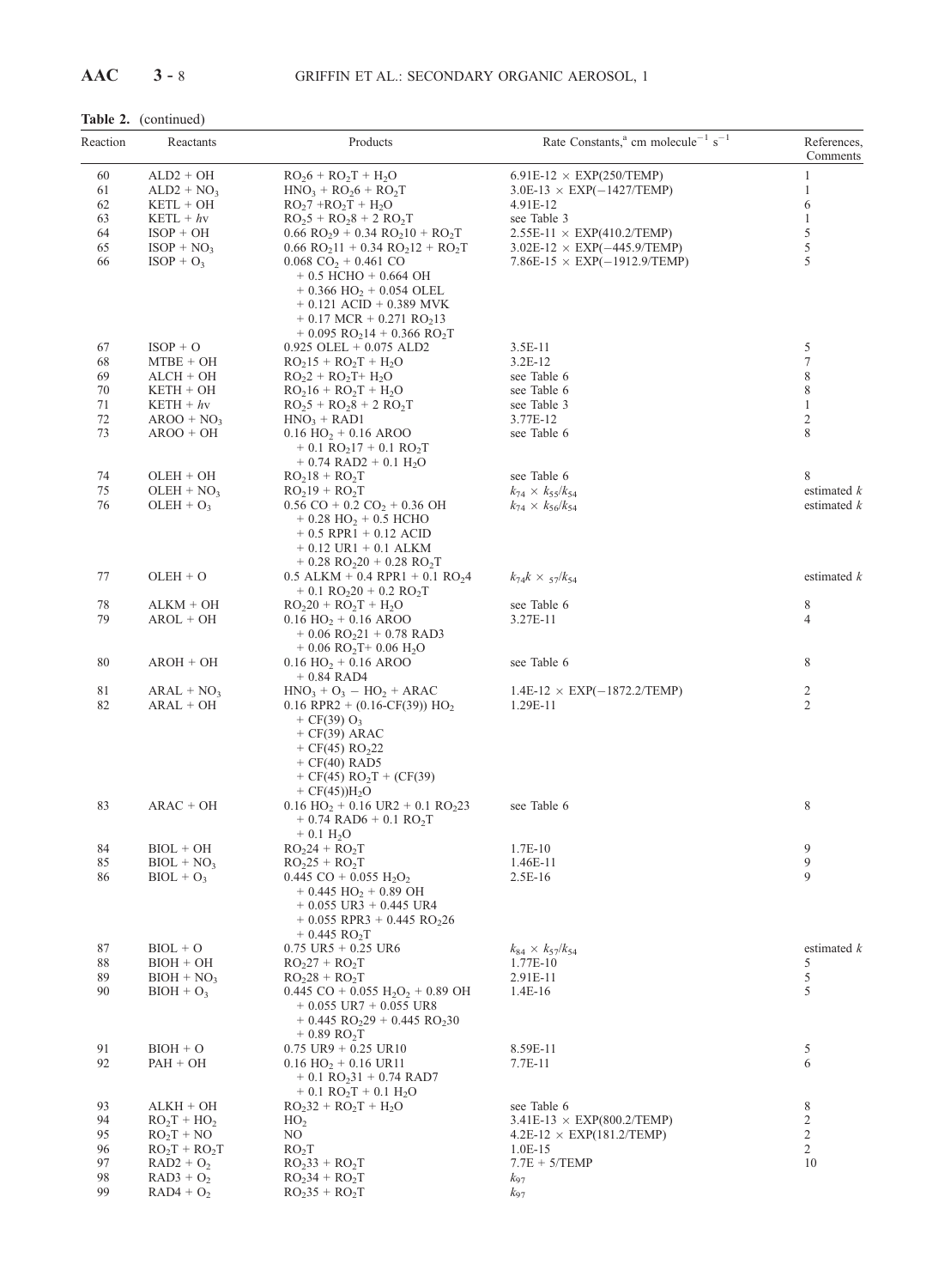| (continued)<br>Table 2. |
|-------------------------|
|-------------------------|

| Reaction | Reactants                                                           | Products                                                               | Rate Constants, <sup>a</sup> cm molecule <sup>-1</sup> s <sup>-1</sup> | References,<br>Comments |
|----------|---------------------------------------------------------------------|------------------------------------------------------------------------|------------------------------------------------------------------------|-------------------------|
| 100      | $RAD5 + O2$                                                         | $RO236 + RO2T$                                                         | $k_{97}$                                                               |                         |
| 101      | $RAD6 + O2$                                                         | $RO237 + RO2T$                                                         | $k_{97}$                                                               |                         |
| 102      | $RAD7 + O2$                                                         | $RO238 + RO2T$                                                         | $k_{97}$                                                               |                         |
| 103      | $RAD1 + NO2$                                                        | RPR4                                                                   | 3.0E-11                                                                | 10                      |
| 104      | $RAD2 + NO2$                                                        | $RPR4 + H2O$                                                           | $k_{103}$                                                              |                         |
| 105      | $RAD3 + NO2$                                                        | $UR12 + H2O$                                                           | $k_{103}$                                                              |                         |
| 106      | $RAD4 + NO2$                                                        | $UR13 + H2O$                                                           | $k_{103}$                                                              |                         |
| 107      | $RAD5 + NO2$                                                        | $RPR5 + H2O$                                                           | $k_{103}$                                                              |                         |
| 108      | $RAD6 + NO2$                                                        | $UR14 + H2O$                                                           | $k_{103}$                                                              |                         |
| 109      | $RAD7 + NO2$                                                        | $UR15 + H2O$                                                           | $k_{103}$                                                              |                         |
| 110      | $RO21 + NO$                                                         | $NO2 + HO2 + HCHO$                                                     | $4.09E-12 \times EXP(180.2/TEMP)$                                      | 11                      |
| 111      | $RO21 + RO2T$                                                       | $HO_2$ + HCHO + RO <sub>2</sub> T + O <sub>2</sub>                     | $k_{96}$                                                               |                         |
| 112      | $RO21 + HO2$                                                        | $HO2 + OH + HCHO$                                                      | $k_{94}$                                                               |                         |
| 113      | $RO2 + NO$                                                          | $NO2 + HO2 + HCHO + ALD2$                                              | $2.45E-12 \times EXP(180.2/TEMP)$                                      | 11                      |
| 114      | $RO2 + RO2T$                                                        | $HO2 + HCHO + ALD2 + RO2T$                                             | $k_{96}$                                                               |                         |
|          |                                                                     | $+ O2$                                                                 |                                                                        |                         |
| 115      | $RO2 + HO2$                                                         | $OH + HO2 + HCHO + ALD2$                                               | $k_{94}$                                                               |                         |
| 116      | $RO23 + NO$                                                         | $2 NO2 + HCHO + ALD2$                                                  | $k_{113}$                                                              |                         |
| 117      | $RO23 + RO2T$                                                       | $NO2 + HO2 + HCHO + ALD2$<br>$+ O_{2} + RO_{2}T$                       | $k_{96}$                                                               |                         |
| 118      | $RO23 + HO2$                                                        | $NO2 + HO2 + OH + HCHO$<br>$+$ ALD2                                    | $k_{94}$                                                               |                         |
| 119      | $RO24 + NO$                                                         | $NO2 + CO + HO2 + HCHO$                                                | $3.45E-12 \times EXP(180.2/TEMP)$                                      | 11                      |
| 120      | $RO2 + RO2T$                                                        | $CO + HO2 + HCHO + RO2T + O2$                                          | $k_{96}$                                                               |                         |
| 121      | $RO24 + HO2$                                                        | $CO + HO2 + OH + HCHO$                                                 | $k_{94}$                                                               |                         |
| 122      | $RO25 + NO$                                                         | $CF(3)$ ALKL + $CF(4)$ NO <sub>2</sub> + $CF(4)$<br>$HO2 + CF(4) ALD2$ | $2.91E-12 \times EXP(180.2/TEMP)$                                      | 11                      |
| 123      | $RO25 + RO2T$                                                       | $HO_2 + ALD2 + RO_2T + O_2$                                            | $k_{96}$                                                               |                         |
| 124      | $RO25 + HO2$                                                        | $HO_2 + OH + ALD2$                                                     | $k_{94}$                                                               |                         |
| 125      | $RO26 + NO$                                                         | $NO_2 + CO_2 + RO_25 + RO_2T$                                          | $1.11E-11 \times EXP(180.2/TEMP)$                                      | 11                      |
| 126      | $\overline{D} \cap \overline{L} + \overline{N} \cap + \overline{M}$ | $\mathbf{D} \Lambda \mathbf{N} \mathbf{1} + \mathbf{M}$                | soo Tablo 4                                                            | 12                      |

| $\bf AAC$ | $3 - 9$ |  |
|-----------|---------|--|
|           |         |  |

| 101        | $RAD6 + O2$                    | $RO237 + RO2T$                                                                                        | $k_{97}$                                       |    |
|------------|--------------------------------|-------------------------------------------------------------------------------------------------------|------------------------------------------------|----|
| 102        | $RAD7 + O2$                    | $RO238 + RO2T$                                                                                        | $k_{97}$                                       |    |
| 103        | $RAD1 + NO2$                   | RPR4                                                                                                  | $3.0E-11$                                      | 10 |
| 104        | $RAD2 + NO2$                   | $RPR4 + H2O$                                                                                          | $k_{103}$                                      |    |
| 105        | $RAD3 + NO2$                   | $UR12 + H_2O$                                                                                         | $k_{103}$                                      |    |
| 106        | $RAD4 + NO2$                   | $UR13 + H_2O$                                                                                         | $k_{103}$                                      |    |
| 107        | $RAD5 + NO2$                   | $RPR5 + H2O$                                                                                          | $k_{103}$                                      |    |
| 108<br>109 | $RAD6 + NO2$                   | $UR14 + H2O$                                                                                          | $k_{103}$                                      |    |
| 110        | $RAD7 + NO2$<br>$RO21 + NO$    | $UR15 + H_2O$<br>$NO2 + HO2 + HCHO$                                                                   | $k_{103}$<br>$4.09E-12 \times EXP(180.2/TEMP)$ | 11 |
| 111        | $RO21 + RO2T$                  | $HO_2 + HCHO + RO_2T + O_2$                                                                           | $k_{96}$                                       |    |
| 112        | $RO21 + HO2$                   | $HO_2 + OH + HCHO$                                                                                    | $k_{94}$                                       |    |
| 113        | $RO22 + NO$                    | $NO2 + HO2 + HCHO + ALD2$                                                                             | $2.45E-12 \times EXP(180.2/TEMP)$              | 11 |
| 114        | $RO2 + RO2T$                   | $HO2 + HCHO + ALD2 + RO2T$<br>$+$ O <sub>2</sub>                                                      | $k_{96}$                                       |    |
| 115        | $RO2 + HO2$                    | $OH + HO2 + HCHO + ALD2$                                                                              | $k_{94}$                                       |    |
| 116        | $RO23 + NO$                    | $2 NO2 + HCHO + ALD2$                                                                                 | $k_{113}$                                      |    |
| 117        | $RO23 + RO2T$                  | $NO2 + HO2 + HCHO + ALD2$<br>$+ O_2 + RO_2T$                                                          | <i>k</i> <sub>96</sub>                         |    |
| 118        | $RO23 + HO2$                   | $NO2 + HO2 + OH + HCHO$<br>$+$ ALD <sub>2</sub>                                                       | $k_{94}$                                       |    |
| 119        | $RO24 + NO$                    | $NO2 + CO + HO2 + HCHO$                                                                               | $3.45E-12 \times EXP(180.2/TEMP)$              | 11 |
| 120        | $RO24 + RO2T$                  | $CO + HO2 + HCHO + RO2T + O2$                                                                         | $k_{96}$                                       |    |
| 121<br>122 | $RO24 + HO2$<br>$RO25 + NO$    | $CO + HO2 + OH + HCHO$                                                                                | $k_{94}$                                       | 11 |
| 123        | $RO25 + RO2T$                  | $CF(3)$ ALKL + $CF(4)$ NO <sub>2</sub> + $CF(4)$<br>$HO2 + CF(4) ALD2$<br>$HO_2 + ALD2 + RO_2T + O_2$ | $2.91E-12 \times EXP(180.2/TEMP)$              |    |
| 124        | $RO25 + HO2$                   | $HO2 + OH + ALD2$                                                                                     | <i>k</i> <sub>96</sub><br>$k_{94}$             |    |
| 125        | $RO26 + NO$                    | $NO_2 + CO_2 + RO_25 + RO_2T$                                                                         | $1.11E-11 \times EXP(180.2/TEMP)$              | 11 |
| 126        | $RO26 + NO2 + M$               | $PAN1 + M$                                                                                            | see Table 4                                    | 12 |
| 127        | PAN1                           | $NO_2 + RO_26 + RO_2T$                                                                                | see Table 4                                    | 12 |
| 128        | $RO26 + HO2$                   | $O_3 + ACID$                                                                                          | $k_{94}$                                       |    |
| 129        | $RO26 + RO2T$                  | $CO_2 + RO_25 + 2 RO_2T + O_2$                                                                        | $k_{96}$                                       |    |
| 130        | $RO27 + NO$                    | $NO_2 + ALD2 + RO_28 + RO_2T$                                                                         | $k_{113}$                                      |    |
| 131        | $RO_{2}7 + RO_{2}T$            | $ALD2 + RO28 + 2 RO2T + O2$                                                                           | $k_{96}$                                       |    |
| 132        | $RO27 + HO2$                   | $OH + ALD2 + RO28 + RO2T$                                                                             | <i>k</i> <sub>94</sub>                         |    |
| 133        | $RO28 + NO$                    | $NO_2 + CO_2 + RO_21 + RO_2T$                                                                         | $k_{125}$                                      |    |
| 134        | $RO28 + NO2 + M$               | $PAN2 + M$                                                                                            | $k_{126}$                                      |    |
| 135        | PAN <sub>2</sub>               | $NO_2 + RO_28 + RO_2T$                                                                                | $k_{127}$                                      |    |
| 136        | $RO_28 + HO_2$                 | $O_3 + ACID$                                                                                          | $k_{94}$                                       |    |
| 137<br>138 | $RO28 + RO2T$<br>$RO29 + NO$   | $CO_2 + RO_21 + 2 RO_2T + O_2$<br>$CF(5) OLEL + CF(6) NO2$<br>+ CF(6) $HO_2$ + CF(6) HCHO             | $k_{96}$<br>$2.08E-12 \times EXP(180.2/TEMP)$  | 11 |
| 139        | $RO29 + RO2T$                  | $+ CF(6)$ MVK<br>$HO_2 + MVK + HCHO + RO_2T$                                                          | $k_{96}$                                       |    |
|            |                                | $+ O2$                                                                                                |                                                |    |
| 140<br>141 | $RO29 + HO2$<br>$RO210 + NO$   | $HO2 + OH + MVK + HCHO$                                                                               | $k_{94}$                                       |    |
| 142        | $RO210 + RO2T$                 | $NO2 + HO2 + HCHO + MCR$<br>$HO_2 + HCHO + MCR + RO_2T$                                               | $k_{138}$<br><i>k</i> <sub>96</sub>            |    |
| 143        | $RO210 + HO2$                  | $+$ O <sub>2</sub><br>$HO2 + OH + HCHO + MCR$                                                         |                                                |    |
| 144        | $RO211 + NO$                   | $2 NO2 + HCHO + MVK$                                                                                  | k94<br>$k_{138}$                               |    |
| 145        | $RO211 + RO2T$                 | $NO2 + HCHO + MVK + RO2T$<br>$+$ O <sub>2</sub>                                                       | $k_{96}$                                       |    |
| 146        | $RO211 + HO2$                  | $NO2 + OH + HCHO + MVK$                                                                               | $k_{94}$                                       |    |
| 147        | $RO212 + NO$                   | $2 NO2 + HCHO + MCR$                                                                                  | $k_{138}$                                      |    |
| 148        | $RO212 + RO2T$                 | $NO2 + HCHO + MCR + RO2T$<br>$+$ O <sub>2</sub>                                                       | $k_{96}$                                       |    |
| 149        | $RO212 + HO2$                  | $NO2 + OH + HCHO + MCR$                                                                               | $k_{94}$                                       |    |
| 150        | $RO213 + NO$                   | $NO2 + HCHO + RO239 + RO2T$                                                                           | $k_{113}$                                      |    |
| 151        | $RO213 + RO2T$                 | $HCHO + RO239 + 2 RO2T + O2$                                                                          | $k_{96}$                                       |    |
| 152        | $RO213 + HO2$                  | $HCHO + OH + RO239 + RO2T$                                                                            | k94                                            |    |
| 153        | $RO239 + NO$                   | $NO_2 + CO_2 + RO_214 + RO_2T$                                                                        | $k_{125}$                                      |    |
| 154        | $RO239 + NO2 + M$              | $PAN3 + M$                                                                                            | $k_{126}$                                      |    |
| 155        | PAN3                           | $NO_2 + RO_239 + RO_2T$                                                                               | $k_{127}$                                      |    |
| 156<br>157 | $RO239 + HO2$                  | $O_3 + 0.5$ OLEL + 0.5 ACID                                                                           | $k_{94}$                                       |    |
| 158        | $RO239 + RO2T$<br>$RO214 + NO$ | $CO_2 + RO_214 + 2 RO_2T + O_2$<br>$CF(7) OLEL + CF(8) NO2$<br>+ CF(8) $RO27$ + CF(8) $RO2T$          | $k_{96}$<br>$k_{122}$                          |    |
| 159        | $RO214 + RO2T$                 | $RO_27 + 2 RO_2T + O_2$                                                                               | <i>k</i> <sub>96</sub>                         |    |
| 160        | $RO214 + HO2$                  | $OH + RO27 + RO2T$                                                                                    | $k_{94}$                                       |    |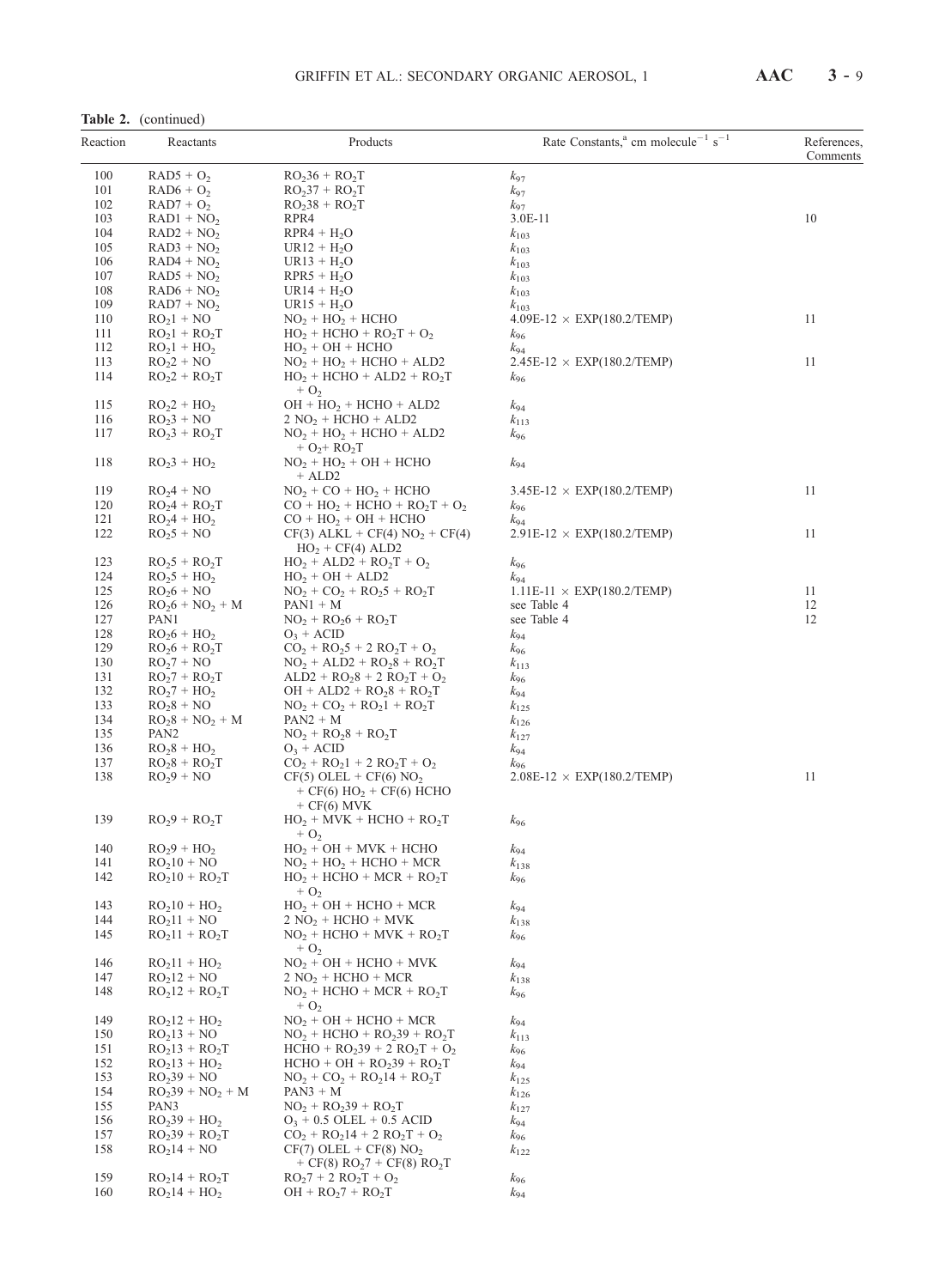Table 2. (continued)

|            | rable $2.$ (communed)           |                                                                                                                         |                                                                        |                         |
|------------|---------------------------------|-------------------------------------------------------------------------------------------------------------------------|------------------------------------------------------------------------|-------------------------|
| Reaction   | Reactants                       | Products                                                                                                                | Rate Constants, <sup>a</sup> cm molecule <sup>-1</sup> s <sup>-1</sup> | References,<br>Comments |
| 161        | $RO215 + NO$                    | $NO2 + HO2 + CF(9) ALD2$<br>$+$ CF(10) HCHO                                                                             | $k_{138}$                                                              |                         |
| 162        | $RO215 + RO2T$                  | $+ CF(11) KETL + CF(12) ALKL$<br>$HO_2 + CF(13) ALD2 + CF(14)$<br>$HCHO + CF(15) KETL$<br>+ CF(16) ALKL + $RO_2T + O_2$ | k <sub>96</sub>                                                        |                         |
| 163        | $RO215 + HO2$                   | $OH + HO2 + CF(13) ALD2$<br>$+ CF(14)$ HCHO<br>$+ CF(15)$ KETL $+ CF(16)$ ALKL                                          | k94                                                                    |                         |
| 164        | $RO216 + NO$                    | $NO_2 + ALD2 + RO_28 + RO_2T$                                                                                           | $1.48E-12 \times EXP(180.2/TEMP)$                                      | 11                      |
| 165        | $RO216 + RO2T$                  | $ALD2 + RO28 + 2 RO2T +O2$                                                                                              | $k_{96}$                                                               |                         |
| 166        | $RO216 + HO2$                   | $OH + ALD2 + RO28 + RO2T$                                                                                               | $k_{94}$                                                               | 11                      |
| 167        | $RO217 + NO$                    | $CF(21)$ AP1 + $CF(22)$ NO <sub>2</sub><br>+ $CF(22)$ HO <sub>2</sub> + $CF(22)$ RPR2                                   | $1.25E-12 \times EXP(180.2/TEMP)$                                      |                         |
| 168        | $RO217 + RO2T$                  | $HO_2 + RPR2 + RO_2T + O_2$                                                                                             | k <sub>96</sub>                                                        |                         |
| 169        | $RO217 + HO2$                   | $HO2 + OH + RPR2$                                                                                                       | k94                                                                    |                         |
| 170        | $RO218 + NO$                    | $CF(19)$ AP2 + $CF(20)$ NO <sub>2</sub><br>+ $CF(20)$ HO <sub>2</sub> + $CF(20)$ UR16                                   | $k_{167}$                                                              |                         |
| 171        | $RO218 + RO2T$                  | $HO_2 + UR16 + RO_2T + O_2$                                                                                             | k <sub>96</sub>                                                        |                         |
| 172        | $RO218 + HO2$                   | $HO_2 + OH + UR16$                                                                                                      | $k_{94}$                                                               |                         |
| 173<br>174 | $RO219 + NO$<br>$RO219 + RO2T$  | $2 NO2 + HCHO + RPR1$<br>$NO2 + HCHO + RPR1 + RO2T$                                                                     | $1.05E-12 \times EXP(180.2/TEMP)$<br>$k_{96}$                          | 11                      |
|            |                                 | $+ O2$                                                                                                                  |                                                                        |                         |
| 175        | $RO219 + HO2$                   | $NO2 + OH + HCHO + RPR1$                                                                                                | $k_{94}$                                                               |                         |
| 176        | $RO220 + NO$                    | $CF(17)$ AP3 + $CF(18)$ NO <sub>2</sub><br>+ CF(18) $RO218$ + CF(18) $RO2T$                                             | $k_{167}$                                                              |                         |
| 177        | $RO220 + RO2T$                  | $RO218 + 2 RO2T + O2$                                                                                                   | k <sub>96</sub>                                                        |                         |
| 178        | $RO220 + HO2$                   | $OH + RO218 + RO2T$                                                                                                     | k94                                                                    |                         |
| 179        | $RO221 + NO$                    | $CF(23)$ AP4 + $CF(24)$ NO <sub>2</sub><br>+ $CF(24)$ HO <sub>2</sub> + $CF(24)$ ARAL                                   | $k_{173}$                                                              |                         |
| 180        | $RO221 + RO2T$                  | $HO_2 + ARAL + RO_2T + O_2$                                                                                             | $k_{96}$                                                               |                         |
| 181        | $RO221 + HO2$                   | $HO_2 + OH + ARAL$                                                                                                      | $k_{94}$                                                               |                         |
| 182        | $RO222 + NO$                    | $CF(41)$ AP5 + $CF(42)$ NO <sub>2</sub><br>+ $CF(42)$ HO <sub>2</sub> + $CF(42)$ RPR6                                   | $k_{167}$                                                              |                         |
| 183        | $RO222 + RO2T$                  | $HO_2 + RPR6 + RO_2T + O_2$                                                                                             | $k_{96}$                                                               |                         |
| 184        | $RO222 + HO2$                   | $HO2 + OH + RPR6$                                                                                                       | $k_{94}$                                                               |                         |
| 185        | $RO223 + NO$                    | $CF(43)$ AP6 + $CF(44)$ NO <sub>2</sub><br>+ $CF(44)$ HO <sub>2</sub> + $CF(44)$ RPR7                                   | $k_{167}$                                                              |                         |
| 186        | $RO223 + RO2T$                  | $HO_2 + RPR7 + RO_2T + O_2$                                                                                             | k96                                                                    |                         |
| 187        | $RO223 + HO2$                   | $HO2 + OH + RPR7$                                                                                                       | k94                                                                    |                         |
| 188        | $RO224 + NO$                    | $CF(25)$ AP7 + $CF(26)$ NO <sub>2</sub><br>+ CF(26) HO <sub>2</sub> + CF(26) RPR3                                       | $8.89E-13 \times EXP(180.2/TEMP)$                                      | 11                      |
| 189        | $RO224 + RO2T$                  | $HO_2 + RPR3 + RO_2T + O_2$                                                                                             | $k_{96}$                                                               |                         |
| 190        | $RO224 + HO2$                   | $HO2 + OH + RPR3$                                                                                                       | $k_{94}$                                                               |                         |
| 191<br>192 | $RO225 + NO$<br>$RO225 + RO2T$  | $2 NO2 + RPR3$<br>$NO_2 + RPR3 + RO_2T + O_2$                                                                           | $k_{188}$<br>$k_{96}$                                                  |                         |
| 193        | $RO225 + HO2$                   | $NO2 + OH + RPR3$                                                                                                       | $k_{94}$                                                               |                         |
| 194        | $RO226 + NO$                    | $NO2 + UR17 + RO28 + RO2T$                                                                                              | $k_{188}$                                                              |                         |
| 195        | $RO226 + RO2T$                  | $UR17 + RO_28 + 2 RO_2T + O_2$                                                                                          | k96                                                                    |                         |
| 196        | $RO226 + HO2$                   | $UR17 + OH + RO28 + RO2T$                                                                                               | k94                                                                    |                         |
| 197        | $RO227 + NO$                    | $CF(27)$ AP8 + $CF(28)$ NO <sub>2</sub><br>+ $CF(28)$ HO <sub>2</sub> + $CF(28)$ UR7                                    | $k_{188}$                                                              |                         |
| 198        | $RO227 + RO2T$                  | $HO_2 + UR7 + RO_2T + O_2$                                                                                              | k <sub>96</sub>                                                        |                         |
| 199        | $RO227 + HO2$                   | $HO_2 + OH + UR7$                                                                                                       | $k_{94}$                                                               |                         |
| 200        | $RO228 + NO$                    | $2 NO2 + UR7$                                                                                                           | $k_{188}$                                                              |                         |
| 201<br>202 | $RO228 + RO2T$<br>$RO228 + HO2$ | $NO_2 + UR7 + RO_2T + O_2$<br>$NO2 + OH + UR7$                                                                          | $k_{96}$                                                               |                         |
| 203        | $RO229 + NO$                    | $CF(29)$ AP9 + $CF(30)$ NO <sub>2</sub>                                                                                 | $k_{94}$<br>$k_{173}$                                                  |                         |
| 204        | $RO229 + RO2T$                  | + CF(30) RO <sub>2</sub> 40 + CF(30) RO <sub>2</sub> T<br>$RO240 + 2 RO2T + O2$                                         | k <sub>96</sub>                                                        |                         |
| 205        | $RO229 + HO2$                   | $OH + RO240 + RO2T$                                                                                                     | k94                                                                    |                         |
| 206        | $RO240 + NO$                    | $NO2 + RPR8 + RO28 + RO2T$                                                                                              | $k_{173}$                                                              |                         |
| 207        | $RO240 + RO2T$                  | $RPR8+RO28 + 2 RO2T + O2$                                                                                               | k <sub>96</sub>                                                        |                         |
| 208<br>209 | $RO240 + HO2$<br>$RO230 + NO$   | $OH + RPR8 + RO_28 + RO_2T$<br>$NO_2 + UR18 + RO_28 + RO_2T$                                                            | $k_{94}$                                                               |                         |
| 210        | $RO230 + RO2T$                  | $UR18 + RO_28 + 2 RO_2T + O_2$                                                                                          | $k_{188}$<br>$k_{96}$                                                  |                         |
| 211        | $RO230 + HO2$                   | $OH + UR18 + RO_28 + RO_2T$                                                                                             | $k_{94}$                                                               |                         |
| 212        | $RO231 + NO$                    | $CF(31)$ AP10 + CF(32) NO <sub>2</sub><br>+ CF(32) HO <sub>2</sub> + CF(32) UR19                                        | $6.32E-13 \times EXP(180.2/TEMP)$                                      | 11                      |
| 213        | $RO231 + RO2T$                  | $HO_2 + UR19 + RO_2T + O_2$                                                                                             | <i>k</i> <sub>96</sub>                                                 |                         |
| 214        | $RO231 + HO2$                   | $HO_2 + OH + UR19$                                                                                                      | <i>k</i> <sub>94</sub>                                                 |                         |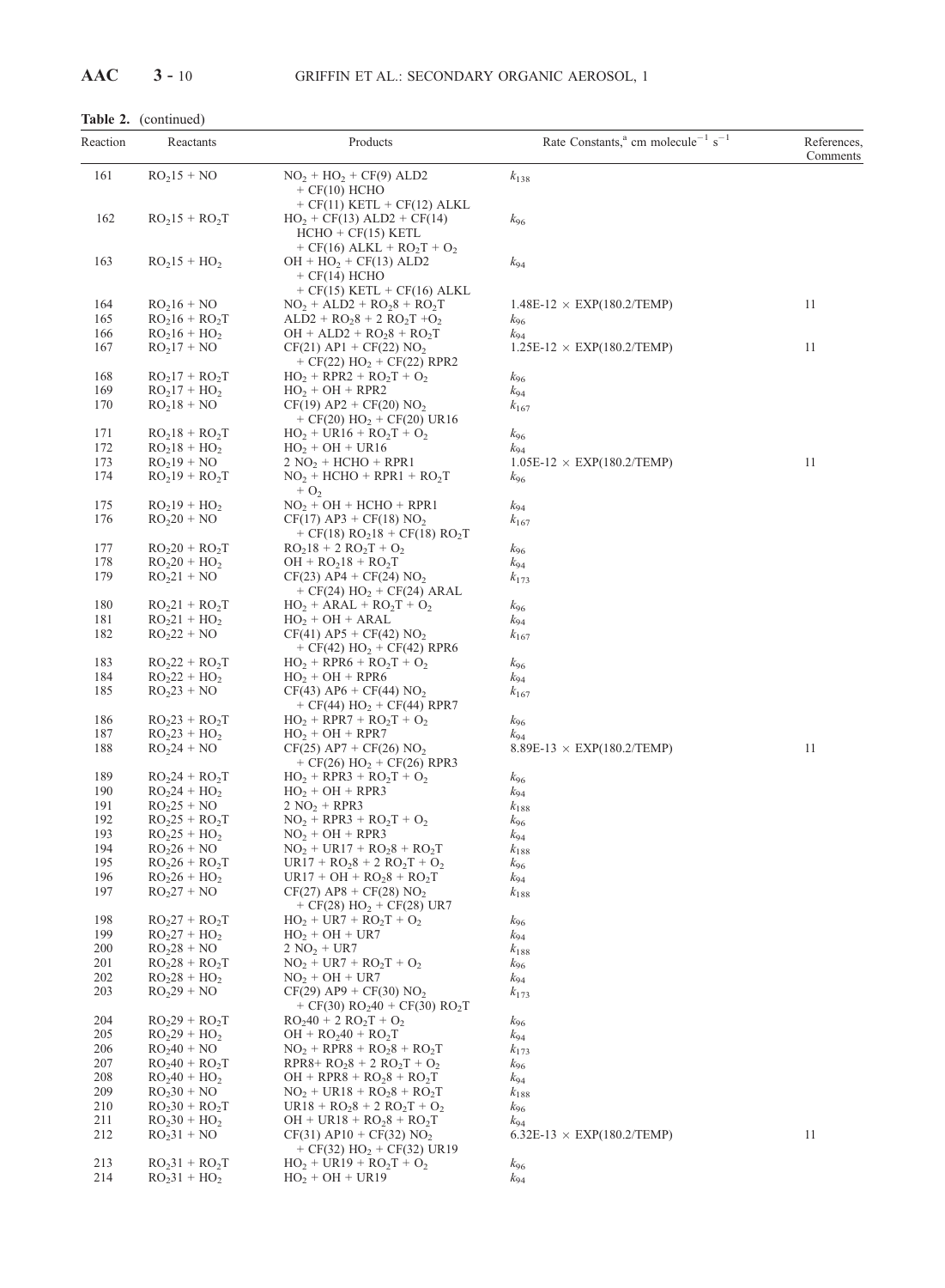| Reaction   | Reactants                            | Products                                                                                                                                                | Rate Constants, <sup>a</sup> cm molecule <sup>-1</sup> s <sup>-1</sup> | References,<br>Comments |
|------------|--------------------------------------|---------------------------------------------------------------------------------------------------------------------------------------------------------|------------------------------------------------------------------------|-------------------------|
| 215        | $RO232 + NO$                         | $CF(33)$ AP11 + CF(34) NO <sub>2</sub><br>+ CF(34) RO <sub>2</sub> 41 + CF(34) RO <sub>2</sub> T                                                        | $3.2E-13 \times EXP(180.2/TEMP)$                                       | 11                      |
| 216        | $RO232 + RO2T$                       | $RO241 + 2 RO2T + O2$                                                                                                                                   | k96                                                                    |                         |
| 217        | $RO232 + HO2$                        | $OH + RO241 + RO2T$                                                                                                                                     | k94                                                                    |                         |
| 218        | $RO241 + NO$                         | $CF(35)$ AP12 + CF(36) NO <sub>2</sub><br>+ CF(36) $HO_2$ + CF(36) UR20                                                                                 | $k_{215}$                                                              |                         |
| 219<br>220 | $RO241 + RO2T$                       | $HO_2 + UR20 + RO_2T + O_2$                                                                                                                             | k96                                                                    |                         |
| 221        | $RO241 + HO2$<br>RO <sub>2</sub> 33  | $HO2 + OH + UR20$<br>$RO2 + RO2T$                                                                                                                       | $k_{94}$<br>$1.64E+42$ /TEMP^11.4 $\times$ EXP (-9460/TEMP)            | 13                      |
| 222        | $RO233 + NO$                         | $NO2 + HO2 + RPR9$                                                                                                                                      | $k_{167}$                                                              |                         |
| 223        | $RO233 + RO2T$                       | $HO_2 + RPR9 + RO_2T + O_2$                                                                                                                             | $k_{96}$                                                               |                         |
| 224        | $RO233 + HO2$                        | $HO_2 + OH + RPR9$                                                                                                                                      | $k_{94}$                                                               |                         |
| 225        | $RO242 + NO$                         | $NO2 + HO2 + RP10 + MGLY$                                                                                                                               | $k_{167}$                                                              |                         |
| 226        | $RO242 + RO2T$                       | $HO_2 + RP10 + MGLY + O_2$<br>$+$ RO <sub>2</sub> T                                                                                                     | $k_{96}$                                                               |                         |
| 227        | $RO242 + HO2$                        | $HO2 + OH + RP10 + MGLY$                                                                                                                                | k94                                                                    |                         |
| 228        | RO <sub>2</sub> 34                   | $RO243 + RO2T$                                                                                                                                          | $k_{221}$                                                              |                         |
| 229        | $RO234 + NO$                         | $NO2 + HO2 + RPI1$                                                                                                                                      | $k_{173}$                                                              |                         |
| 230<br>231 | $RO234 + RO2T$<br>$RO234 + HO2$      | $HO_2 + RPI1 + RO_2T + O_2$<br>$HO2 + OH + RP11$                                                                                                        | $k_{96}$<br>$k_{94}$                                                   |                         |
| 232        | $RO243 + NO$                         | $NO2 + HO2 + RP10 + MGLY$                                                                                                                               | $k_{173}$                                                              |                         |
| 233        | $RO243 + RO2T$                       | $HO_2 + RP10 + MGLY + O_2$                                                                                                                              | $k_{96}$                                                               |                         |
| 234        | $RO243 + HO2$                        | $+$ RO <sub>2</sub> T<br>$HO_2 + OH + RP10 + MGLY$                                                                                                      | $k_{94}$                                                               |                         |
| 235        | RO <sub>2</sub> 35                   | $RO244 + RO2T$                                                                                                                                          | $k_{221}$                                                              |                         |
| 236        | $RO235 + NO$                         | $NO2 + HO2 + RPI1$                                                                                                                                      | $k_{188}$                                                              |                         |
| 237        | $RO235 + RO2T$                       | $HO_2 + RPI1 + RO_2T + O_2$                                                                                                                             | k <sub>96</sub>                                                        |                         |
| 238        | $RO235 + HO2$                        | $HO2 + OH + RP11$                                                                                                                                       | k94                                                                    |                         |
| 239        | $RO244 + NO$                         | $NO2 + HO2 + RP10 + MGLY$                                                                                                                               | $k_{188}$                                                              |                         |
| 240        | $RO244 + RO2T$                       | $HO_2 + RP10 + MGLY + O_2$<br>$+$ RO <sub>2</sub> T                                                                                                     | k <sub>96</sub>                                                        |                         |
| 241        | $RO244 + HO2$                        | $HO_2 + OH + RP10 + MGLY$                                                                                                                               | $k_{94}$                                                               |                         |
| 242        | RO <sub>2</sub> 36                   | $RO245 + RO2T$                                                                                                                                          | $k_{221}$                                                              |                         |
| 243<br>244 | $RO236 + NO$<br>$RO236 + RO2T$       | $NO_2 + HO_2 + RPI2$<br>$HO_2 + RP12 + RO_2T + O_2$                                                                                                     | $k_{167}$                                                              |                         |
| 245        | $RO236 + HO2$                        | $HO2 + OH + RPI2$                                                                                                                                       | k <sub>96</sub><br>$k_{94}$                                            |                         |
| 246        | $RO245 + NO$                         | $NO2 + HO2 + RP10 + MGLY$                                                                                                                               | $k_{167}$                                                              |                         |
| 247        | $RO245 + RO2T$                       | $HO_2 + RP10 + MGLY + O_2$<br>$+$ RO <sub>2</sub> T                                                                                                     | k <sub>96</sub>                                                        |                         |
| 248        | $RO245 + HO2$                        | $HO2 + OH + RP10 + MGLY$                                                                                                                                | k94                                                                    |                         |
| 249        | RO <sub>2</sub> 37                   | $RO246 + RO2T$                                                                                                                                          | $k_{221}$                                                              |                         |
| 250        | $RO237 + NO$                         | $NO2 + HO2 + RP13$                                                                                                                                      | $k_{167}$                                                              |                         |
| 251        | $RO237 + RO2T$                       | $HO_2 + RP13 + RO_2T + O_2$                                                                                                                             | k <sub>96</sub>                                                        |                         |
| 252<br>253 | $RO237 + HO2$<br>$RO246 + NO$        | $HO_2 + OH + RPI3$<br>$NO2 + HO2 + RP10 + MGLY$                                                                                                         | $k_{94}$                                                               |                         |
| 254        | $RO_{2}46 + RO_{2}T$                 | $HO_2 + RP10 + MGLY + O_2$<br>$+$ RO <sub>2</sub> T                                                                                                     | $k_{167}$<br>$k_{96}$                                                  |                         |
| 255        | $RO246 + HO2$                        | $\mathrm{HO_2} + \mathrm{OH} + \mathrm{RP10} + \mathrm{MGLY}$                                                                                           | $k_{94}$                                                               |                         |
| 256        | RO <sub>2</sub> 38                   | $RO247 + RO2T$                                                                                                                                          | $k_{221}$                                                              |                         |
| 257        | $RO238 + NO$                         | $NO2 + HO2 + RP14$                                                                                                                                      | $k_{212}$                                                              |                         |
| 258        | $RO238 + RO2T$                       | $HO_2 + RP14 + RO_2T + O_2$                                                                                                                             | k <sub>96</sub>                                                        |                         |
| 259        | $RO238 + HO2$                        | $HO2 + OH + RP14$                                                                                                                                       | k <sub>94</sub>                                                        |                         |
| 260<br>261 | $RO247 + NO$<br>$RO_{2}47 + RO_{2}T$ | $NO_2 + HO_2 + RPI5 + MGLY$<br>$HO_2 + RP15 + MGLY + O_2$                                                                                               | $k_{212}$<br>$k_{96}$                                                  |                         |
| 262        | $RO247 + HO2$                        | $+$ RO <sub>2</sub> T<br>$HO_2 + OH + RPI5 + MGLY$                                                                                                      |                                                                        |                         |
| 263        | $MGLY + OH$                          | $RO248 + RO2T + H2O$                                                                                                                                    | $k_{94}$<br>1.72E-11                                                   | 5                       |
| 264        | $MGLY + NO3$                         | $HNO3 + RO248 + RO2T$                                                                                                                                   | $1.4E-12 \times EXP(-1897.3/TEMP)$                                     | $\sqrt{2}$              |
| 265        | $MGLY + hy$                          | $CO + HO2 + RO28 + RO2T$                                                                                                                                | see Table 3                                                            | $\mathbf{1}$            |
| 266        | $RO248 + NO$                         | $NO_2 + CO_2 + RO_28 + RO_2T$                                                                                                                           | $k_{125}$                                                              |                         |
| 267        | $RO248 + NO2 + M$                    | $PAN4 + M$                                                                                                                                              | $k_{126}$                                                              |                         |
| 268        | PAN4                                 | $NO_2 + RO_248 + RO_2T$                                                                                                                                 | $k_{127}$                                                              |                         |
| 269        | $RO248 + HO2$                        | $O_3$ + UR21                                                                                                                                            | $k_{94}$                                                               |                         |
| 270        | $RO248 + RO2T$                       | $CO_2 + RO_28 + 2 RO_2T + O_2$                                                                                                                          | $k_{96}$                                                               |                         |
| 271        | $MVK + OH$                           | $RO249 + RO2T$                                                                                                                                          | $4.14E-12 \times EXP(452.9/TEMP)$                                      | 2<br>$\mathfrak{2}$     |
| 272        | $MVK + O_3$                          | $0.56 \text{ CO} + 0.2 \text{ CO}_2 + 0.28 \text{ HO}_2$<br>$+0.36$ OH $+0.5$ MGLY<br>$+ 0.5$ HCHO $+ 0.12$ ACID<br>$+ 0.1$ ALD2 $+ 0.12$ UR21 $+ 0.28$ | $7.5E-16 \times EXP(-1519.9/TEMP)$                                     |                         |
| 273        | $MVK + O$                            | $RO28 + 0.28 RO2T + 0.2 H2O$<br>$0.85$ KETL + 0.15 RO <sub>2</sub> 4<br>$+ 0.15 \text{ RO}_28 + 0.3 \text{ RO}_2T$                                      | 4.32E-12                                                               | $\overline{2}$          |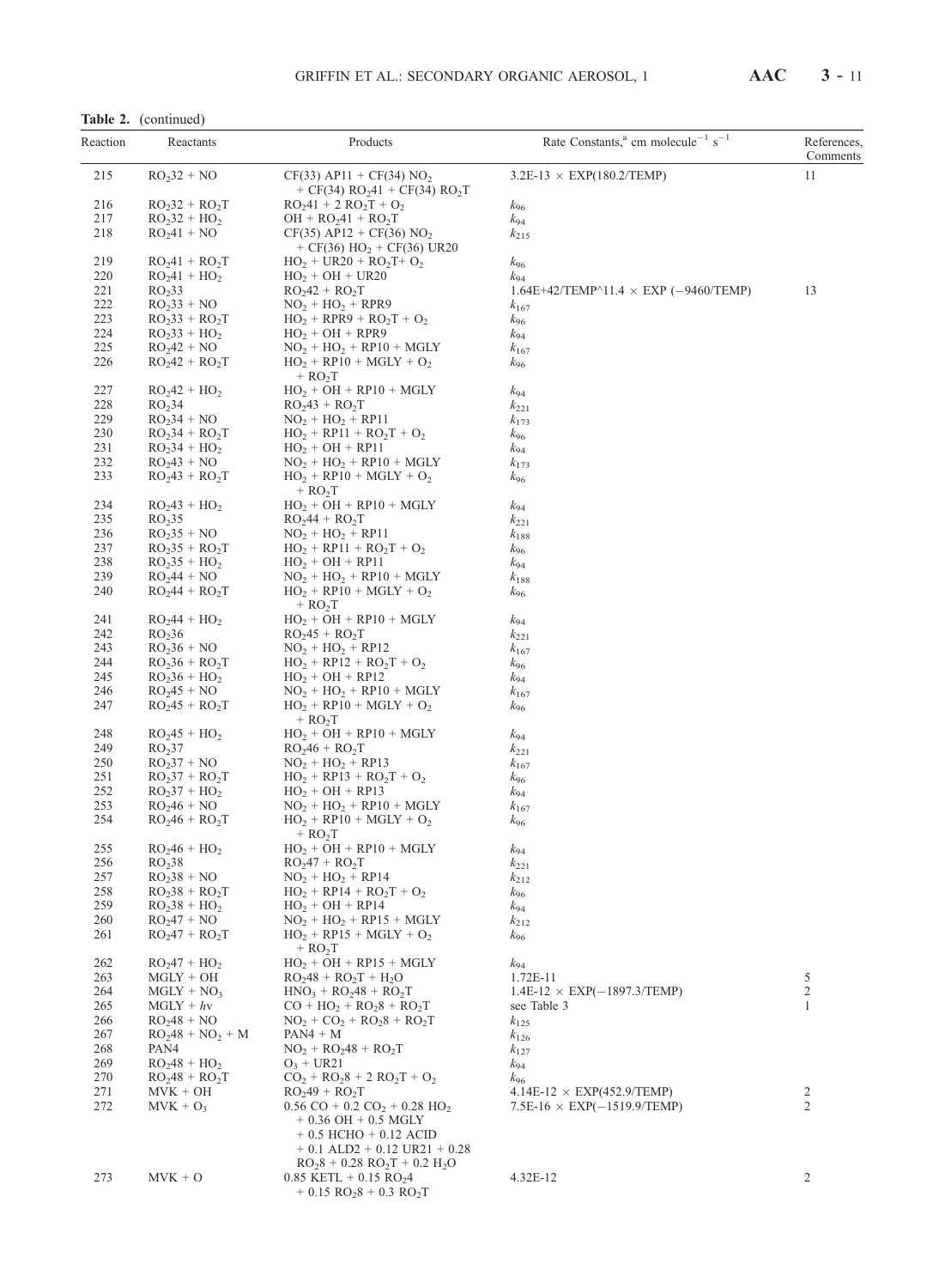## Table 2. (continued)

| Reaction   | Reactants                         | Products                                                                                                                            | Rate Constants, <sup>a</sup> cm molecule <sup>-1</sup> s <sup>-1</sup> | References,<br>Comments |
|------------|-----------------------------------|-------------------------------------------------------------------------------------------------------------------------------------|------------------------------------------------------------------------|-------------------------|
| 274        | $RO249 + NO$                      | $NO2 + HO2 + MGLY + HCHO$                                                                                                           | $k_{113}$                                                              |                         |
| 275        | $RO249 + RO2T$                    | $HO_2 + MGLY + HCHO + RO_2T$<br>$+ O2$                                                                                              | $k_{96}$                                                               |                         |
| 276        | $RO249 + HO2$                     | $HO2 + OH + MGLY + HCHO$                                                                                                            | $k_{94}$                                                               |                         |
| 277        | $MCR + OH$                        | $CF(46) RO250 + CF(46) H2O + CF(47)$<br>$RO251 + RO2T$                                                                              | $1.86E-11 \times EXP(176.1/TEMP)$                                      | 2                       |
| 278        | $MCR + NO3$                       | $CF(46)$ HNO <sub>3</sub> + CF(46) RO <sub>2</sub> 50 +<br>$CF(47) RO252 + RO2T$                                                    | $1.5E-12 \times EXP(-1726.2/TEMP)$                                     | 2                       |
| 279        | $MCR + O_3$                       | $0.41 \text{ CO} + 0.41 \text{ HO}_2 + 0.82 \text{ OH} + 0.5$<br>$HCHO + 0.59 MGLY + 0.09 ACID +$<br>$0.41 \ RO_253 + 0.41 \ RO_2T$ | $1.36E-15 \times EXP(-2113.7/TEMP)$                                    | $\overline{c}$          |
| 280        | $MCR + O$                         | $0.15 \text{ CO} + 0.15 \text{ HO}_2 + 0.85 \text{ ALD2} +$<br>$0.15$ RO <sub>2</sub> 7 + 0.15 RO <sub>2</sub> T                    | 6.34E-12                                                               | $\overline{c}$          |
| 281        | $RO250 + NO$                      | $CO_2 + NO_2 + RO_214 + RO_2T$                                                                                                      | $k_{125}$                                                              |                         |
| 282        | $RO250 + NO2 + M$                 | $PAN5 + M$                                                                                                                          | $k_{126}$                                                              |                         |
| 283        | PAN5                              | $NO_2 + RO_250 + RO_2T$                                                                                                             | $k_{127}$                                                              |                         |
| 284        | $RO250 + HO2$                     | $O_3 + 0.5$ ACID + 0.5 OLEL                                                                                                         | $k_{94}$                                                               |                         |
| 285        | $RO250 + RO2T$                    | $CO_2 + RO_214 + 2 RO_2T + O_2$                                                                                                     | $k_{96}$                                                               |                         |
| 286<br>287 | $RO251 + NO$<br>$RO251 + HO2$     | $NO2 + HO2 + HCHO + MGLY$                                                                                                           | $k_{113}$                                                              |                         |
| 288        | $RO251 + RO2T$                    | $HO_2$ + HCHO + MGLY + RO <sub>2</sub> T + O <sub>2</sub><br>$HO_2 + OH + MGLY + HCHO$                                              | $k_{94}$<br>$k_{96}$                                                   |                         |
| 289        | $RO252 + NO$                      | $2 NO2 + MGLY + HCHO$                                                                                                               | $k_{113}$                                                              |                         |
| 290        | $RO252 + HO2$                     | $NO2 + MGLY + HCHO + RO2T + O2$                                                                                                     | $k_{94}$                                                               |                         |
| 291        | $RO252 + RO2T$                    | $NO2 + OH + MGLY + HCHO$                                                                                                            | $k_{96}$                                                               |                         |
| 292        | $RO253 + NO$                      | $NO2 + HCHO + RO254 + RO2T$                                                                                                         | $k_{122}$                                                              |                         |
| 293        | $RO253 + HO2$                     | $HCHO + RO254 + 2 RO2T + O2$                                                                                                        | $k_{94}$                                                               |                         |
| 294        | $RO253 + RO2T$                    | $OH + HCHO + RO254 + RO2T$                                                                                                          | $k_{96}$                                                               |                         |
| 295<br>296 | $RO254 + NO$<br>$RO254 + NO2 + M$ | $CO_2 + CO + NO_2 + HO_2$<br>$PAN6 + M$                                                                                             | $k_{125}$<br>$k_{126}$                                                 |                         |
| 297        | PAN <sub>6</sub>                  | $NO_2 + RO_254 + NO_2$                                                                                                              | $k_{127}$                                                              |                         |
| 298        | $RO254 + HO2$                     | $O_3$ + RP16                                                                                                                        | $k_{94}$                                                               |                         |
| 299        | $RO254 + RO2T$                    | $CO_2 + CO + HO_2 + RO_2T + O_2$                                                                                                    | $k_{96}$                                                               |                         |
| 300        | $RPR1 + OH$                       | $RO255 + RO2T + H2O$                                                                                                                | see Table 6                                                            | 8                       |
| 301        | $RPR1 + NO_3$                     | $HNO3 + RO255 + RO2T$                                                                                                               | $k_{61} \times k_{300}/k_{60}$                                         | estimated $k$           |
| 302        | $RPR1 + hv$                       | $CO + HO2 + RO220 + RO2T$                                                                                                           | see Table 3                                                            | 1                       |
| 303<br>304 | $RO255 + NO$<br>$RO255 + NO2 + M$ | $NO_2 + CO_2 + RO_220 + RO_2T$<br>$PAN7 + M$                                                                                        | $k_{125}$                                                              |                         |
| 305        | PAN7                              | $NO_2 + RO_255 + RO_2T$                                                                                                             | $k_{126}$<br>$k_{127}$                                                 |                         |
| 306        | $RO255 + HO2$                     | $O_3$ + UR1                                                                                                                         | $k_{94}$                                                               |                         |
| 307        | $RO255 + RO2T$                    | $CO_2 + RO_220 + 2 RO_2T + O_2$                                                                                                     | $k_{96}$                                                               |                         |
| 308        | $RPR2 + OH$                       | $O_3 - HO_2 + UR2 + H_2O$                                                                                                           | $k_{82}$                                                               |                         |
| 309        | $RPR3 + OH$                       | $RO256 + RO2T + H2O$                                                                                                                | see Table 6                                                            | 8                       |
| 310        | $RPR3 + NO3$                      | $HNO_3 + RO_256 + RO_2T$                                                                                                            | $k_{61} \times k_{309}/k_{60}$                                         | estimated $k$           |
| 311<br>312 | $RPR3 + hv$<br>$RO256 + NO$       | $CO + 2 HO2 + UR4$<br>$NO2 + CO2 + HO2 + UR4$                                                                                       | see Table 3                                                            | 1                       |
| 313        | $RO256 + NO2 + M$                 | $PAN8 + M$                                                                                                                          | $k_{125}$<br>$k_{126}$                                                 |                         |
| 314        | PAN <sub>8</sub>                  | $NO_2 + RO_256 + RO_2T$                                                                                                             | $k_{127}$                                                              |                         |
| 315        | $RO256 + HO2$                     | $O_3$ + UR3                                                                                                                         | $k_{94}$                                                               |                         |
| 316        | $RO256 + RO2T$                    | $CO_2 + HO_2 + UR4 + RO_2T + O_2$                                                                                                   | $k_{96}$                                                               |                         |
| 317        | $RPR4 + NO3$                      | $HNO3 + RAD8$                                                                                                                       | 3.77E-12                                                               | 2                       |
| 318        | $RAD8 + NO2$                      | $UR22 + H_2O$                                                                                                                       | $2.30E-11 \times EXP(151.0/TEMP)$                                      | 2                       |
| 319<br>320 | $RPR5 + OH$<br>$RPR6 + OH$        | $O_3 - HO_2 + UR14 + H_2O$<br>$O_3 - HO_2 + RPR7 + H_2O$                                                                            | $k_{82}$                                                               |                         |
| 321        | $RPR7 + OH$                       | $O_3 - HO_2 + ADAC + H_2O$                                                                                                          | $k_{82}$<br>$k_{82}$                                                   |                         |
| 322        | $RPR8 + OH$                       | $RO257 + RO2T + H2O$                                                                                                                | see Table 6                                                            | 8                       |
| 323        | $RPR8 + NO3$                      | $HNO3 + RO257 + RO2T$                                                                                                               | $k_{61} \times k_{322}/k_{60}$                                         | estimated $k$           |
| 324        | $RPR8 + hv$                       | $CO + HO2 + RO29 + RO2T$                                                                                                            | see Table 3                                                            | 1                       |
| 325        | $RPR8 + hv$                       | $HO_2 + RO_257 + RO_2T$                                                                                                             | see Table 3                                                            | $\mathbf{1}$            |
| 326        | $RO257 + NO$                      | $NO_2 + CO_2 + RO_29 + RO_2T$                                                                                                       | $k_{125}$                                                              |                         |
| 327<br>328 | $RO257 + NO2$                     | PAN <sub>9</sub>                                                                                                                    | $k_{126}$                                                              |                         |
| 329        | PAN <sub>9</sub><br>$RO257+HO2$   | $NO_2 + RO_257 + RO_2T$<br>$UR23 + O_3$                                                                                             | $k_{127}$<br>$k_{94}$                                                  |                         |
| 330        | $RO257 + RO2T$                    | $CO_2 + RO_29 + 2 RO_2T + O_2$                                                                                                      | $k_{96}$                                                               |                         |
| 331        | $RPR9 + OH$                       | $O_3 - HO_2 + RPI7 + H_2O$                                                                                                          | see Table 6                                                            | 8                       |
| 332        | $RP10 + OH$                       | $HO_2 + UR24 + H_2O$                                                                                                                | see Table 6                                                            | 8                       |
| 333        | $RP10 + hy$                       | UR <sub>25</sub>                                                                                                                    | see Table 3                                                            | $\mathbf{1}$            |
| 334        | $RP11 + OH$                       | $O_3 - HO_2 + UR26 + H_2O$                                                                                                          | see Table 6                                                            | 8                       |
| 335        | $RP12 + OH$                       | $O_3 - HO_2 + RP13 + H_2O$                                                                                                          | see Table 6                                                            | 8                       |
| 336<br>337 | $RP13 + OH$                       | $O_3 - HO_2 + RPI8 + H_2O$                                                                                                          | see Table 6<br>see Table 6                                             | 8<br>8                  |
| 338        | $RP14 + OH$<br>$RP15 + OH$        | $O_3 - HO_2 + RP19 + H_2O$<br>$O_3 - HO_2 + UR27 + H_2O$                                                                            | see Table 6                                                            | 8                       |
| 339        | $RP16 + OH$                       | $RO258 + RO2T + H2O$                                                                                                                | $k_{263}$                                                              |                         |
|            |                                   |                                                                                                                                     |                                                                        |                         |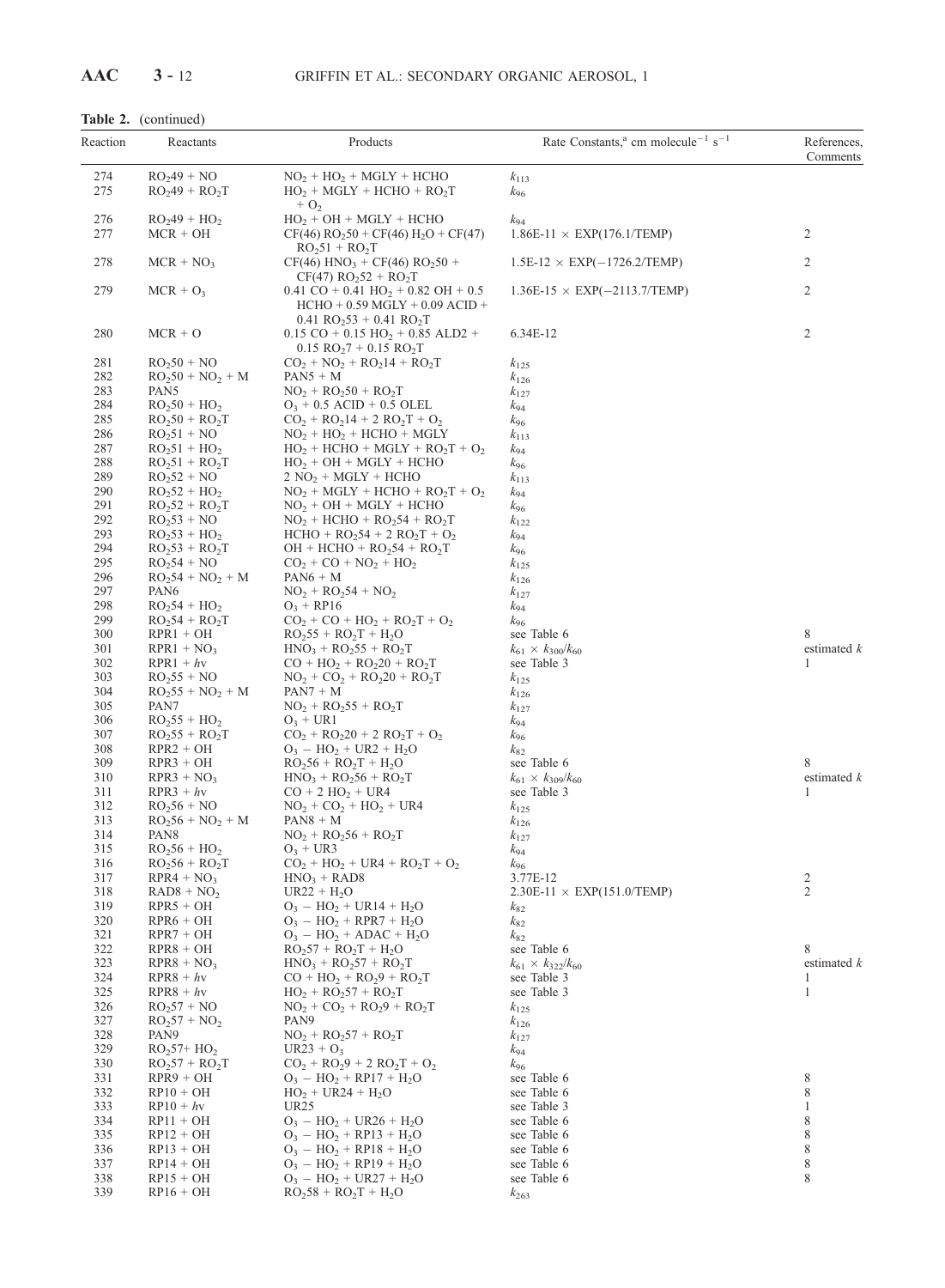| Reaction | Products<br>Reactants |                             | Rate Constants, <sup>a</sup> cm molecule <sup>-1</sup> s <sup>-1</sup> | References,<br>Comments |  |
|----------|-----------------------|-----------------------------|------------------------------------------------------------------------|-------------------------|--|
| 340      | $RP16 + NO_3$         | $HNO3 + RO258 + RO2T$       | $k_{264}$                                                              |                         |  |
| 341      | $RP16 + hv$           | $2 CO + OH + HO2$           | see Table 3                                                            |                         |  |
| 342      | $RO258 + NO$          | $CO + CO2 + NO2 + OH$       | $k_{125}$                                                              |                         |  |
| 343      | $RO258 + NO2 + M$     | $PN10 + M$                  | $k_{126}$                                                              |                         |  |
| 344      | <b>PN10</b>           | $NO2 + RO258 + RO2T$        | $k_{127}$                                                              |                         |  |
| 345      | $RO258 + HO2$         | $O_3$ + UR28                | $k_{94}$                                                               |                         |  |
| 346      | $RO258 + RO2T$        | $CO + CO2 + OH + RO2T + O2$ | $k_{96}$                                                               |                         |  |
| 347      | $RP17 + OH$           | $O_3 - HO_2 + UR29 + H_2O$  | see Table 6                                                            | 8                       |  |
| 348      | $RP18 + OH$           | $O_3 - HO_2 + UR30 + H_2O$  | see Table 6                                                            | 8                       |  |
| 349      | $RP19 + OH$           | $O_3 - HO_2 + UR31 + H_2O$  | see Table 6                                                            | 8                       |  |
| 350      | $AP1 + OH$            | $NO2 + RPR2 + H2O$          | see Table 6                                                            | 8                       |  |
| 351      | $AP2 + OH$            | $NO2 + UR16 + H2O$          | see Table 6                                                            | 8                       |  |
| 352      | $AP3 + OH$            | $NO2 + UR32 + H2O$          | see Table 6                                                            | 8                       |  |
| 353      | $AP4 + OH$            | $NO2 + ARAL + H2O$          | see Table 6                                                            | 8                       |  |
| 354      | $AP5 + OH$            | $NO2 + RPR6 + H2O$          | see Table 6                                                            | 8                       |  |
| 355      | $AP6 + OH$            | $NO2 + RPR7 + H2O$          | see Table 6                                                            | 8                       |  |
| 356      | $AP7 + OH$            | $NO2 + RPR3 + H2O$          | see Table 6                                                            | 8                       |  |
| 357      | $AP8 + OH$            | $NO2 + UR7 + H2O$           | see Table 6                                                            | 8                       |  |
| 358      | $AP9 + OH$            | $NO2 + UR33 + H2O$          | see Table 6                                                            | 8                       |  |
| 359      | $AP10 + OH$           | $NO2 + UR19 + H2O$          | see Table 6                                                            | 8                       |  |
| 360      | $AP11 + OH$           | $NO2 + UR34 + H2O$          | see Table 6                                                            | 8                       |  |
| 361      | $AP12 + OH$           | $NO2 + UR20 + H2O$          | see Table 6                                                            | 8                       |  |

Table 2. (continued)

<sup>a</sup> If reaction rates depend on concentrations of M or O<sub>2</sub>, these rate constants already take this into account by multiplying by the appropriate factor. The host model requires rate constants in ppm min<sup>-1</sup> units. For example, to convert from cm<sup>3</sup> molecule<sup>-1</sup> s<sup>-1</sup> to ppm<sup>-1</sup> min<sup>-1</sup>, multiply by 4.4E+17/TEMP. The CF(i) factors represent product stoichiometric yields estimated or determined kinetically: CF(1), CF(2), CF(39), CF(40), and CF(45)-CF(47) [Kwok and Atkinson, 1995]; CF(9)-CF(16) [Japar et al., 1990]; and all others [Carter and Atkinson, 1989]. Rate constant references: 1, Harley et al. [1993]/ Lurmann et al. [1987]; 2, Carter/SAPRC-97 and Carter/SAPRC-99; 3, Dransfield et al. [1999]; 4, Atkinson [1994]; 5, Atkinson [1997]; 6, Atkinson [1990]; 7, Japar et al. [1990]; 8, Kwok and Atkinson [1995]; 9, Hoffmann et al. [1997]; 10, Goumri et al. [1992]; 11, Jenkin et al. [1997]; 12, Stockwell et al. [1997]; 13, Lay et al. [1996].

result is  $RO<sub>2</sub>18$ , a hydroxy alkyl peroxy radical, that can react like other peroxy radicals (reactions  $170-172$ ) to form a hydroxy alkyl nitrate  $(AP2)$ ,  $HO<sub>2</sub>$ , and a hydroxy ketone (UR16). (Products that are considered nonreactive or whose oxidation products do not have vapor pressures estimated to be an order of magnitude less than the first product itself are labeled as unreactive, URi; such species are assumed to have a first-order loss coefficient of  $10^{-3}$  min<sup>-1</sup> in order to prevent excessive build-up of these compounds). In this case, the alkyl nitrate products have sufficiently high carbon number that they or their oxidation products could potentially participate in SOA formation. The oxidation of such alkyl nitrate products proceeds by OH abstraction of the Hatom closest to the nitrooxy group. Subsequent decomposition reactions and reactions with  $O<sub>2</sub>$  result in the release of  $NO<sub>2</sub>$  and formation of functionalized products. In the case of AP2 (reaction 351), UR16 is assumed to form. In the case of AP3 (reaction 352), a ketone (UR32) is formed.

Table 3. Photolysis Rate Constants (Shown for 3PM 1500 LT, 27 August 1987 in Los Angeles, 34.058°N, 118.25°W)<sup>a</sup>

| Photolyzed Species<br>(Reaction Number) | Products                                                             | Typical Value of $i_i$ ,<br>$s^{-1}$ | Comments                    |
|-----------------------------------------|----------------------------------------------------------------------|--------------------------------------|-----------------------------|
| NO <sub>2</sub> (1)                     | $NO + O$                                                             | 6.68E-3                              |                             |
| NO <sub>3</sub> (13)                    | $NO + O2$                                                            | 1.65E-2                              |                             |
| NO <sub>3</sub> (14)                    | $NO2 + O$                                                            | $1.45E-1$                            |                             |
| $O_3(15)$                               | $O + O2$                                                             | 3.90E-4                              |                             |
| $O_3(16)$                               | $OSD + O2$                                                           | 1.66E-5                              |                             |
| HONO(20)                                | $0.9 \text{ NO} + 0.1 \text{ NO}$ <sub>2</sub> + 0.1 HO <sub>2</sub> | 1.30E-3                              |                             |
|                                         | $+0.9$ OH                                                            |                                      |                             |
| $H_2O_2(36)$                            | 2 OH                                                                 | 5.07E-6                              |                             |
| HCHO (44)                               | $HO_2 + CO$                                                          | 1.97E-5                              |                             |
| HCHO(45)                                | $CO + H2$                                                            | 3.38E-5                              |                             |
| ALD <sub>2</sub> $(59)$                 | $CO + HO2 + RO25 + RO2T$                                             | 4.45E-6                              |                             |
| KETL $(63)$                             | $RO25 + RO28 + 2 RO2 T$                                              | 9.37E-7                              |                             |
| KETH $(71)$                             | $RO25 + RO28 + 2 RO2T$                                               | 9.37E-7                              | assumed equal to $j_{KETL}$ |
| MGLY (265)                              | $CO + HO2 + RO28 + RO2T$                                             | 1.32E-4                              |                             |
| RPR1 (302)                              | $CO + HO2 + RO220 + RO2T$                                            | 4.45E-6                              | assumed equal to $j_{ALD2}$ |
| RPR3 (311)                              | $CO + 2 HO2 + UR4$                                                   | 4.45E-6                              | assumed equal to $j_{ALD2}$ |
| RPR8 (324)                              | $CO + HO2 + RO29 + RO2T$                                             | 4.45E-6                              | assumed equal to $j_{ALD2}$ |
| RPR8 (325)                              | $HO_2 + RO_257 + RO_2T$                                              | 4.45E-6                              | assumed equal to $j_{ALD2}$ |
| RP10 (333)                              | UR <sub>25</sub>                                                     | 4.45E-6                              | assumed equal to $i_{ALD2}$ |
| RP16 (341)                              | $CO + OH + HO2$                                                      | 1.32E-4                              | assumed equal to $j_{MGLY}$ |

<sup>a</sup> Photolysis rate constants as a function of zenith angle are calculated by integrating over ultraviolet wavelengths the product (actinic irradiance times absorption cross section times quantum yield). Zenith angles are geometrically calculated based on the percentage of daylight that has passed. Cross sections and quantum yields are described by McRae [1981] and Lurmann et al. [1987].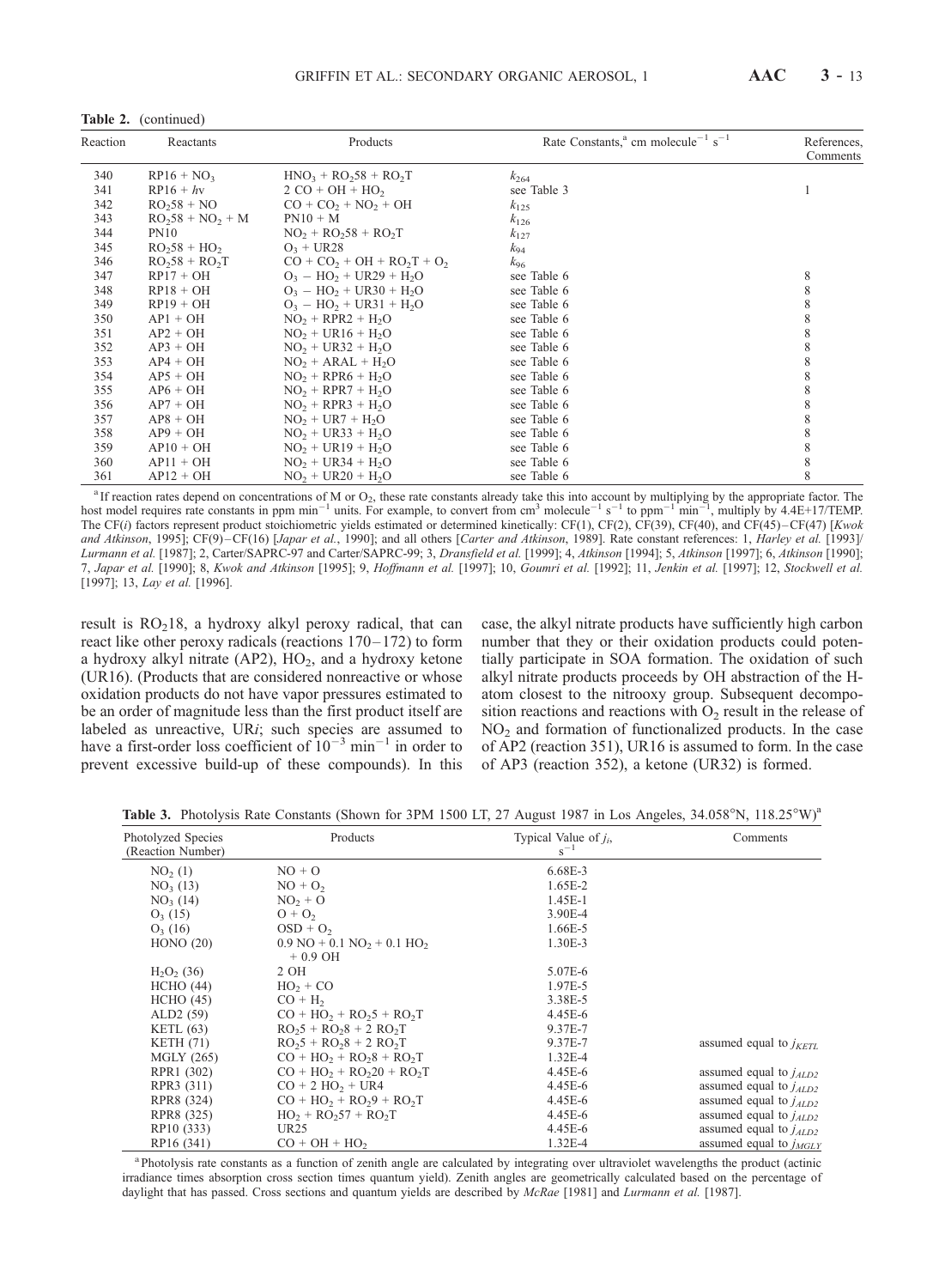| Reaction | $k_{\rm o}^{300}$        | n    | 300<br>$k_{\text{inf}}$ | m        | F            |
|----------|--------------------------|------|-------------------------|----------|--------------|
| 4        | 9.0E-32                  | 2    | $2.2E-11$               | $\theta$ | 0.8          |
| 9        | 2.8E-30                  | 3.5  | $2.0E-12$               | 0.2      | 0.45         |
| 10       | equilibrium with $(9)$   |      |                         |          |              |
| 19       | 7.0E-31                  | 2.6  | $3.6E-11$               | 0.1      | 0.6          |
| $22^b$   | 2.85E-30                 | 2.67 | 3.13E-11                | $\theta$ | see footnote |
| 27       | 1.8E-31                  | 3.2  | 4.7E-12                 | $\Omega$ | 0.6          |
| 28       | equilibrium with (27)    |      |                         |          |              |
| 35       | $4.1E - 31$              | 3.3  | $2.0E-12$               | $\Omega$ | 0.45         |
| 126      | 9.7E-29                  | 5.6  | $9.3E-12$               | 15       | 0.6          |
| 127      | equilibrium with $(126)$ |      |                         |          |              |

Table 4. Three-Body Kinetics Rate Constant Calculations<sup>a</sup>

<sup>a</sup> Three-body rate constants at temperature  $T(K)$  and pressure corresponding to  $\left[\dot{M}\right]$  (molecule cm<sup>-3</sup>) are found via the following formulae:

$$
k_o(T) = k_o^{300}(T) \left(\frac{T}{300}\right)^{-n} \left(\text{cm}^6 \text{ molecule}^{-2} \text{ s}^{-1}\right),
$$
  
\n
$$
k_{\text{inf}}(T) = k_{\text{inf}}^{300}(T) \left(\frac{T}{300}\right)^{-m} \left(\text{cm}^3 \text{ molecule}^{-1} \text{ s}^{-1}\right),
$$
  
\n
$$
k(T, z) = \left(\frac{k_o(T)[M]}{1 + (k_o(T)[M]/k_{\text{inf}}(T))}\right) F^{(1 + [\log_{10}(k_o(T)[M]/k_{\text{inf}}(T))])^{-1}}
$$

$$
(cm3 molecule-1 s-1).
$$

<sup>b</sup>The rate constant expression for reaction 22 has small correction factors incorporated into it. It is found as given by Dransfield et al. [1999].

#### 3.1.3. Long Chain Alkanes

[14] Long chain alkanes (ALKH) are represented by  $n$ hexadecane since hexadecane exhibits the approximate average number of carbons of those long chain  $n$ -alkanes that reside at least partially in the gas phase. Oxidation proceeds as above (reaction 93) and results in the formation of  $RO<sub>2</sub>32$ , which is formed only from the oxidation of ALKH and is represented by 8-hexadecyl peroxy radical. Reaction of  $RO<sub>2</sub>32$  (reactions 215–217) forms either 8hexadecyl nitrate (AP11) or  $RO<sub>2</sub>41$  (8-hydroxy-11-hexadecyl-peroxy radical) via the 1,5-H shift.  $RO<sub>2</sub>41$  (reactions 218 – 220) forms either 8-hydroxy-11-hexadecyl nitrate (AP12) or 11-hydroxy-8-hexadecanone (UR20) via a second isomerization and reaction with  $O_2$ . Oxidation of AP11 and AP12 (reactions 360 and 361) results in the formation of the corresponding carbonyls (UR34 and UR20, respectively). The chemistry of ALKH is shown in Figure 1a.

#### 3.2. Nonbiogenic Alkenes

#### 3.2.1. Ethene

[15] Despite their high reactivity [Atkinson, 1997], alkenes are still found in high concentration in the ambient [Fraser et al., 1997], which is indicative of significant emissions [Schauer, 1998; Schauer et al., 1999a, 1999b].

Table 6. Hydroxyl Radical Rate Constants Calculated Using a Structure-Reactivity Relationship<sup>a</sup>

| Reaction   | $k \times 10^{10}$<br>$(cm3 molecule-1 s-1)$<br>at 300 K | Reaction   | $k \times 10^{10}$<br>$(cm3 molecule-1 s-1)$<br>at 300 K |
|------------|----------------------------------------------------------|------------|----------------------------------------------------------|
| 69 (ALCH)  | 0.128                                                    | 338 (RP15) | 0.130                                                    |
| 70 (KETH)  | 0.051                                                    | 347 (RP17) | 2.195                                                    |
| 73 (AROO)  | 2.264                                                    | 348 (RP18) | 1.970                                                    |
| 74 (OLEH)  | 0.347                                                    | 349 (RP19) | 1.336                                                    |
| 78 (ALKM)  | 0.103                                                    | 350 (AP1)  | 2.202                                                    |
| 80 (AROH)  | 0.152                                                    | 351 (AP2)  | 0.054                                                    |
| 83 (ARAC)  | 0.011                                                    | 352 (AP3)  | 0.077                                                    |
| 93 (ALKH)  | 0.197                                                    | 353 (AP4)  | 0.331                                                    |
| 300 (RPR1) | 0.354                                                    | 354 (AP5)  | 0.132                                                    |
| 309 (RPR3) | 0.424                                                    | 355 (AP6)  | 0.014                                                    |
| 322 (RPR8) | 1.145                                                    | 356 (AP7)  | 0.305                                                    |
| 331 (RPR9) | 2.414                                                    | 357 (AP8)  | 1.030                                                    |
| 332 (RP10) | 1.098                                                    | 358 (AP9)  | 0.907                                                    |
| 334 (RP11) | 1.964                                                    | 359 (AP10) | 0.777                                                    |
| 335 (RP12) | 2.407                                                    | 360 (AP11) | 0.188                                                    |
| 336 (RP13) | 2.189                                                    | 361 (AP12) | 0.278                                                    |
| 337 (RP14) | 1.452                                                    |            |                                                          |

 $a$ As shown by Kwok and Atkinson [1995], the rate constant for OH oxidation of an organic species is dependent on the number and type of structural components and the location of these groups relative to other groups. For example, ALKH is represented by n-hexadecane. There are three types of structural components associated with this molecule:  $-CH_3$  positioned next to  $-CH_{2-}(2)$ ,  $-CH_{2-}$  positioned between  $-CH_{3}$  and  $-CH_{2-}(2)$ , and  $-CH_{2-}$ positioned between other  $-CH_{2-}$  (14). The rate constant of ALKH is found from  $k_{ALKH} = 2k_{CH_3}f_{CH_2} + 2k_{CH_2}f_{CH_3}f_{CH_2} + 14k_{CH_2}f_{CH_2}^2$  where  $k_i$ represents a rate constant for group  $\vec{i}$  and  $f_i$  represents a temperature dependent substituent factor. In this case,  $k_{CH_3} = 4.49 \times 10^{-18} T^2 e^{-320/T}$ (cm<sup>3</sup> molecule<sup>-1</sup> s<sup>-1</sup>),  $k_{CH_2} = 4.50 \times 10^{-18} \text{ T}^2 e^{-253/T}$  (cm<sup>3</sup> molecule<sup>-1</sup>)  $S^{-1}$ ),  $f_i = e^{E_i/T}$  (dimensionless),  $E_{CH_3} = 0$  (K), and  $E_{CH_2} = 61.69$  (K). The parameters for  $k_i$  and  $f_i$  for unsaturated bonds and most functional groups also exist.

Given that its atmospheric chemistry is relatively well understood [Atkinson, 1997], ethene (ETHE) is treated explicitly. Reaction of alkenes with OH,  $NO<sub>3</sub>$ ,  $O<sub>3</sub>$ , and  $O(^{3}P)$  (reactions 49–52, respectively, for ETHE) are taken into account. In the case of ETHE, addition of OH results in the formation of  $RO<sub>2</sub>2$ , a lumped 2-hydroxy, 4-carbon, primary peroxy radical, that can undergo peroxy radical reactions similar to those described in the alkanes section above (reactions  $113-115$ ). However, in the case of the NO reaction, an alkyl nitrate product is not formed because of the small carbon number [Carter and Atkinson, 1989]. Products of these reactions are HCHO, ALD2, and  $HO<sub>2</sub>$ . Reaction of ETHE with  $NO<sub>3</sub>$  proceeds similarly with an  $\rm ONO_2$  group replacing the OH group in the radical ( $\rm RO_23$ ). The reactions of  $RO<sub>2</sub>3$  (reactions 116–118) create HCHO, ALD2, and  $HO_2$ ; NO<sub>2</sub> is liberated from RO<sub>2</sub>3 upon reaction as well. The reaction of ETHE with  $O_3$  is initiated by  $O_3$ attack of the double bond in the well-established bridging mechanism. The decomposition of the highly energetic intermediate leads to formation of a short chain  $n$ -carboxylic

Table 5. Other Rate Constant Calculations

| Reaction        | Expression <sup>®</sup> |                                    |                                    |                                  |
|-----------------|-------------------------|------------------------------------|------------------------------------|----------------------------------|
|                 | a                       | $7.2E-15 \times EXP(785.1/TEMP)$   | $4.1E-16 \times EXP(1439.4/TEMP)$  | $1.9E-33 \times EXP(724.7/TEMP)$ |
| 24              |                         | 13E-13                             | 3 19E-33                           |                                  |
|                 |                         | $2.2E-13 \times EXP(598.9/TEMP)$   | $1.85E-33 \times EXP(981.4/TEMP)$  | -                                |
| 32 <sup>b</sup> |                         | $3.08E-34 \times EXP(2798.2/TEMP)$ | $2.59E-54 \times EXP(3180.7/TEMP)$ | -                                |

<sup>a</sup> Three-body rate constants at temperature TEMP (K) and pressure corresponding to [M] (molecule cm<sup>-3</sup>) are found via the following formulae: (a)  $k(\text{cm}^3 \text{ molecule}^{-1} \text{ s}^{-1}) = k_1 + k_2[M]$  or (b)  $k(\text{cm}^3 \text{ molecule}^{-1} \text{ s}^{-1}) = k_1 + k_3[M](1 + k_3[M]/k_2)$ .<br>
b Reaction 32 is third order.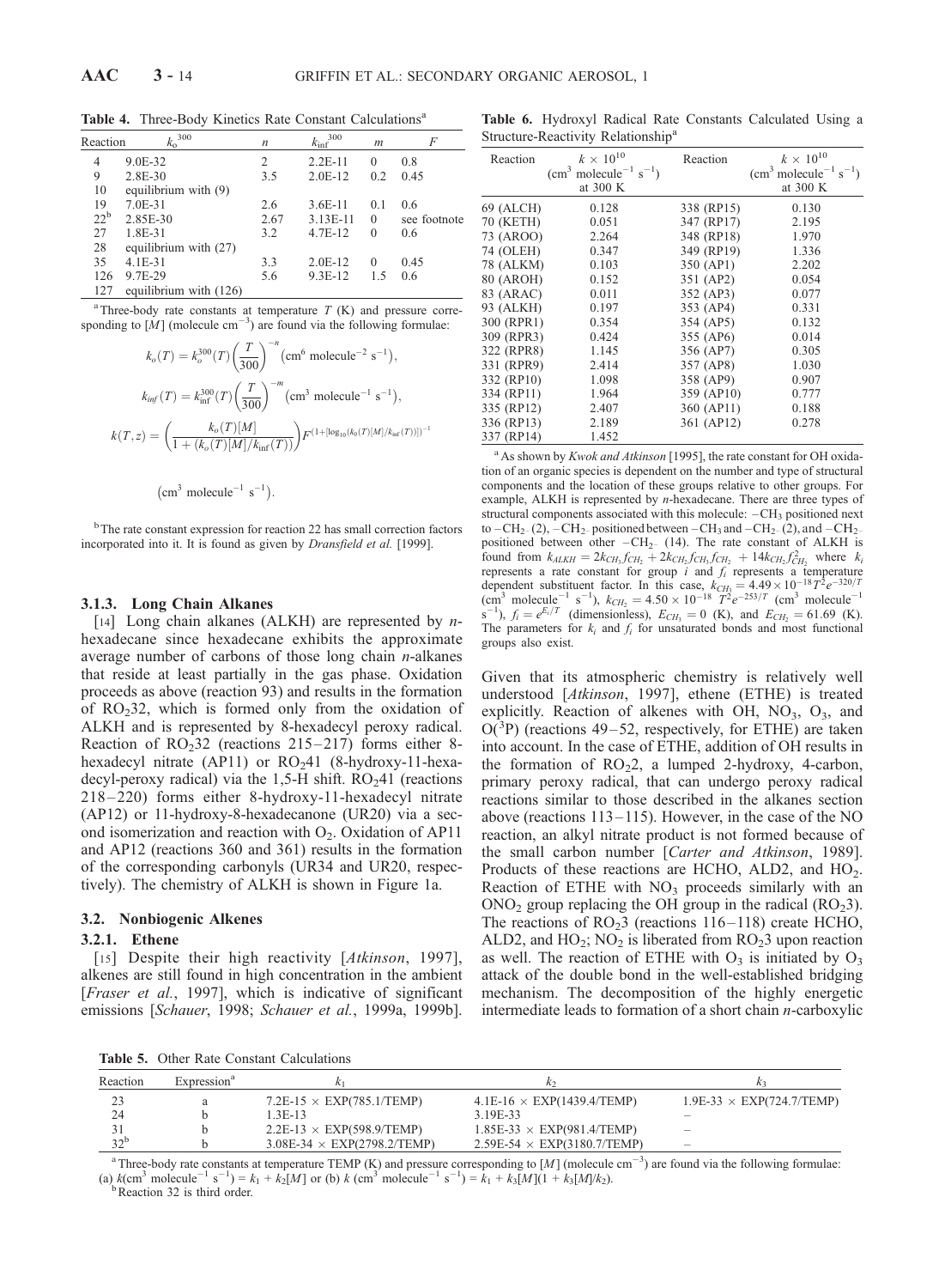

Figure 1. An illustrative example of a degradation mechanism for a parent hydrocarbon: (a) ALKH, (b) AROL, and (c) ISOP (see Table 1 and text for notation).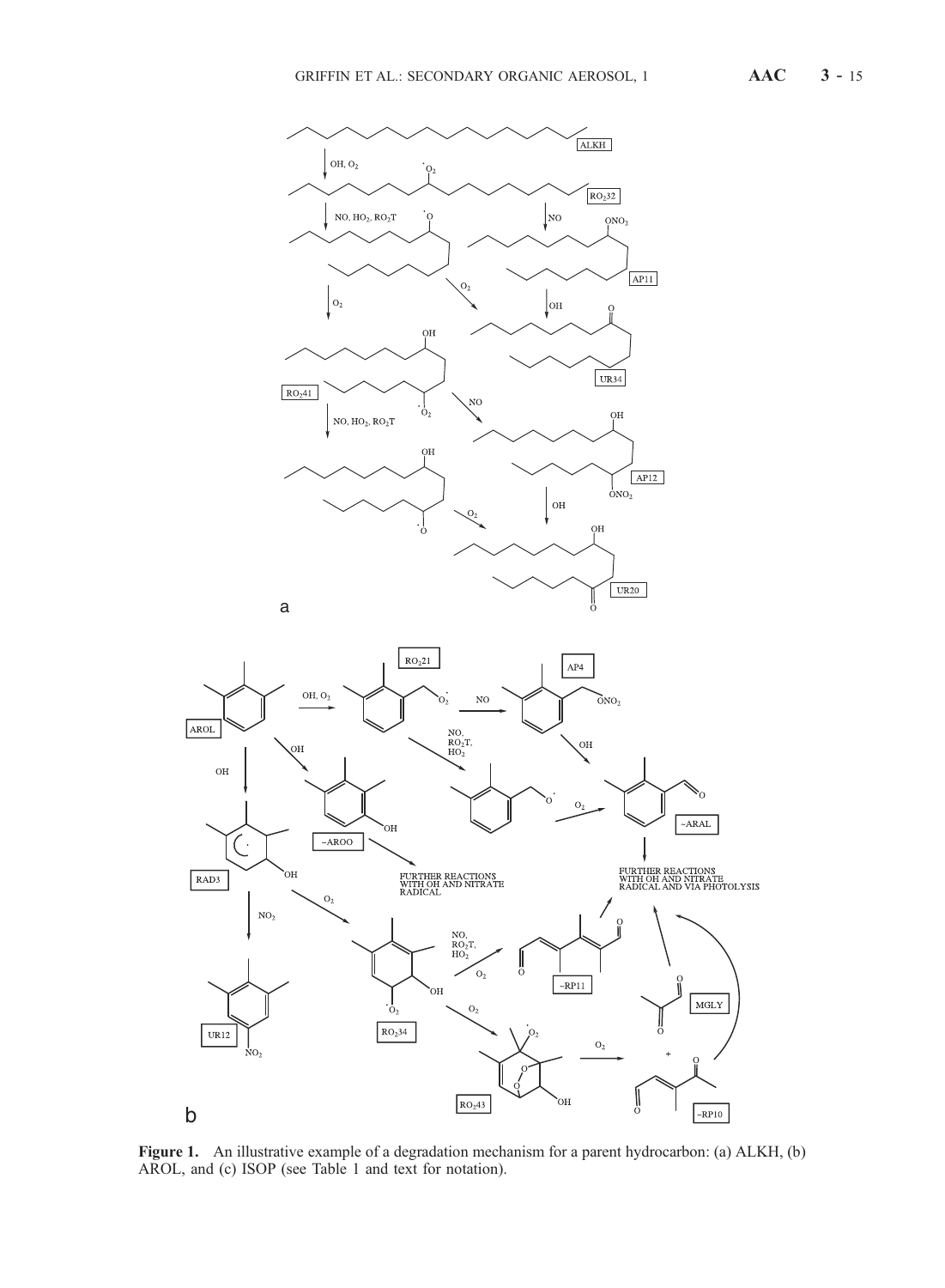

Figure 1. (continued)

acid (ACID),  $HO_2$ , CO, OH, HCHO, and H<sub>2</sub>O. Yields of these products are shown in Table 2 and are derived from Jenkin et al. [1997]. The final reaction of ETHE is that with  $O(^3P)$ , leading to formation of RO<sub>2</sub>1, CO, HO<sub>2</sub>, and RO<sub>2</sub>4, an aldehydic 2-carbon peroxy radical, with yields shown in Table 2 and derived from Atkinson [1997].  $RO<sub>2</sub>4$  acts like other peroxy radicals (reactions 119– 121); however, radicals such as  $RO<sub>2</sub>4$  that exhibit an  $\alpha$ -carbonyl are assumed not to form alkyl nitrate products [Jenkin et al., 1997].

## 3.2.2. Short Chain Alkenes

[16] Short chain alkenes with three to six carbon atoms (OLEL) are represented by 1-pentene because of the high ambient presence of straight chain  $\alpha$ -alkenes. Similar to ETHE, OLEL is consumed by OH,  $NO<sub>3</sub>$ ,  $O<sub>3</sub>$ , and  $O(^{3}P)$ (reactions  $54-57$ ). As with ETHE, OH and NO<sub>3</sub> reaction lead to  $RO<sub>2</sub>2$  and  $RO<sub>2</sub>3$ , respectively. OLEL reaction with O3 leads to formation of HCHO, ALD2, ACID, CO, OH, CO2, HO2, ALKL (a reclassified reactive product), and  $RO<sub>2</sub>5$  in yields shown in Table 2 and derived from *Jenkin* et al. [1997]. The OLEL reaction with  $O(^3P)$  leads to ALKL (a reclassified reactive product), ALD2,  $RO<sub>2</sub>4$ , and  $RO<sub>2</sub>5$  in yields also shown in Table 2 and derived from Atkinson [1997].

#### 3.2.3. Long Chain Alkenes

[17] Longer chain alkenes (OLEH) are those with seven or more carbon atoms and are represented by 4-methyl-1-octene because of the high ambient presence of branched  $\alpha$ -alkenes. As before, OH,  $\text{NO}_3$ ,  $\text{O}_3$ , and  $\text{O}(^3\text{P})$  can react with OLEH (reactions  $74-77$ , respectively). Reactions with OH and NO<sub>3</sub> lead to  $RO<sub>2</sub>18$  and  $RO<sub>2</sub>19$ , respectively. The reactions of  $RO<sub>2</sub>18$ , represented by a lumped structure (2-mehtyl-2hydroxy-5-heptyl peroxy radical), are described above.

 $RO<sub>2</sub>19$  is formed exclusively by OLEH and is the corresponding radical with the nitrooxy group in the 1-position and the peroxy radical at the 2-position. Its reactions (173– 175) result in the formation of HCHO and 3-methyl-heptanal (RPR1) (Reactive products that are capable of participating in SOA formation and that do not exhibit a nitrooxy group are labeled RPRi or RPi.). The reactions typical of RPR1 (aldehydes) will be discussed in the next section. Oxidation or photolysis of RPR1 (reactions 300– 302) leads to formation of  $RO<sub>2</sub>20$  or the corresponding acyl peroxy radical  $(RO<sub>2</sub>55)$ . The corresponding peroxy nitrate compound (PAN7),  $RO<sub>2</sub>20$ , and 3-methyl-heptanoic acid (UR1) are formed in the reactions of  $RO<sub>2</sub>55$  (reactions 303–307). Details of acyl peroxy radical reactions will also be given in the next section. The reaction of OLEH with  $O<sub>3</sub>$  leads to the formation of HCHO, RPR1, ACID, UR1, CO, OH,  $HO<sub>2</sub>$ ,  $CO<sub>2</sub>$ , ALKM (a reclassified reactive product), and  $RO<sub>2</sub>20$  in yields described in Table 2 and derived via Jenkin et al. [1997]. The OLEH-O( $3P$ ) reaction forms ALKM, RPR1,  $RO<sub>2</sub>4$ , and  $RO<sub>2</sub>20$  in yields described in Table 2 and derived via Atkinson [1997].

#### 3.3. Aldehydes

[18] Aldehydes, emitted in large amounts and formed via atmospheric chemistry, contribute significantly to the overall reactivity of the urban atmosphere [Grosjean et al., 1996]. Degradation of formaldehyde (HCHO) occurs by photolysis (reactions 44 and 45) and oxidation by OH (reaction 46) and  $NO<sub>3</sub>$  (reaction 47). Higher *n*-aldehydes  $(ALD2)$  are represented by *n*-pentanal. Because of the importance of aldehyde reactions (with respect to RPR species leading to UR species capable of forming SOA), a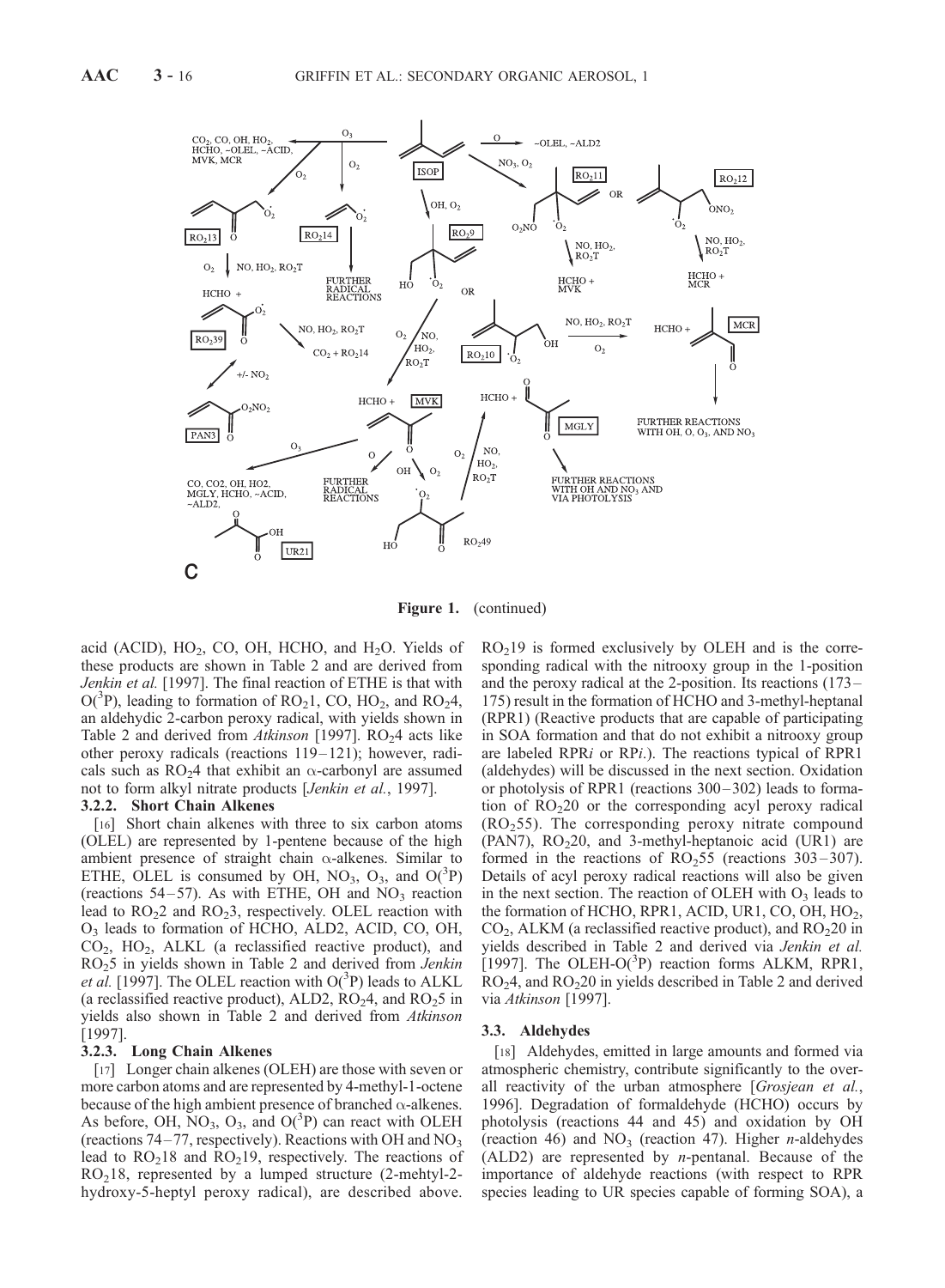general aldehyde mechanism is discussed here. Like HCHO, higher aldehydes are degraded by OH,  $NO<sub>3</sub>$ , or photolysis. OH and  $NO<sub>3</sub>$  degradation proceed via abstraction of the aldehydic H-atom and result in the formation of water or nitric acid and an acyl radical  $(RC(O)O<sub>2</sub>$ <sup>0</sup>), after the subsequent addition of  $O<sub>2</sub>$ . Photolysis is assumed to form a primary alkyl radical, CO, and an H-atom radical. The alkyl radical and the H-atom radical each react immediately with  $O<sub>2</sub>$  to form an alkyl peroxy radical and a hydroperoxy radical, respectively.

[19] The acyl peroxy radical can then undergo reaction with NO,  $NO<sub>2</sub>$ , HO<sub>2</sub>, and RO<sub>2</sub>T. In the NO reaction, NO is converted to  $NO<sub>2</sub>$ , resulting in decomposition of the remainder of the original radical to form  $CO<sub>2</sub>$  and a primary alkyl radical that immediately forms an alkyl peroxy radical upon addition of  $O_2$ .  $CO_2$  and a primary alkyl peroxy radical are also formed in the  $RO<sub>2</sub>T$  reaction. NO<sub>2</sub> adds to the radical to form a peroxy acyl nitrate species (denoted as PANi) that can thermally decompose back to  $RC(O)O<sub>2</sub>$  and  $NO<sub>2</sub>$ . Acyl peroxy radicals are converted to organic acids in the reaction with  $HO<sub>2</sub>$ . This pathway is less likely to occur relative to the NO or  $NO<sub>2</sub>$  reactions under high  $NO<sub>x</sub>$ conditions typical of urban atmospheres [Niki et al., 1985; Moortgat et al., 1989] but accounts for one path of secondary formation of the organic acids observed in the atmosphere [Fraser et al., 1999; Nolte et al., 1999]. At present, the known routes of organic acid formation in the atmosphere cannot account for measured ambient concentrations [Jacob and Wofsy, 1988; Seinfeld and Pandis, 1998].

[20] The photolysis of ALD2 (reaction 59) leads to the formation of  $RO<sub>2</sub>5$ , CO, and  $HO<sub>2</sub>$ . Degradation of ALD2 by OH (reaction 60) and  $NO<sub>3</sub>$  (reaction 61) results in the corresponding acyl radical  $(RO<sub>2</sub>6)$ , which follows the chemistry described above (reactions 125 and 129). Products include  $NO_2$ ,  $CO_2$ ,  $RO_25$ , ACID,  $O_3$ , and PAN1.

## 3.4. Ketones

[21] Atmospheric ketones are less abundant than aldehydes [*Fraser et al.*, 1997], but like aldehydes, they have both primary [Schauer, 1998; Schauer et al., 1999b] and secondary sources. Ketones in CACM are broken down into two groups: short chain ketones with between three and six carbons (KETL) and long chain ketones with seven or more carbons (KETH).

[22] Ketones (for example,  $R_1CH_2C(O)R_2$ ) either photolyze or are oxidized by OH [Atkinson, 1994]. It is assumed that the OH reaction proceeds via abstraction of the H-atom in the position  $\alpha$ - to the carbonyl functionality. After addition of  $O_2$ , this results in the formation of  $R_1CH(O_2\cdot)C(O)R_2$ , a ketoalkyl peroxy radical. Photolysis yields cleavage of the carbon-carbon bond adjacent to the carbonyl. After addition of  $O_2$ , the results are  $R_1CH_2O_2$ , a simple alkyl peroxy radical, and  $R_2C(O)O_2$ , an acyl peroxy radical. The ketoalkyl peroxy radical, of course, reacts with  $NO$ ,  $HO<sub>2</sub>$ , and  $RO<sub>2</sub>T$  to form an alkoxy radical in the position  $\alpha$ - to the carbonyl. This radical will decompose to form a higher aldehyde  $(R_1C(O)H)$  and the acyl peroxy radical described above.

[23] KETL is represented by 2-pentanone because of the frequent occurrence of small chain ketones that have the functional group in the 2-position. Following the mechanism described above, the reaction of KETL with OH (reaction 62) yields  $RO<sub>2</sub>7$ , a keto-alkyl peroxy radical that is represented by a lumped structure with 4 carbons, the keto group in the 2-position, and the peroxy radical in the 3 position. Analogously, the photolysis of KETL (reaction 63) results in  $RO<sub>2</sub>5$  and a 2-carbon acyl radical,  $RO<sub>2</sub>8$ . Because  $RO<sub>2</sub>8$  is formed in so many reactions in CACM, it is treated as a fully integrated species.  $RO<sub>2</sub>7$  follows the reaction patterns (reactions  $130 - 132$ ) discussed earlier for alkyl peroxy radicals with carbonyls in the  $\alpha$ -position. RO<sub>2</sub>8 follows the reaction patterns (reactions 133–137) discussed earlier for acyl peroxy radicals; the resulting products include peroxy acetyl nitrate (PAN2).

[24] Similarly, 2-heptanone represents KETH. Photolysis of KETH (reaction 71) also yields  $RO<sub>2</sub>5$  and  $RO<sub>2</sub>8$ . Oxidation of KETH by OH (reaction 70) results in the formation of  $RO<sub>2</sub>16$ , 2-keto-3-heptyl peroxy radical, which results in products identical to those of KETL (reactions 164– 166). Because the final products formed by KETL and KETH are similar, separating them into two groups is based solely on kinetics.

## 3.5. Alcohols

[25] Alcohols have both anthropogenic and biogenic sources [Harley et al., 1992; Goldan et al., 1993; Sharkey, 1996]. Hydroxyl groups, which characterize alcohols, are also present in multifunctional secondary organic oxidation products [Yu et al., 1999].

[26] Methanol (MEOH) and ethanol (ETOH) have wellunderstood atmospheric chemistry [Atkinson, 1994]. Degradation of these compounds proceeds via OH abstraction of an H-atom from either a C-H or O-H bond. For MEOH (reaction 48), the resulting intermediates react instantaneously with  $O_2$  to form HCHO and HO<sub>2</sub>. For ETOH (reaction 53), the split between  $C-H$  and  $O-H$  abstraction is determined from the rate constants of each pathway [Kwok and Atkinson, 1995]. If the H-atom is abstracted from an O-H bond, the resulting intermediate immediately reacts with  $O<sub>2</sub>$ to form  $ALD2$  and  $HO<sub>2</sub>$ . If the H-atom is abstracted from a C-H bond, the result is either ALD2 or  $RO<sub>2</sub>2$  depending on the location of the abstraction. Here 2-Hexanol represents alcohols with three or more carbon (ALCH). Abstraction by OH of an H-atom from the carbon chain is expected to be the dominant sink for ALCH (reaction 69). The resulting radical is  $RO<sub>2</sub>2$ .

#### 3.6. Methyl-Tert-Butyl Ether

[27] Because methyl-tert-butyl ether (MTBE) is a constituent of reformulated gasoline sold in the region during the period of interest, it is the only ether explicitly tracked in CACM. (Others are included in ALKL or ALKM as given by Stockwell et al. [1997].) Reaction of MTBE with OH (reaction 68) proceeds via H-atom abstraction and forms  $RO<sub>2</sub>15$ .  $RO<sub>2</sub>15$  reacts with NO,  $HO<sub>2</sub>$ , or  $RO<sub>2</sub>T$  (reactions 161– 163) to form ALD2, ALKL, KETL, and HCHO in yields described in Table 2 and based on the work of Japar et al. [1990] and the estimates of Harley et al. [1993].

#### 3.7. Aromatics

[28] Aromatic species comprise a significant portion of the hydrocarbon component of motor vehicle emissions [*Harley et al.*, 1992] and have been identified as the most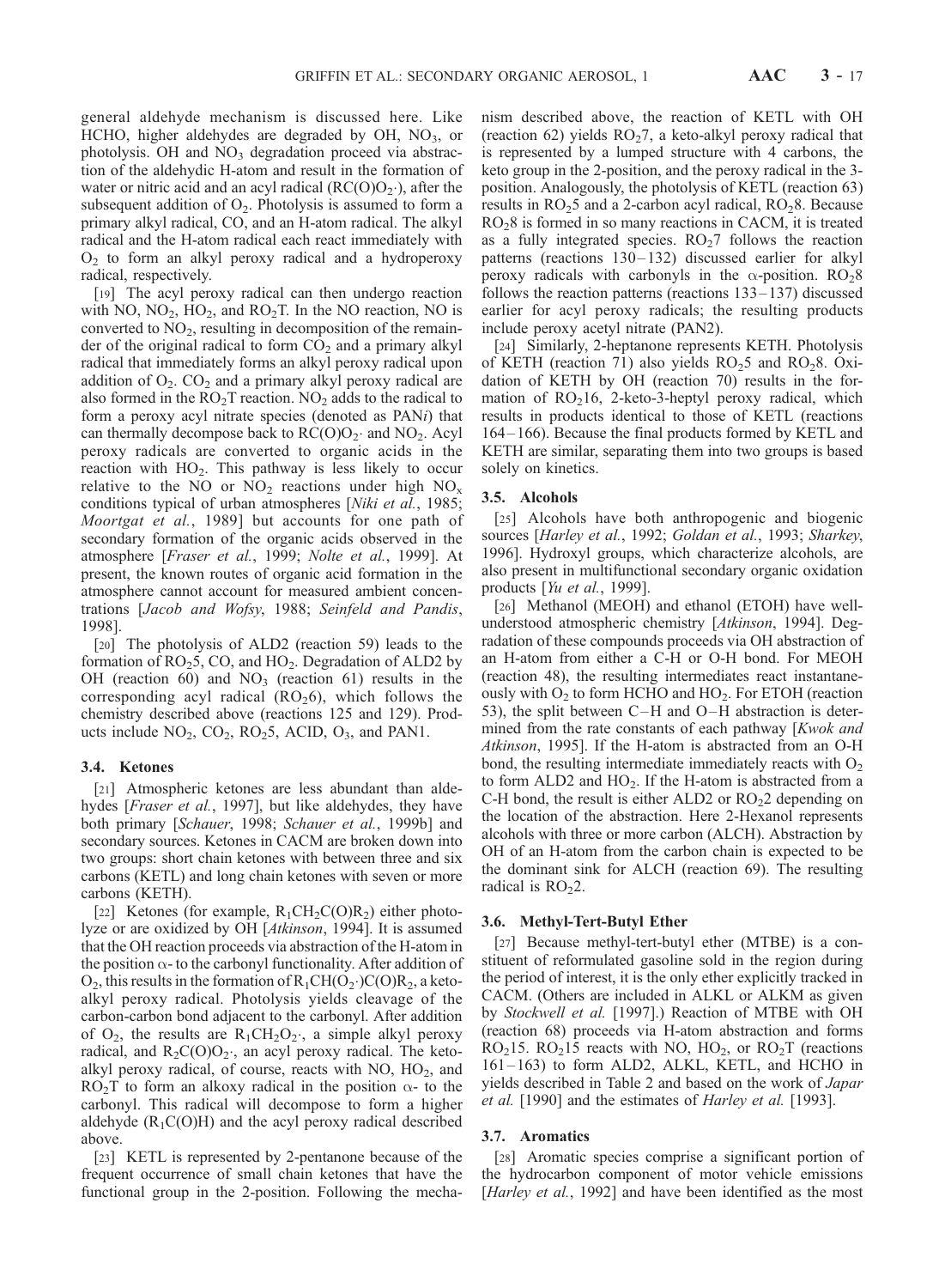likely class of anthropogenic SOA precursors [Odum et al., 1996, 1997]. Aromatics are found in relatively high concentrations in the urban atmosphere [Fraser et al., 1999] and come from a variety of sources [Schauer, 1998; Schauer et al., 1999a, 1999b].

[29] Aromatic species are aggregated depending on their reactivity, their degree and nature of substitution, and their potential for SOA formation, as determined by Odum et al. [1996, 1997]. Low SOA-yield aromatics (AROL, represented by 1,2,3-trimethylbenzene) are those with two or more methyl side groups and no functional side groups (such as phenols, aldehydes, acids, or nitro groups); high SOA-yield aromatics (AROH, represented by m-(n-propyl) toluene) have one or no methyl side groups and no functional side groups. Phenolic species (AROO, represented by 2,6-dimethyl-phenol) may have one or more alkyl side groups and one or more phenolic substituents. Aldehydic aromatics (ARAL, represented by p-tolualdehyde) have one aldehydic functional group; acidic aromatics (ARAC, represented by p-toluic acid) have one carboxylic functional group. Gas-phase polycyclic aromatic hydrocarbons (PAHs, represented by 1,2-dimethyl-naphthalene) have multiple aromatic rings. Generally, only PAHs with two aromatic rings remain in the gas-phase; those with more partition between the gas- and aerosol-phases [Fraser et al., 1999]. The chemistry of aromatics proceeds typically via OH addition to the ring or H-atom abstraction from alkyl side chains. Any deviations are explained appropriately in the sections below.

## 3.7.1. Low Yield Aromatics

[30] Products of AROL chemistry (reaction 79) include AROO, a cyclohexadienyl radical (RAD3), and  $RO<sub>2</sub>21$ (formed from H-atom abstraction from a side chain). The yields of these products are described in Table 2 and are derived from Atkinson [1990, 1994].  $RO<sub>2</sub>21$  (reactions 179 – 181) forms a methyl nitrooxy substituted aromatic (AP4) or an aldehydic aromatic product (ARAL). AP4 is assumed to form ARAL as well (reaction 353). RAD3 can react either with  $NO<sub>2</sub>$  (reaction 105) to form nitro-trimethylbenzene (UR12) or predominantly with  $O_2$  (reaction 98) to form a cyclohexadienyl peroxy radical  $(RO<sub>2</sub>34)$ , which can then isomerize (reaction 228) to form a bicyclic peroxy radical  $(RO<sub>2</sub>43)$  or react with NO, HO<sub>2</sub>, and RO<sub>2</sub>T (reactions 229– 231) [Klotz et al., 1997]. Reaction of  $RO<sub>2</sub>34$  leads to 4,5dimethyl-6-keto-2,4-heptadienal, RP11.  $RO<sub>2</sub>43$  reactions  $(232-234)$  form ring cleavage products such as methyl glyoxal (MGLY). The remaining unreactive ring cleavage products in this second pathway do not contribute to SOA formation so they are grouped together for all aromatic parents except PAH. They are represented by 2-methylbutenalic acid, RP10. In an effort to account for acid formation in aromatic oxidation (and the subsequent formation of SOA), RP11 reacts with OH (reaction 334) to form directly the corresponding acid (UR26) (as in the acyl radical reaction mechanism described in detail above), instead of undergoing the full range of aldehyde reactions. RP10 can either react with OH (reaction 332) to form the corresponding anhydride (UR24) or photolyze (reaction 333) to form the corresponding furan (UR25). MGLY is modeled to behave as an aldehyde, and follows the reaction pattern described earlier (reactions 263 – 365). Products of MGLY oxidation include  $RO<sub>2</sub>8$ ,  $CO$ ,  $HO<sub>2</sub>$ , and  $RO<sub>2</sub>48$ , a 3-carbon,

keto-acyl radical.  $RO<sub>2</sub>48$  follows the acyl radical reaction pattern described above (reactions  $266 - 270$ ) and forms NO<sub>2</sub>, CO<sub>2</sub>, RO<sub>2</sub>8, keto-peroxy-propionyl nitrate (PAN4), and keto-propanoic acid (UR21), which is considered capable of forming SOA because of its solubility in the aqueous phase. The chemistry of AROL is shown in Figure 1b.

## 3.7.2. High Yield Aromatics

[31] Because of the degree of substitution of this class of compounds, only ring addition is taken into account in the oxidation of AROH [Atkinson, 1994]. The products of this first step are AROO,  $HO<sub>2</sub>$ , and a cyclohexadienyl (RAD4) radical similar to that formed in AROL oxidation. Yields are given in Table 2. Upon reaction with  $NO<sub>2</sub>$  (reaction 106), RAD4 forms the nitro-form of AROH (UR13). However, RAD4 predominantly reacts with  $O_2$  (reaction 99) to form another cyclohexadienyl peroxy radical  $(RO<sub>2</sub>35)$  that can isomerize (reaction 235) to form  $RO<sub>2</sub>44$  or react (reactions  $236 - 238$ ) to form primarily RP11. RO<sub>2</sub>44 reacts (reactions 239– 241) to form MGLY and RP10. The yield of the ring fragmentation products and kinetics are the only differences between the chemistry of AROL and AROH.

## 3.7.3. Phenolic Species

[32] In contrast to AROL and AROH, both  $NO<sub>3</sub>$  and OH can initiate oxidation of AROO.  $NO<sub>3</sub>$  abstracts the Hatom from the phenolic functional group (reaction 72) to form RAD1, a dimethyl-benzoxy radical. In an effort to account for observed concentrations of nitro-phenols [Fraser et al., 1999], it is assumed that RAD1 reacts only with  $NO<sub>2</sub>$  (reaction 103) to form dimethyl-nitro-phenol (RPR4). OH oxidation of AROO (reaction 73) proceeds via side chain abstraction  $(RO<sub>2</sub>17)$  or addition to the ring to reform AROO or another cyclohexadienyl radical (RAD2). Yields for this reaction are presented in Table 2.  $RO<sub>2</sub>17$  reacts similarly to other organic peroxy radicals with the primary products including a nitrooxy derivative of AROO (AP1) and hydroxy-tolualdehyde (RPR2) (reactions  $167 - 169$ ). As before, RAD2 reacts predominantly with  $O_2$  (reaction 97) to form a cyclohexadienyl peroxy radical ( $RO<sub>2</sub>33$ ) or can react with  $NO<sub>2</sub>$  (reaction 104) to form RPR4.  $RO<sub>2</sub>33$  can isomerize to  $RO<sub>2</sub>42$  (reaction 221) or can react (reactions  $222-224$ ) to form primarily 4hydroxy-3,5-dimethyl-2,4-hexadiendial, RPR9.  $RO<sub>2</sub>42$ (reactions 225 – 227) yields MGLY and RP10. Upon oxidation (reaction 350), AP1 will yield RPR2. Similarly to RP11, RPR2 reacts with OH (reaction 308) to form directly the corresponding acid (UR2). RPR9 also forms directly the corresponding acid (RP17) (reaction 331), which further reacts to form the corresponding diacid (UR29) (reaction 347).

## 3.7.4. Aromatic Aldehydes

[33] The degradation of ARAL by  $NO_3$  (reaction 81) proceeds via abstraction of the aldehydic H-atom, resulting in the formation of  $HNO<sub>3</sub>$ . In an effort to account for ambient concentrations of aromatic acids [Rogge et al., 1993; Fraser et al., 1999], it is assumed that the resulting acyl radical immediately reacts with  $HO<sub>2</sub>$  to form the corresponding aromatic acid (ARAC) and  $O<sub>3</sub>$ . Degradation of ARAL by OH (reaction 82) can proceed via three distinct pathways: abstraction of the H-atom from the aldehyde group, abstraction of an H-atom from the methyl side group, or ring addition. The split between these is determined kinetically assuming that OH adds directly to the ring to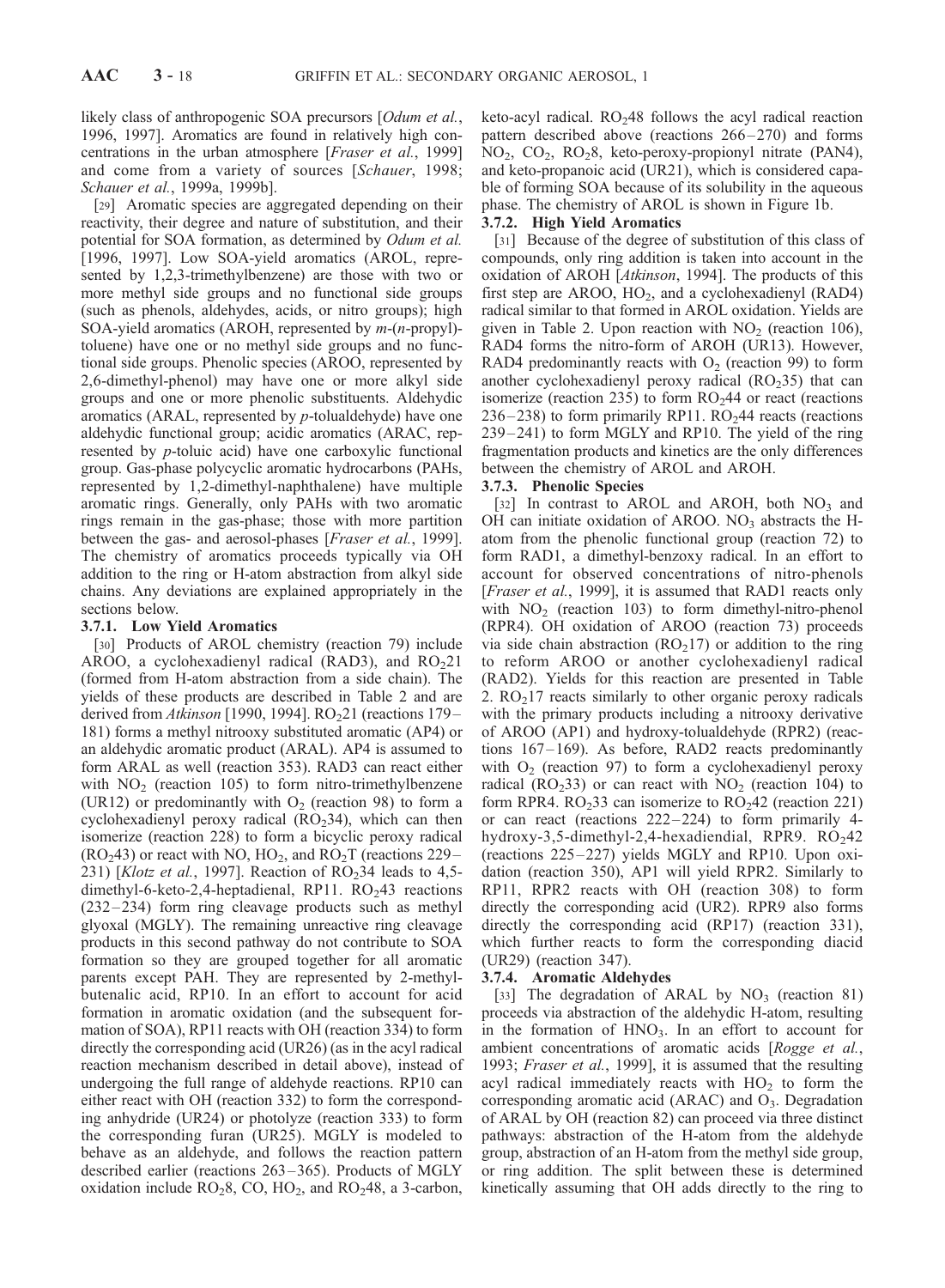form a phenolic compound in the same yield as discussed previously. As with the  $NO<sub>3</sub>$  reaction, abstraction of the aldehydic H-atom leads directly to acid formation. Abstraction of an H-atom from the methyl group leads to the formation of  $RO<sub>2</sub>22$  which can proceed (reactions 182– 184) to form primarily an aromatic compound with either one aldehyde and one nitrooxy-methyl side chain (AP5) or two substituent aldehyde side groups (RPR6). Upon oxidation (reaction 354), AP5 is converted to RPR6. Again in an effort to account for ambient formation of aromatic acids and diacids [Rogge et al., 1993; Fraser et al., 1999], the aldehyde groups of RPR6 are converted directly to acids (reactions 320 and 321). RPR7 describes an aromatic ring with one aldehyde and one acid substituent group. ADAC describes the aromatic species with two acid groups. (The URi notation is not used with ADAC, as aromatic diacids are also constituents of primary aerosol.) As with the other aromatic species discussed so far, addition of OH to the aromatic ring in ARAL results in the formation of a cyclohexadienyl radical, RAD5. As before, RAD5 can react with  $NO<sub>2</sub>$  (reaction 107) to form the corresponding nitro-tolualdehyde (RPR5) or with  $O<sub>2</sub>$ (reaction 100) to form the cyclohexadienyl peroxy radical, RO236. The aldehyde group of RPR5 can be converted directly to the acid (reaction 319) to form methyl-nitrobenzoic acid (UR14). Similar to the radicals formed from other aromatic species,  $RO<sub>2</sub>36$  can isomerize (reaction 242) to  $RO<sub>2</sub>45$  or undergo reaction (reactions  $243-245$ ) to form 2methyl-5-formyl-2,4-hexadiendial, RP12.  $RO<sub>2</sub>45$  reacts (reactions  $246 - 248$ ) to form MGLY and RP10. The three aldehyde groups of RP12 subsequently can be converted directly to acids forming, in order, RP13, RP18, and UR30 (reactions 335, 336, and 348).

#### 3.7.5. Aromatic Acids

[34] Because the carboxylic acid moieties in CACM are considered unreactive, the degradation of ARAC is driven by reaction with OH (reaction 83) via either side chain Hatom extraction  $(RO<sub>2</sub>23)$  or addition to the ring (UR2 or RAD6). Reactions of  $RO<sub>2</sub>23$  (reactions 185–187) yield either the methyl-nitrooxy derivative (AP6) or RPR7. When oxidized by OH (reaction 355), AP6 yields RPR7. Similar to other cyclohexadienyl radicals, RAD6 reacts predominantly with  $O<sub>2</sub>$  (reaction 101) to form the corresponding cyclohexadienyl peroxy radical  $(RO<sub>2</sub>37)$  but can also react with  $NO<sub>2</sub>$  (reaction 108) to form the nitro derivative of ARAC (UR14). Isomerization of  $RO<sub>2</sub>37$  (reaction 249) leads to the formation of  $RO<sub>2</sub>46$ , which reacts (reactions 253 – 255) to form RP10 and MGLY. Reaction of  $RO<sub>2</sub>37$ (reactions  $250-252$ ) leads to the formation of RP13.

## 3.7.6. Polycyclic Aromatic Hydrocarbons

[35] The final lumped aromatic compound considered in CACM is PAH. The sink for PAH is reaction with OH (reaction 92), which can lead to  $RO<sub>2</sub>31$  (H-atom abstraction from the side chain), UR11 (hydroxy-PAH), or an aromatic cyclohexadienyl radical (RAD7) similar to those formed by monoaromatic compounds.  $RO<sub>2</sub>31$  reacts (reactions 212– 214) as before to form the methyl-nitrooxy derivative (AP10) and the aldehyde derivative (UR19). AP10 forms UR19 upon oxidation by OH (reaction 359). RAD7 reacts with  $O<sub>2</sub>$  (reaction 102) to form RO<sub>2</sub>38 or with NO<sub>2</sub> (reaction 109) to form nitro-PAH (UR15).  $RO<sub>2</sub>38$  can isomerize (reaction 256) to  $RO<sub>2</sub>47$  or react (reactions 257–259) to form 2-(dimethyl propenal)-benzaldehyde (RP14). The aldehyde groups in RP14 can be converted successively to acids, RP19 and UR31 (reactions 337 and 349). The reactions of  $RO<sub>2</sub>47$  (reactions 260–262) lead to MGLY and 2-formyl-acetophenone (RP15). The aldehyde group in RP15 can be converted to acid (reaction 338) resulting in the formation of 2-carboxy-acetophenone (UR27).

## 3.8. Biogenics

[36] Biogenic organics play an important role in atmospheric chemistry [Lamb et al., 1993; Guenther et al., 1995]. Isoprene (ISOP) and the monoterpenes are considered in CACM; sesquiterpenes are ignored because of their extremely low emission rate relative to those of isoprene and the monoterpenes and since little is known about their oxidation patterns.

#### 3.8.1. Isoprene

[37] The atmospheric behavior of isoprene (ISOP), 2methyl-1,3-butadiene, has been studied in detail [Paulson et al., 1992a, 1992b; Yu et al., 1995; Kwok et al., 1995; Carter and Atkinson, 1996]. ISOP does not contribute significantly to SOA formation [Pandis et al., 1991] but can contribute to ozone formation if emitted at a high enough rate. Because the mechanism of ISOP oxidation has been presented in detail previously, only an overview is given here.

[38] Like other unsaturated molecules, ISOP is oxidized by OH, NO<sub>3</sub>, O<sub>3</sub>, and O(<sup>3</sup>P) (reactions 64–67). The mechanism in CACM assumes that  $OH$  and  $NO<sub>3</sub>$  addition to the double bonds occurs only at the two most probable spots, as determined by the stability of the resulting radicals [Atkinson, 1997]. The split between these locations is determined kinetically. The most preferred OH attack occurs first (approximately two thirds) in the 1-position and second (approximately one third) in the 4-position, resulting in a tertiary peroxy radical,  $RO<sub>2</sub>9$ , and a secondary peroxy radical,  $RO<sub>2</sub>10$ , respectively. The reactions of  $RO<sub>2</sub>9$  (reactions 138– 140) are assumed to result in the formation of methyl-vinyl-ketone (MVK), HCHO,  $HO_2$ , and  $NO_2$  (NO<sub>2</sub> in the NO case only). Correspondingly, the reactions of  $RO<sub>2</sub>10$  (reactions 141–143) result in the formation of methacrolein (MCR), HCHO,  $HO_2$ , and  $NO_2$  (NO<sub>2</sub> in the NO case only). The  $NO<sub>3</sub>$  oxidation pattern is analogous, with  $RO<sub>2</sub>11$  and  $RO<sub>2</sub>12$  having a nitrooxy group instead of an OH group. Upon reaction (reactions 144– 149), these species liberate  $NO<sub>2</sub>$  and form MCR, MVK, HCHO, HO<sub>2</sub>, and  $NO<sub>2</sub>$ . The ISOP- $O<sub>3</sub>$  reaction forms MVK, MCR, HCHO, OLEL (a reclassified small product),  $CO<sub>2</sub>$ , ACID, CO, OH,  $HO_2$ ,  $RO_213$ , and  $RO_214$  in yields shown in Table 2 and derived from *Jenkin et al.* [1997].  $RO<sub>2</sub>13$  is a 4carbon, unsaturated peroxy radical with a keto group and leads to HCHO and a 3-carbon, unsaturated acyl radical  $(RO<sub>2</sub>39)$  (reactions 150–152). RO<sub>2</sub>39 follows the previously discussed reaction pattern for acyl radicals (reactions  $153-157$ ) and results in the formation of RO<sub>2</sub>14, CO<sub>2</sub>, an unsaturated peroxy nitrate compound (PAN3), OLEL, ACID, and  $O_3$ .  $RO<sub>2</sub>14$  is a 2-carbon, unsaturated peroxy radical that is converted to OLEL or  $RO<sub>2</sub>$  upon reaction (reactions 158-160). The ISOP-O( ${}^{3}P$ ) reaction yields OLEL (reclassified) and ALD2 in yields shown in Table 2 and derived from Atkinson [1997].

[39] MCR and MVK are major oxidation products of ISOP and are included explicitly. MVK reacts with  $OH$ ,  $O<sub>3</sub>$ , and  $O(^3P)$  (reactions 271–273); the NO<sub>3</sub> reaction is not consid-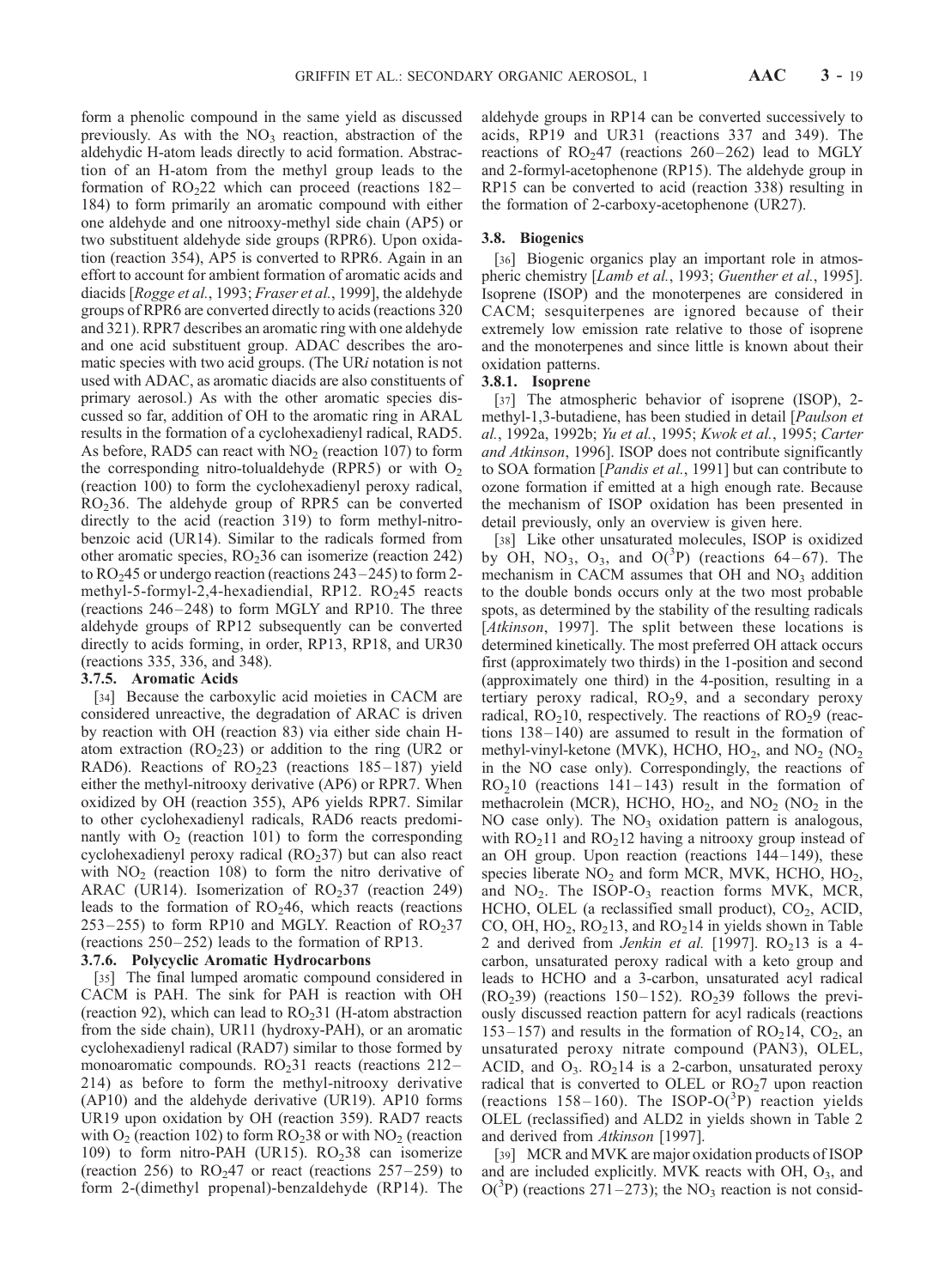ered because of its comparatively small rate constant (Carter/ SAPRC-99). OH reaction proceeds via addition and leads to the formation of  $RO<sub>2</sub>49$ . Reactions of  $RO<sub>2</sub>49$  (274–276) lead to MGLY, HCHO, and  $HO_2$  (and  $NO_2$  in the NO reaction). The MVK- $O_3$  reaction results in the formation of MGLY, HCHO, ACID, UR21, ALD2, CO, CO<sub>2</sub>, HO<sub>2</sub>, OH, water, and RO<sub>2</sub>8 in yields shown in Table 2 and derived from Jenkin et al. [1997]. Reaction between MVK and  $O(^3P)$  leads to KETL (reclassified),  $RO<sub>2</sub>4$ , and  $RO<sub>2</sub>8$  in yields shown in Table 2 and derived from Atkinson [1997]. MCR can also react with OH, NO<sub>3</sub>, O<sub>3</sub>, and O(<sup>3</sup>P) (reactions 277–280). The OH and  $NO<sub>3</sub>$  reactions can proceed via addition to the double bond ( $RO<sub>2</sub>51$  and  $RO<sub>2</sub>52$ , respectively) or via H-atom abstraction from the aldehyde group  $(RO<sub>2</sub>50)$ .  $RO<sub>2</sub>50$ behaves similarly to the acyl radicals that have been described previously (reactions  $281-285$ ). Products include  $NO<sub>2</sub>, CO<sub>2</sub>, RO<sub>2</sub>14, PAN5, ACID, and OLEL. RO<sub>2</sub>51 and$  $RO<sub>2</sub>52$  (reactions 286–291) lead to the formation of HCHO and MGLY. Reaction between MCR and  $O<sub>3</sub>$  leads to HCHO, MGLY, OH, CO,  $HO<sub>2</sub>$ , ACID, and RO $<sub>2</sub>53$  as shown in Table</sub> 2 with yields derived from Jenkin et al. [1997].  $RO<sub>2</sub>53$ (reactions 292-294) leads to the formation of  $RO<sub>2</sub>54$ , an aldehydic, 2-carbon acyl radical, which follows the reactions characteristic of acyl radicals (reactions 295 –299). Products include  $NO_2$ ,  $CO_2$ ,  $CO$ ,  $HO_2$ , glyoxalic acid (RP16), and the corresponding peroxy nitrate compound (PAN6). Degradation of RP16 proceeds via photolysis (reaction 341) or abstraction of the aldehydic H-atom by OH or  $NO<sub>3</sub>$  (reactions 339 and 340). The abstraction pathway leads to the formation of the corresponding acyl radical  $(RO<sub>2</sub>58)$  that will form products that include  $NO_2$ ,  $CO_2$ ,  $CO$ ,  $OH$ , the corresponding peroxy nitrate species (PN10), and the corresponding acid (oxalic acid, UR28) (reactions 342 – 346). The chemistry of ISOP is illustrated in Figure 1c.

## 3.8.2. Monoterpenes

[40] Despite evidence that monoterpenes are not easily aggregated according to SOA formation potentials [Griffin et al., 1999], we lump them in this way because the uncertainties associated with monoterpene chemistry preclude representation at any greater level of detail.  $\alpha$ -Terpineol, which represents relatively low SOA-yield monoterpenes (BIOL), encompasses the carbon number, structural characteristics, and reactivity of the group members as well. BIOL is oxidized by OH,  $NO_3$ ,  $O_3$ , and  $O(^3P)$  (reactions 84–87). OH addition to the double bond leads to  $RO<sub>2</sub>24$ , a dihydroxy, tertiary peroxy radical.  $(NO<sub>3</sub>$  addition results in the analogous radical,  $RO<sub>2</sub>25$ , with an  $ONO<sub>2</sub>$  group replacing the OH group in the 2-position.) Reactions  $RO<sub>2</sub>24$  and  $RO<sub>2</sub>25$  (reactions 188–193) result in the nitrooxy product (AP7) and the keto-aldehyde (2-hydroxy-3-isopropyl-6 keto-heptanal, RPR3) caused by ring cleavage. Upon oxidation (reaction 356), AP7 forms RPR3 as well. Oxidation of BIOL by  $O(^3P)$  is assumed to result in two products (epoxide, UR5, and carbonyl, UR6) in yields estimated from Alvarado et al. [1998] and shown in Table 2. The attack by  $O<sub>3</sub>$  and resulting decomposition result in the formation of UR3, UR4, CO, RPR3, HO<sub>2</sub>, H<sub>2</sub>O<sub>2</sub>, OH, and RO<sub>2</sub>26 in yields shown in Table 2 and derived from Jenkin et al. [1997]. UR3 and UR4 are the resulting hydroxy-keto-acid and keto-aldehyde, respectively.  $RO<sub>2</sub>26$  is a trisubstituted (hydroxy group, aldehyde, and ketone) organic peroxy radical. The reactions of  $RO<sub>2</sub>26$  (reactions 194–196) lead

primarily to the formation of  $RO<sub>2</sub>8$  and UR17, a hydroxy dial. Reactions of RPR3 follow the reaction pattern assumed for aldehydes, as it assumed that the aldehyde is the most reactive moiety within RPR3. These reactions (reactions 309– 311) result in the formation of the corresponding acyl radical  $(RO<sub>2</sub>56)$  or UR4. The acyl radical reaction pattern followed by  $RO<sub>2</sub>56$  (reactions 312–316) leads to formation of  $NO<sub>2</sub>$ ,  $CO<sub>2</sub>$ , UR4, PAN8, UR3,  $O<sub>3</sub>$ , and UR4.

[41] CACM also incorporates a class (BIOH) for those monoterpenes that have relatively high SOA yield parameters [Griffin et al., 1999]. The structure chosen to represent this group is  $\gamma$ -terpinene because of its high reactivity and large SOA formation potential. As with all other unsaturated compounds, BIOH is oxidized by OH, NO<sub>3</sub>, O<sub>3</sub>, and O( $^{3}P$ ) (reactions 88-91). OH addition is assumed to occur so that the peroxy radical is at the most stable possible location. The result is a cyclic, unsaturated, hydroxy peroxy radical  $(RO<sub>2</sub>27)$ . NO<sub>3</sub> oxidation occurs analogously to form the corresponding nitrooxy peroxy radical  $(RO<sub>2</sub>28)$ . Reactions of  $RO<sub>2</sub>27$  and  $RO<sub>2</sub>28$  (reactions 197–202) result in either the corresponding nitrooxy compound (AP8) or the ketoaldehyde ring cleavage product (UR7). UR7 is also formed by the reaction of AP8 with OH (reaction 357). In the  $O(^3P)$ reaction, UR9 (epoxide) and UR10 (ketone) are formed in yields shown in Table 2 and derived from Alvarado et al. [1998]. The  $O_3$ -BIOH reaction leads to UR7, UR8, CO, OH,  $H_2O_2$ , RO<sub>2</sub>29, and RO<sub>2</sub>30 in yields shown in Table 2 and derived from *Jenkin et al.* [1997]. UR8 is the corresponding keto-acid ring cleavage product.  $RO<sub>2</sub>29$  is a primary peroxy radical with an unsaturated bond and a ketone moiety. Its reactions  $(203-205)$  lead to the appropriate nitrooxy product (AP9) or another peroxy radical  $(RO<sub>2</sub>40)$  formed by isomerization. Upon oxidation (reaction 358), AP9 yields the corresponding unsaturated keto-aldehyde (UR33). The reactions of  $RO<sub>2</sub>40$  (206–208) lead to decomposition and the formation of  $RO<sub>2</sub>8$  and an unsaturated hydroxy aldehyde (RPR8). The corresponding reactions of  $RO<sub>2</sub>30$  (209–211), which exhibits an unsaturated bond, a ketone group, and an aldehyde, lead to the formation of UR18 (an unsaturated dial). Two photolysis pathways (reactions 324 and 325) are given for RPR8, one in which CO,  $HO_2$ , and  $RO_2$ 9 are formed and another in which the corresponding acyl radical,  $RO<sub>2</sub>57$ , is formed. (This is due to the  $\alpha$ -position of the aldehyde relative to the unsaturated bond.)  $RO<sub>2</sub>57$  is also formed by the OH and  $NO<sub>3</sub>$  abstraction of the aldehydic H-atom from RPR8 (reactions 322 and 323, respectively). Following the behavior of other acyl radicals (in reactions  $326-330$ ), RO<sub>2</sub>57 leads to  $RO<sub>2</sub>9$ ,  $CO<sub>2</sub>$ ,  $NO<sub>2</sub>$ , the corresponding peroxy nitrate compound (PAN9), the corresponding acid (UR23),  $O_3$ , and  $RO<sub>2</sub>9$ .

## 4. Gas-Phase Simulation of the SCAQS Episode of 27–29 August 1987 in the SoCAB

[42] We have presented a chemical mechanism for urban/ regional atmospheric chemistry including SOA precursors. In its ozone formation chemistry, the mechanism builds upon previous work of Stockwell et al. [1997], Jenkin et al. [1997], Carter/SAPRC-97, and Carter/SAPRC-99. The mechanism is intended for use in three-dimensional urban/ regional atmospheric models, where both ozone formation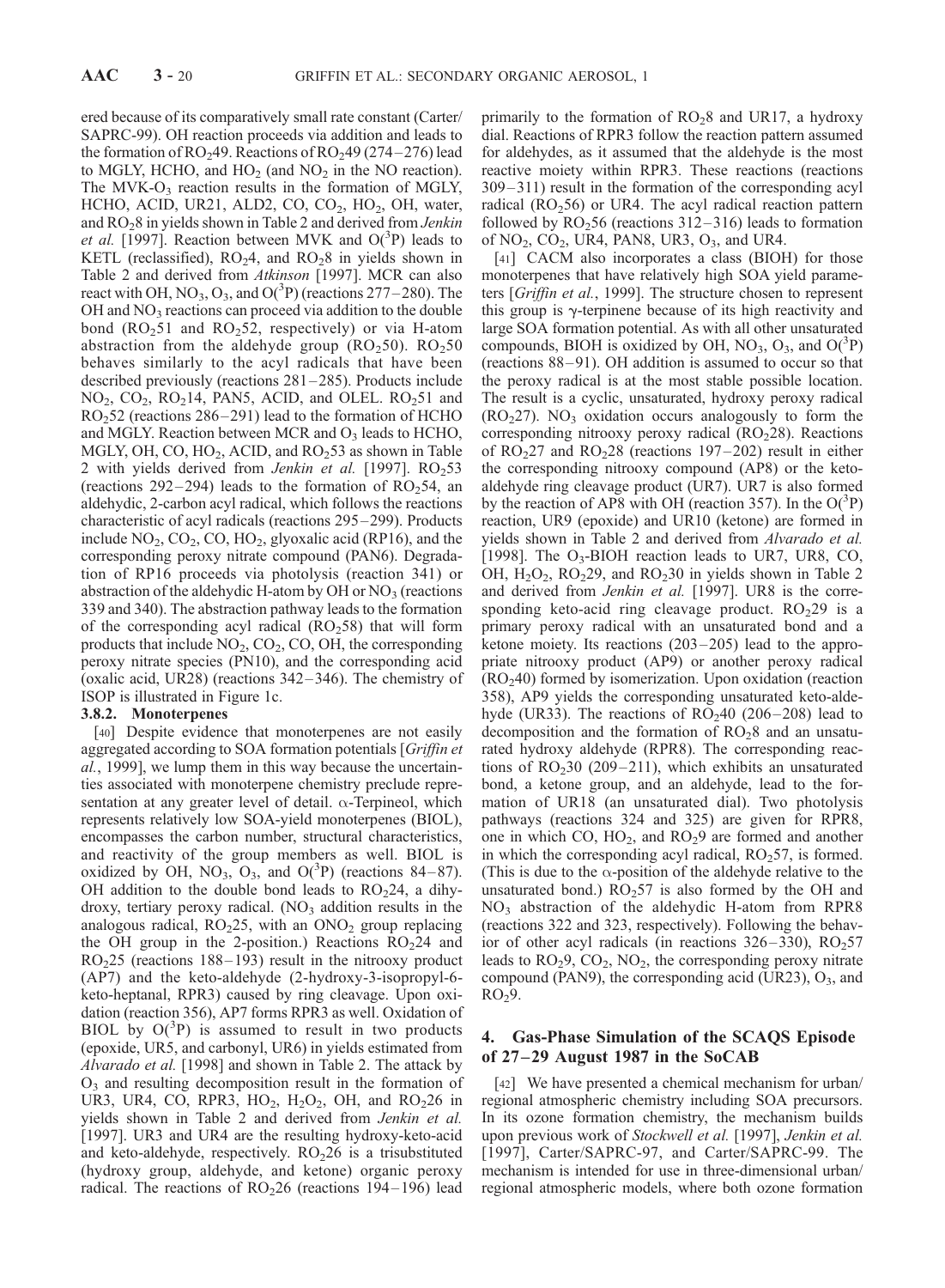

Figure 2. A map of the SoCAB. Major suburbs and downtown Los Angeles are indicated for reference.

and SOA production are to be predicted. As a prelude to these comprehensive simulations, it is of importance to establish the performance of the mechanism in ozone prediction. The SoCAB of California, because of the availability of both emissions inventories and comprehensive monitoring, has traditionally served as the benchmark for evaluating the performance of three-dimensional urban/ regional atmospheric models. Consequently, we present here a simulation of gas-phase chemistry in the SoCAB of California. We will evaluate ozone predictions of the new mechanism against both observed data and the earlier simulations of *Harley et al.* [1993]. The California Institute of Technology (CIT) model serves as the basic threedimensional model [Harley et al., 1993; Meng et al., 1998]; it conforms to the three-dimensional model structure embodied in the U.S. Environmental Protection Agency's Models 3 (available from the United States Environmental Protection Agency at http://www.epa.gov/ asmdnerl/models3/index.html), so modules presented in the present series of papers can be used in that framework as well.

## 4.1. The 27 –29 August 1987 SCAQS Episode

[43] During the summer and fall of 1987, an intensive monitoring program known as the Southern California Air Quality Study (SCAQS) took place in the SoCAB [Lawson, 1990], which is shown graphically in Figure 2. The meteorological and air quality measurements made during this program provide a detailed ambient data set that has been used a number of times to evaluate atmospheric models. Previous simulations of the episode of  $27-29$  August 1987 include those of Harley et al. [1993], Harley and Cass [1995],

**Table 7.** Emissions Summary in  $10^3$  kg/day Used in CIT for 27 August 1987

|                              | <b>NMHC</b> | $NO_{r}$ |      |
|------------------------------|-------------|----------|------|
| On-road vehicles             | 1229        | 678      | 4743 |
| Other mobile sources         | 601         | 244      | 730  |
| Ground-level point sources   | 379         | 123      | 139  |
| Biogenic emissions           | 110         | -        |      |
| Other elevated point sources | 6           | 60       | 8    |
| Power plants                 |             | 33       |      |
| Total                        | 2326        | 1138     | 5626 |

Jacobson et al. [1996], and Meng et al. [1998]. We will consider this episode as well to evaluate the performance of the gas-phase mechanism presented here. *Harley et al.* [1993] give emissions and boundary and initial conditions information for this episode. Therefore, only summary tables need be given here. Table 7 shows a highly aggregated emissions profile for one of the days simulated, and Table 8 gives the upwind boundary conditions. Harley et al. [1993] also describe the deposition module and meteorology used in CIT.

## 4.2. Ozone Simulation

[44] Predicted (dashed line) mixing ratios of  $O_3$  (black) and NO (shaded) in Pasadena and Riverside are compared to data observed (solid line) at those locations in Figures 3 and 4, respectively. For Pasadena it is seen that  $O_3$  is underpredicted on each day, with a slight shift in the peak predicted  $O_3$  to a later time than that observed on the first day. NO simulations match observed data reasonably well except on the third day, when NO is significantly overpredicted at rush hour times (even though the third day is a Saturday). In Riverside,  $O_3$  is underpredicted on the first day and matched well on the second and third days. Peak NO is underpredicted, but NO is slightly over predicted at night. These underpredictions and overpredictions are most likely linked to inaccuracies in the  $NO<sub>x</sub>$  and gas-phase organic emissions inventories and uncertainties in the chemistry. These trends typify the predictions at other

Table 8. Unwind Boundary Condition Concentrations (npb)

| Species                 | Concentration |
|-------------------------|---------------|
| $\rm CO$                | 200           |
| NO <sub>2</sub>         |               |
| N <sub>O</sub>          |               |
| <b>HCHO</b>             | 3             |
| ALD <sub>2</sub>        | 5             |
| <b>KETL</b>             | 4             |
| O <sub>3</sub>          | 40            |
| $NMHC$ (ppb $C$ )       | 100           |
| Speciation <sup>a</sup> | Concentration |
| <b>ALKL</b>             | 0.095         |
| <b>ETHE</b>             | 0.017         |
| OLEL                    | 0.018         |
| <b>AROH</b>             | 0.015         |
| AROL                    | 0.016         |

<sup>a</sup> Speciation in ppbv per ppb C of NMHC.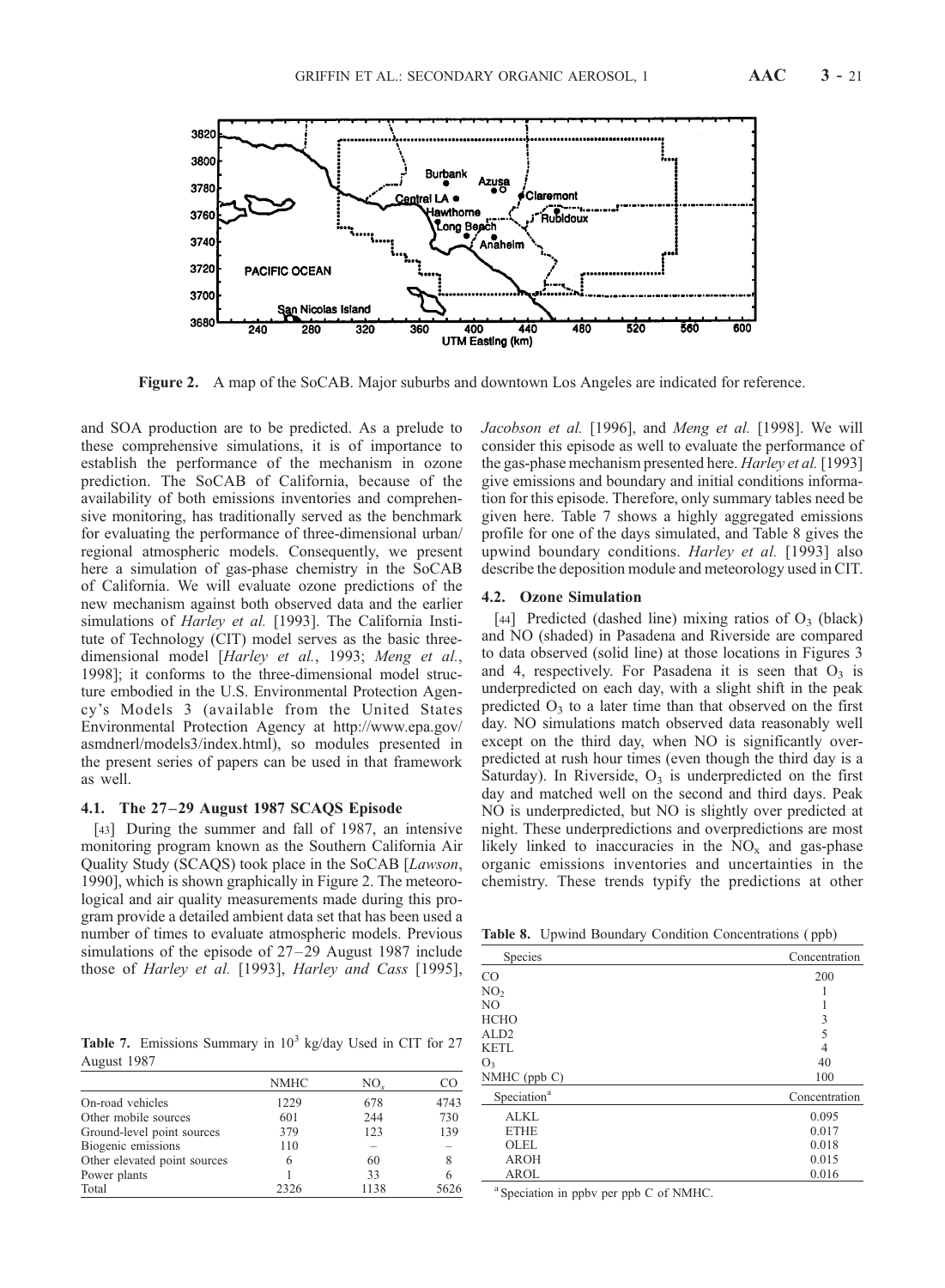

Figure 3. Simulated (dashed line) versus observed (solid line) NO (shaded) and  $O_3$  (black) mixing ratios for Pasadena for 27–29 August 1987.

locations throughout the SoCAB. Pasadena and Riverside are chosen because they are downwind of major emissions sites and, thus, represent locations that are expected to display secondary species in higher concentrations.

[45] A statistical analysis of simulated results versus observed data has been performed for  $NO<sub>2</sub>$  and  $O<sub>3</sub>$  (Table 9). Statistics considered include bias, normalized bias, standard deviation, gross error, and normalized gross error. The methodology for these calculations is described by Harley et al. [1993]. These numbers are comparable to those of Harley et al. [1993] and, moreover, are typical of the level of agreement achieved in current three-dimensional modeling studies [Harley and Cass, 1995; Jacobson et al., 1996; Meng et al., 1998]. CACM predictions (dashed line) compared to those of Harley et al. [1993] (solid line) are shown for Pasadena and Riverside in Figures 5 and 6, respectively (using the same color scheme as Figures 3 and 4). In each case,  $O_3$  CACM predictions usually exceed those from Harley et al. [1993]. Correspondingly, NO predictions are generally lower. Since the emissions, meteorology, and model structure are identical to those of Harley et al.



time (hour of simulation)

Figure 4. Simulated (dashed line) versus observed (solid line) NO (shaded) and  $O_3$  (black) mixing ratios for Riverside for 27–29 August 1987.

Table 9. Statistical Analysis of CACM Performance on 28 August for  $O_3$  and  $NO_2$ 

| <b>Statistical Measure</b> | O <sub>3</sub> | NO <sub>2</sub> |
|----------------------------|----------------|-----------------|
| Bias, ppb                  | 15.9           | $-0.4$          |
| Normalized bias, %         | 21.7           | 12.6            |
| $\sigma$ of residuals, ppb | 55.3           | 28.1            |
| Gross error, ppb           | 39.5           | 21.4            |
| Normalized gross error, %  | 41.1           | 51.6            |
|                            |                |                 |

[1993], the differences seen in Figures 5 and 6 can be ascribed solely to changes in the chemical mechanism.

## 4.3. Total Semivolatile Species

[46] A principal goal of the gas-phase mechanism CACM is to predict concentrations of those surrogate organic products that have the potential to partition to the aerosol phase. Based on available or estimated vapor pressures or solubility, a product is considered to have the potential to partition to the aerosol phase if it meets one or more of the following criteria: (1) it is known to be partially soluble; (2) it is an aromatic acid; (3) it is an aromatic with two functional groups that are not aldehydes; (4) it has 12 or more carbon atoms (excluding primary gas-phase emission of ALKH and PAH); (5) it has at least 10 carbons and two functional groups; (6) it has at least six carbon atoms and two functional groups, one of which is an acid; or (7) it is trifunctional. The products considered capable of forming SOA based on these criteria are marked with a plus sign in Table 1. The total gas-phase concentration of those products represents the mechanism's prediction of the ''atmospheric reservoir'' of potential SOA components and is compared (solid line) in Figure 7 to observed concentrations of SOA (crosses) for 28 August 1987 in Claremont [Turpin and Huntzicker, 1995]. Figure 7 shows that the predicted temporal behavior of the total mass of compounds available to partition to SOA tracks well the pattern observed for ambient SOA. Figure 7 also shows that the mechanism predicts sufficient mass to account for the observed SOA concentrations.



Figure 5. Mixing ratios simulated by CACM (dashed line) versus those simulated by the extended LCC mechanism (solid line) [Harley et al., 1993] for Pasadena for  $27-29$ August 1987. NO is shown by shade line;  $O_3$  is shown by black line.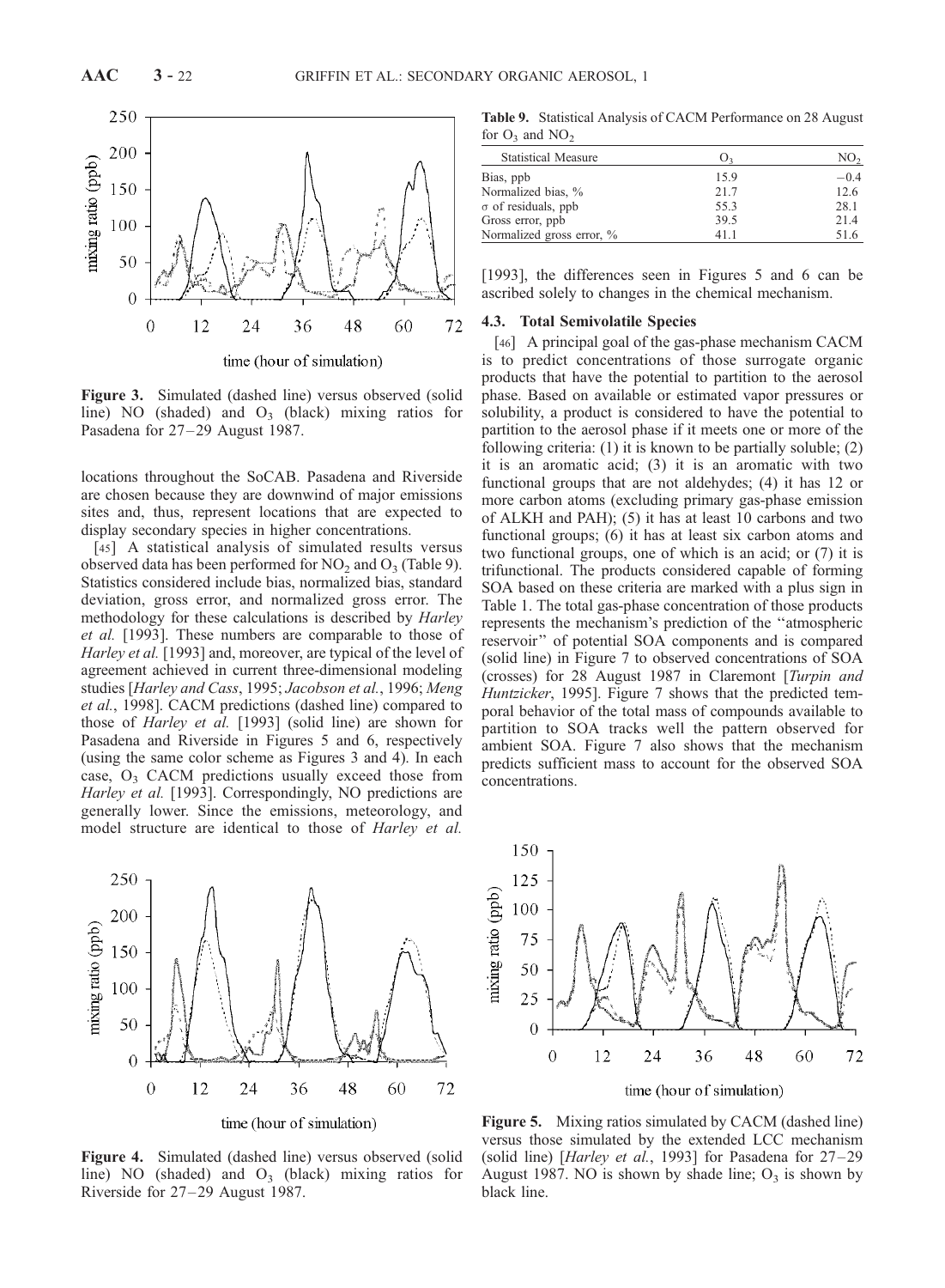

Figure 6. Mixing ratios simulated by CACM (dashed line) versus those simulated by the extended LCC mechanism (solid line) [Harley et al., 1993] for Riverside for 27-29 August 1987. NO is shown by shaded line;  $O_3$  is shown by black line.

[47] Reliable techniques for estimating/measuring ambient concentrations of SOA lag behind those for inorganic aerosol. The data of Turpin and Huntzicker [1995] presented here were generated by a technique that delineates primary organic carbon (OC) and elemental carbon (EC) aerosol concentrations under conditions when production of SOA should be low. The assumption made with this technique is that EC and primary OC have the same sources, so that a representative ratio of primary OC to EC for a

given region exists. In order to determine this ratio, ambient measurements of the OC/EC ratio are made on days when photochemical activity is expected to be low or an average ratio is obtained by determining the ratio at individual emissions sites. Subsequent ambient measurements are then made during times when photochemical activity is expected to occur, and it is assumed that if the ambient value of OC/ EC is greater than the characteristic primary OC/EC value, the excess OC consists of SOA [Turpin and Huntzicker, 1995]. The main advantage of this approach is its simplicity; however, there are associated uncertainties. First, the primary OC/EC ratio varies from source to source and may be dependent on factors such as meteorology, time of day, and season. Also, obtaining an average primary OC/EC ratio is difficult because of problems associated with sampling of semivolatile organics, and it has been shown that different sample collection and analysis techniques result in different values for this ratio at the same location and time [McMurry, 1989; Turpin and Huntzicker, 1995]. Finally, even on days when there is little potential for photochemical activity, previously formed SOA may be present from prior days.

#### 4.4. Uncertainty Analysis

[48] Historically, among all the uncertainties associated with three-dimensional urban/regional atmospheric simulations, the largest are those associated with the emissions inventory. From a chemical mechanism perspective, uncertainty lies in the rate constants, the product yields, and the mechanisms of degradation of second, third, and further generation products. These issues have been discussed in



time (hour of simulation)

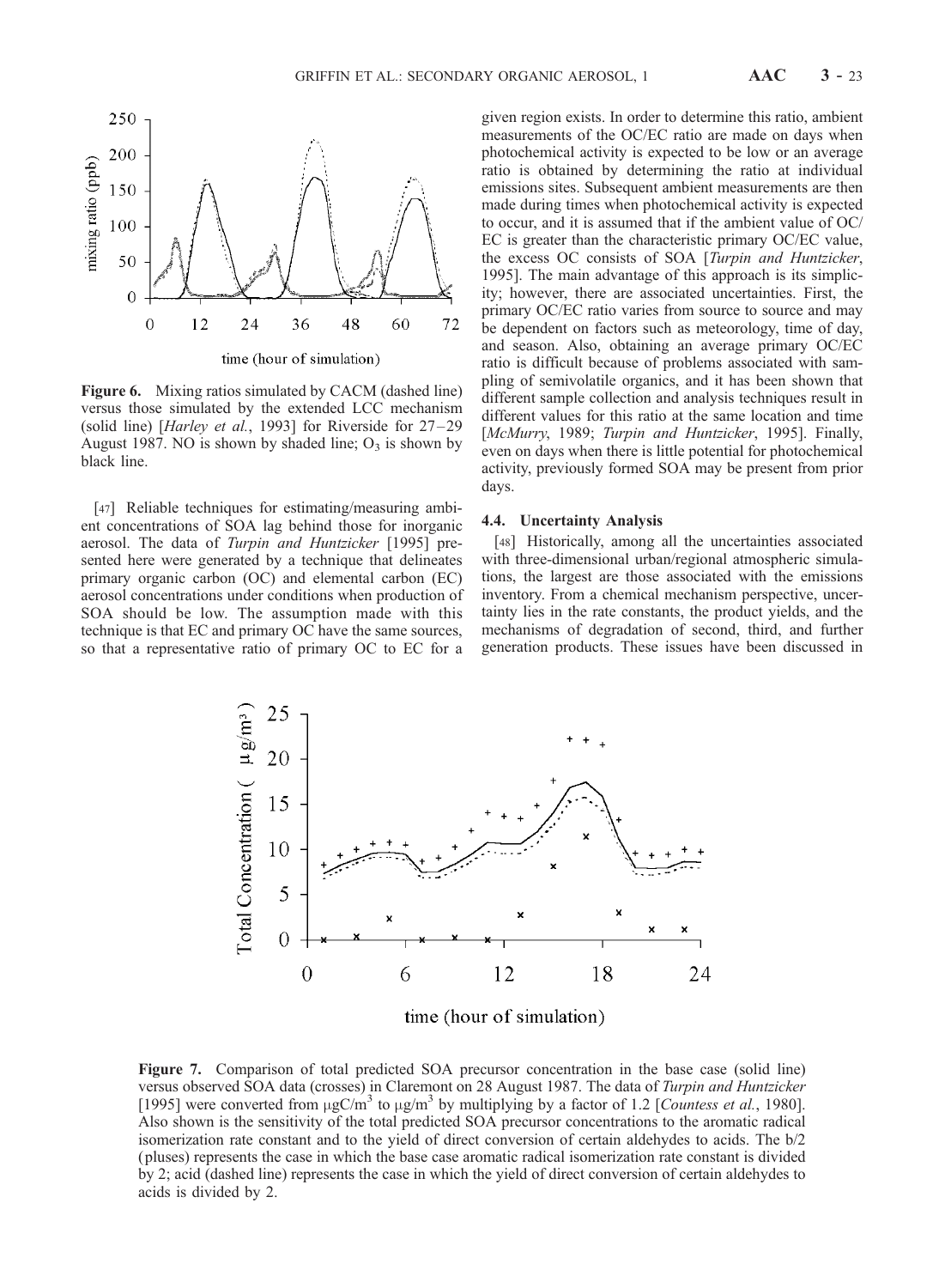

Figure 8. Percentage of the total SOA precursor concentration that must partition to account for the observations of Turpin and Huntzicker [1995] for the three cases investigated. Solid line represents the base case, plus sign represents the b/2 case, and dashed line represents the acid case.

detail previously [Harley et al., 1993; Jacobson et al., 1996; Stockwell et al., 1997]. While there are a number of areas of uncertainty in the chemical mechanism that one might select for analysis, space does not permit a lengthy analysis of such uncertainties, especially with regard to ozone formation. However, it is informative in the present case to investigate aspects of the chemical mechanism to which prediction of semivolatile products might be especially sensitive.

[49] Because aromatics are known to be an important source of anthropogenic SOA [Odum et al., 1996] and because uncertainties in aromatic chemistry have been well documented [Atkinson, 1994], an issue that merits evaluation here is the sensitivity of SOA predicted from aromatic precursors to key aspects of aromatic photooxidation. One particular rate constant that has the potential to be especially influential is that which describes the isomerization of radicals formed in aromatic-OH chemistry (reactions 221, 228, 235, 242, 249, and 256) [Lay et al., 1996]. This rate constant affects SOA formation because slower isomerization will lead to less MGLY and RP10 formation and more formation of semivolatile products. Because earlier models generally underpredicted organic aerosol [Meng et al., 1997, 1998], we consider here only the effect of halving the isomerization rate constant in an uncertainty analysis. Changes between the two cases are very small for NO,  $NO<sub>2</sub>$ , and  $O<sub>3</sub>$ ; there is a slight decrease in  $O<sub>3</sub>$ , a slight increase in NO, and mixed results for  $NO<sub>2</sub>$ . Figure 7 also compares the total amount of organic material available to partition to SOA in Claremont on 28 August 1987 in the base case (solid line) and that in which the bridging rate constant is halved (b/2 case, plus signs). It is seen that decreasing the bridging rate constant results in a significant increase in the amount of organic mass with the potential to form SOA, especially in the early morning and early afternoon.

[50] A second source of uncertainty in the chemical mechanism is the direct conversion of aldehydes to acid groups in certain reactive products. Although the exact mechanism of this conversion remains elusive, such a step attempts to account for observed ambient concentrations of semivolatile organic acids [Rogge et al., 1993; Nolte et al., 1999]. Since assuming 100% conversion certainly overestimates acid formation, this yield is also halved (reactions 81, 82, 308, 319, 320, 321, 331, 334, 335, 336, 337, 338, 347, 348, and 349). Figure 7 also shows the results for this scenario (acid case, dashed line) for 28 August 1987 in Claremont. While there are essentially no changes in the simulations for  $O_3$  and  $NO_x$  in this case, predictions of total SOA material are seen to decrease as expected. However, the magnitude of these changes is not as large as that of the b/2 case (plus signs). Figure 8 shows the percentage of the total SOA precursor concentration that must partition to account for the observations of Turpin and Huntzicker [1995] in the base case (solid line), the b/2 case (plus signs), and the acid case (dashed line). It is seen that in each case, sufficient concentrations of SOA precursor material are predicted to account for the observations of Turpin and Huntzicker [1995].

## 5. Conclusions

[51] Previous gas-phase mechanisms describing urban/ regional atmospheric chemistry have focused primarily on describing the formation of ozone. This paper describes a new chemical mechanism, the Caltech Atmospheric Chemistry Mechanism (CACM), that describes explicitly organic chemistry in an effort to predict the concentrations of secondary and tertiary organic oxidation products that can act as constituents of secondary organic aerosol. Parent organics in CACM must be aggregated into lumped surrogate structures. In total, CACM includes 191 species: 120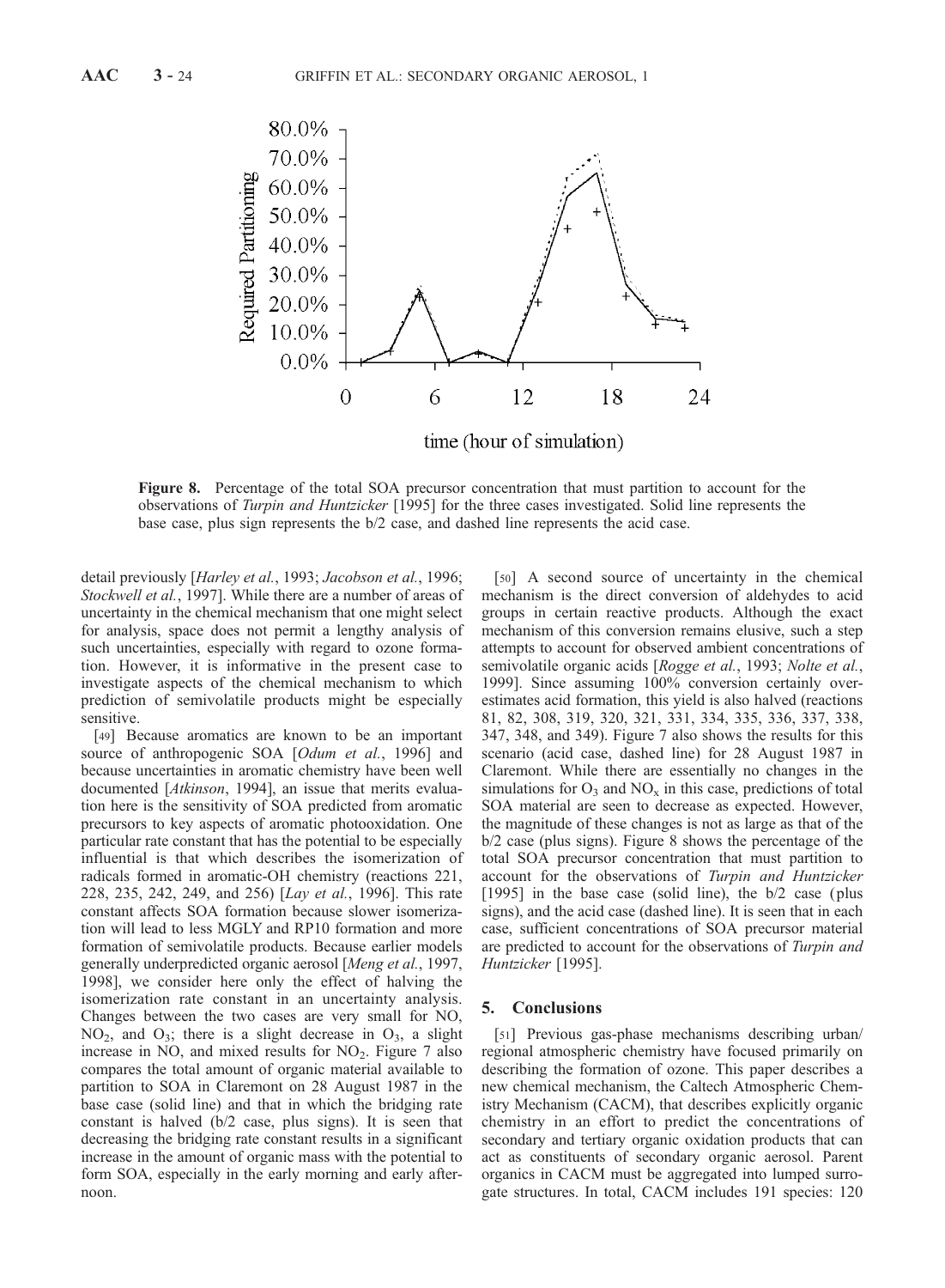fully integrated species (15 inorganic, 71 reactive organic, and 34 unreactive organic), 67 pseudo-steady-state species (2 inorganic and 65 organic), and 4 species that have fixed concentrations. These species participate in over 360 reactions.

[52] CACM has been used in the three-dimensional CIT model to predict gas-phase concentrations in the South Coast Air Basin of California for 27– 29 August 1987. As part of the Southern California Air Quality Study, ambient measurements were taken during these dates, providing data to which the model results can be compared. As shown in this paper, the predicted mixing ratios of  $O_3$ , NO, and NO<sub>2</sub> are statistically comparable to those predicted by the extended mechanism of *Lurmann et al.* [1987], which has been used in the CIT model previously [*Harley et al.*, 1993]. Concentrations of secondary and tertiary organic oxidation products capable of forming secondary organic aerosol will be passed to a model designed to predict equilibrium gas-aerosol partitioning of organic oxidation products ( part 2). The development of CACM is a first step in allowing for more rigorous treatment of secondary organic aerosol formation in atmospheric models than has been possible previously.

[53] **Acknowledgments.** This work was funded by the United States Environmental Protection Agency under grant R826371-01, by the State of California Air Resources Board under contract 98-314, and by the Electric Power Research Institute. Although the research described in this article has been funded in part by the U. S. Environmental Protection Agency's STAR program through grant R826371-01, it has not been subjected to any EPA review and therefore does not necessarily reflect the views of the Agency, and no official endorsement should be inferred.

#### References

- Alvarado, A., E. C. Tuazon, S. M. Aschmann, R. Atkinson, and J. Arey, Products of the gas-phase reactions of O( ${}^{3}P$ ) atoms and O<sub>3</sub> with  $\alpha$ -pinene and 1,2-dimethyl-1-cyclohexene, *J. Geophys. Res.*, 103, 25,541-25,552, 1998.
- Atkinson, R., Gas-phase tropospheric chemistry of organic compounds: A review, Atmos. Environ., Part A, 24,  $1-41$ , 1990.
- Atkinson, R., Gas-phase tropospheric chemistry of organic compounds, J. Phys. Chem. Ref. Data, 2, 1994.
- Atkinson, R., Gas-phase tropospheric chemistry of volatile organic compounds, 1, Alkanes and alkenes, J. Phys. Chem. Ref. Data, 26, 215-290, 1997.
- Barthelmie, R. J., and S. C. Pryor, A model mechanism to describe oxidation of monoterpenes leading to secondary organic aerosol, J. Geophys. Res., 104, 23,657 – 23,669, 1999.
- Carter, W. P. L., and R. Atkinson, Alkyl nitrate formation from the atmospheric photooxidation of alkanes: A revised estimation method, J. Atmos. Chem., 8, 165-173, 1989.
- Carter, W. P. L., and R. Atkinson, Development and evaluation of a detailed mechanism for the atmospheric reactions of isoprene and  $NO<sub>x</sub>$ , Int. J. Chem. Kinet., 28, 497-530, 1996.
- Countess, R. J., G. T. Wolff, and S. H. Cadle, The Denver winter aerosol: A comprehensive chemical characterization, J. Air Pollut. Control Assoc., 30, 1194 – 1200, 1980.
- Dransfield, T. J., K. K. Perkins, N. M. Donahue, J. G. Anderson, M. M. Sprengnether, and K. L. Demerjian, Temperature and pressure dependent kinetics of the gas-phase reaction of the hydroxyl radical with nitrogen dioxide, Geophys. Res. Lett., 26, 687 – 690, 1999.
- Fraser, M. P., G. R. Cass, B. R. T. Simoneit, and R. A. Rasmussen, Air quality model evaluation data for organics,  $4, C_2-C_{36}$  aromatic hydrocarbons, Environ. Sci. Technol., 31, 2356 – 2367, 1997.
- Fraser, M. P., G. R. Cass, and B. R. T. Simoneit, Particulate organic compounds emitted from motor vehicle exhaust and in the urban atmosphere, Atmos. Environ., 33, 2715 – 2724, 1999.
- Gery, M. W., G. Z. Whitten, J. P. Killus, and M. C. Dodge, A photochemical mechanism for urban and regional scale computer modeling, J. Geophys. Res., 94, 12,925 – 12,956, 1989.
- Goldan, P. D., W. C. Kuster, F. C. Fehsenfeld, and S. A. Montzka, The

observation of a  $C_5$  alcohol emission in a North American pine forest, Geophys. Res. Lett., 20, 1039-1042, 1993.

- Goumri, A., L. Elmaimouni, J.-P. Sawyersyn, and P. Devolder, Reaction rates at  $(297 +/-3)$ K of four benzyl-type radicals with O<sub>2</sub>, NO, and NO<sub>2</sub> by discharge flow/laser induced fluorescence, J. Phys. Chem., 96, 5395 – 5400, 1992.
- Griffin, R. J., D. R. Cocker III, R. C. Flagan, and J. H. Seinfeld, Organic aerosol formation from the oxidation of biogenic hydrocarbons, J. Geophys. Res., 104, 3555-3567, 1999.
- Grosjean, E., D. Grosjean, M. P. Fraser, and G. R. Cass, Air quality model evaluation data for organics,  $2$ ,  $C_1$ - $C_{14}$  carbonyls in Los Angeles, *Envir-*<br>*on. Sci. Technol.*,  $30$ ,  $2687 - 2703$ , 1996.
- Guenther, A., et al., A global model of natural volatile organic compound emissions, J. Geophys. Res., 100, 8873 – 8892, 1995.
- Harley, R. A., and G. R. Cass, Modeling the atmospheric concentrations of individual volatile organic compounds, Atmos. Environ., 29, 905 – 922, 1995.
- Harley, R. A., M. P. Hannigan, and G. R. Cass, Respeciation of organic gas emissions and the detection of excess unburned gasoline in the atmosphere, Environ. Sci. Technol., 26, 2395 – 2408, 1992.
- Harley, R. A., A. G. Russell, G. J. McRae, G. R. Cass, and J. H. Seinfeld, Photochemical modeling of the Southern California Air Quality Study, Environ. Sci. Technol., 27, 378 – 388, 1993.
- Hoffmann, T., J. R. Odum, F. Bowman, D. Collins, D. Klockow, R. C. Flagan, and J. H. Seinfeld, Formation of organic aerosols from the oxidation of biogenic hydrocarbons, J. Atmos. Chem., 26, 189 – 222, 1997.
- Jacob, D. J., and S. C. Wofsy, Photochemistry of biogenic emissions over the Amazon forest, J. Geophys. Res., 93, 1477 – 1486, 1988.
- Jacobson, M. Z., R. Lu, R. P. Turco, and O. B. Toon, Development and application of a new air pollution modeling system, 1, Gas-phase simulations, Atmos. Environ., 30, 1939 – 1963, 1996.
- Japar, S. M., T. J. Wallington, J. F. O. Richert, and J. C. Ball, The atmospheric chemistry of oxygenated fuel additives: Tert-butyl alcohol, dimethyl ether, and methyl-tert-butyl ether, Int. J. Chem. Kinet., 22, 1257 – 1269, 1990.
- Jenkin, M. E., S. M. Saunders, and M. J. Pilling, The tropospheric degradation of volatile organic compounds: A protocol for mechanism development, Atmos. Environ., 31, 81-104, 1997.
- Klotz, B., I. Barnes, K. H. Becker, and B. T. Golding, Atmospheric chemistry of benzene oxide/oxepin, J. Chem. Soc. Faraday Trans., 93, 1507-1516, 1997.
- Kwok, E. S. C., and R. Atkinson, Estimation of hydroxyl radical reaction rate constants for gas-phase organic compounds using a structure-reactivity relationship: An update, Atmos. Environ., 29, 1685-1695, 1995.
- Kwok, E. S. C., S. M. Aschmann, J. Arey, and R. Atkinson, Product formation from the reaction of the  $NO<sub>3</sub>$  radical with isoprene and rate constants for the reactions of methacrolein and methyl vinyl ketone with the NO<sub>3</sub> radical, *Int. J. Chem. Kinet.*, 28, 925-934, 1995.
- Lamb, B., D. Gay, H. Westberg, and T. Pierce, A biogenic hydrocarbon emission inventory for the U.S.A. using a simple forest canopy model, Atmos. Environ., 27, 1673 – 1690, 1993.
- Lawson, D. R., The Southern California Air Quality Study, J. Air Waste Manage. Assoc., 40, 156-165, 1990.
- Lay, T. H., J. W. Bozzelli, and J. H. Seinfeld, Atmospheric photochemical oxidation of benzene: Benzene + OH and the benzene-OH adduct (hydroxyl-2,4-cyclohexadienyl) +  $O_2$ , *J. Phys. Chem.*, 100, 6543-6554, 1996.
- Lurmann, F. W., W. P. L. Carter, and L. A. Coyner, A surrogate species chemical reaction mechanism for urban-scale air quality simulation models, EPA Rep. 600/3-87/014A, Environ. Prot. Agency, Washington, D. C., 1987.
- McMurry, P. H., Final report to the California Air Resources Board under contract A732-075, report, Calif. Air Res. Board, Sacramento, Calif., 1989.
- McRae, G. J., Mathematical modeling of photochemical air pollution, Ph.D. thesis, Calif. Inst. of Technol., Pasadena, 1981.
- Meng, Z., D. Dabdub, and J. H. Seinfeld, Chemical coupling between atmospheric ozone and particulate matter, Science, 277, 116 – 119, 1997.
- Meng,  $Z_n$ , D. Dabdub, and J. H. Seinfeld, Size-resolved and chemically resolved model of atmospheric aerosol dynamics, J. Geophys. Res., 103, 3419 – 3435, 1998.
- Moortgat, G. K., B. Veyret, and R. Lesclaux, Kinetics of the reaction of  $HO_2$  with  $CH_3C(O)O_2$  in the temperature range 253–368K, Chem. Phys. Lett., 160, 443-447, 1989.
- Niki, H., P. D. Maker, C. M. Savage, and L. P. Breitenbach, FTIR study of the kinetics and mechanism of Cl-atom-initiated reactions of acetaldehyde, J. Phys. Chem., 89, 588-591, 1985.
- Nolte, C. G., M. P. Fraser, and G. R. Cass, Gas-phase  $C_2$ - $C_{10}$  organic acid concentrations in the Los Angeles atmosphere, Environ. Sci. Technol., 33, 540 – 545, 1999.